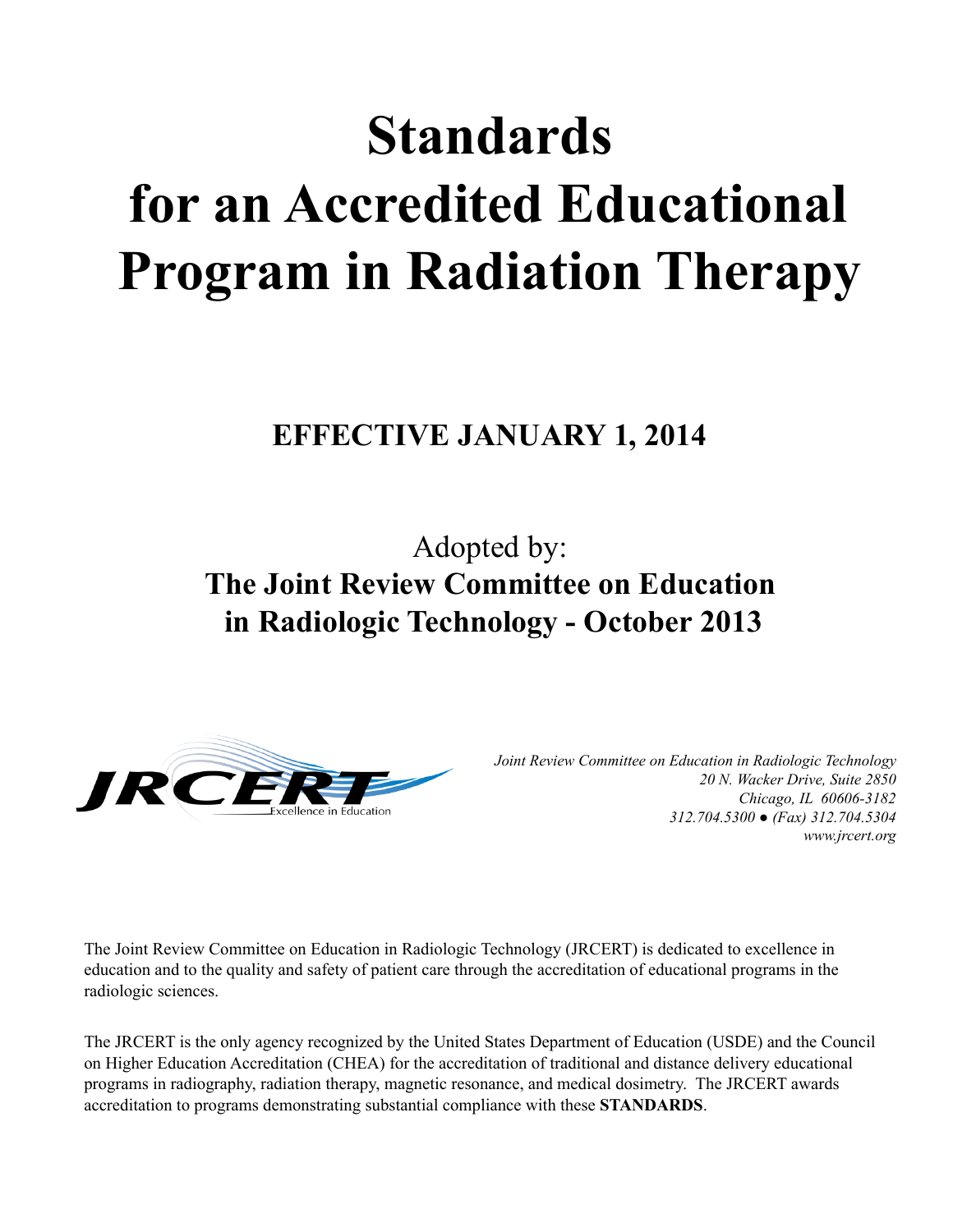Copyright © 2014 by the JRCERT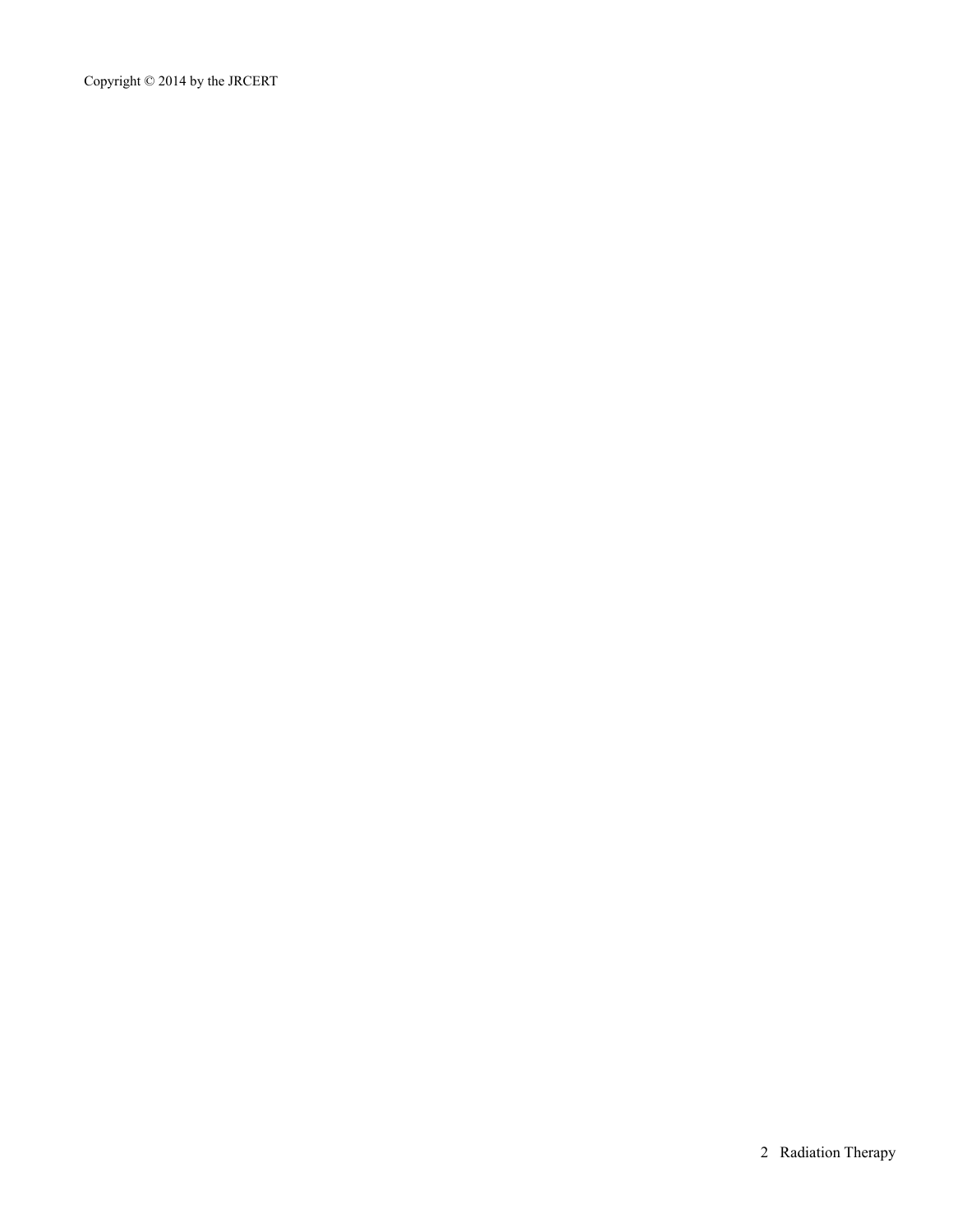#### **Introductory Statement**

The Joint Review Committee on Education in Radiologic Technology (JRCERT) **Standards for an Accredited Educational Program in Radiation Therapy** are designed to promote academic excellence, patient safety, and quality healthcare. The **STANDARDS** require a program to articulate its purposes; to demonstrate that it has adequate human, physical, and financial resources effectively organized for the accomplishment of its purposes; to document its effectiveness in accomplishing these purposes; and to provide assurance that it can continue to meet accreditation standards.

The JRCERT accreditation process offers a means of providing assurance to the public that a program meets specific quality standards. The process helps to maintain program quality and stimulates program improvement through program assessment.

There are six (6) standards. Each standard is titled and includes a narrative statement supported by specific objectives. Each objective, in turn, includes the following clarifying elements:

- **Explanation** provides clarification on the intent and key details of the objective.
- **Required Program Response** requires the program to provide a brief narrative and/or documentation that demonstrates compliance with the objective.
- **Possible Site Visitor Evaluation Methods** identifies additional materials that may be examined and personnel who may be interviewed by the site visitors at the time of the on-site evaluation to help determine if the program has met the particular objective. Review of additional materials and/or interviews with listed personnel is at the discretion of the site visit team.

Following each standard, the program must provide a **Summary** that includes the following:

- Major strengths related to the standard
- Major concerns related to the standard
- The program's plan for addressing each concern identified
- Describe any progress already achieved in addressing each concern
- Describe any constraints in implementing improvements

**The submitted narrative response and/or documentation, together with the results of the on-site evaluation** conducted by the site visit team, will be used by the JRCERT Board of Directors in determining the program's **compliance with the STANDARDS.**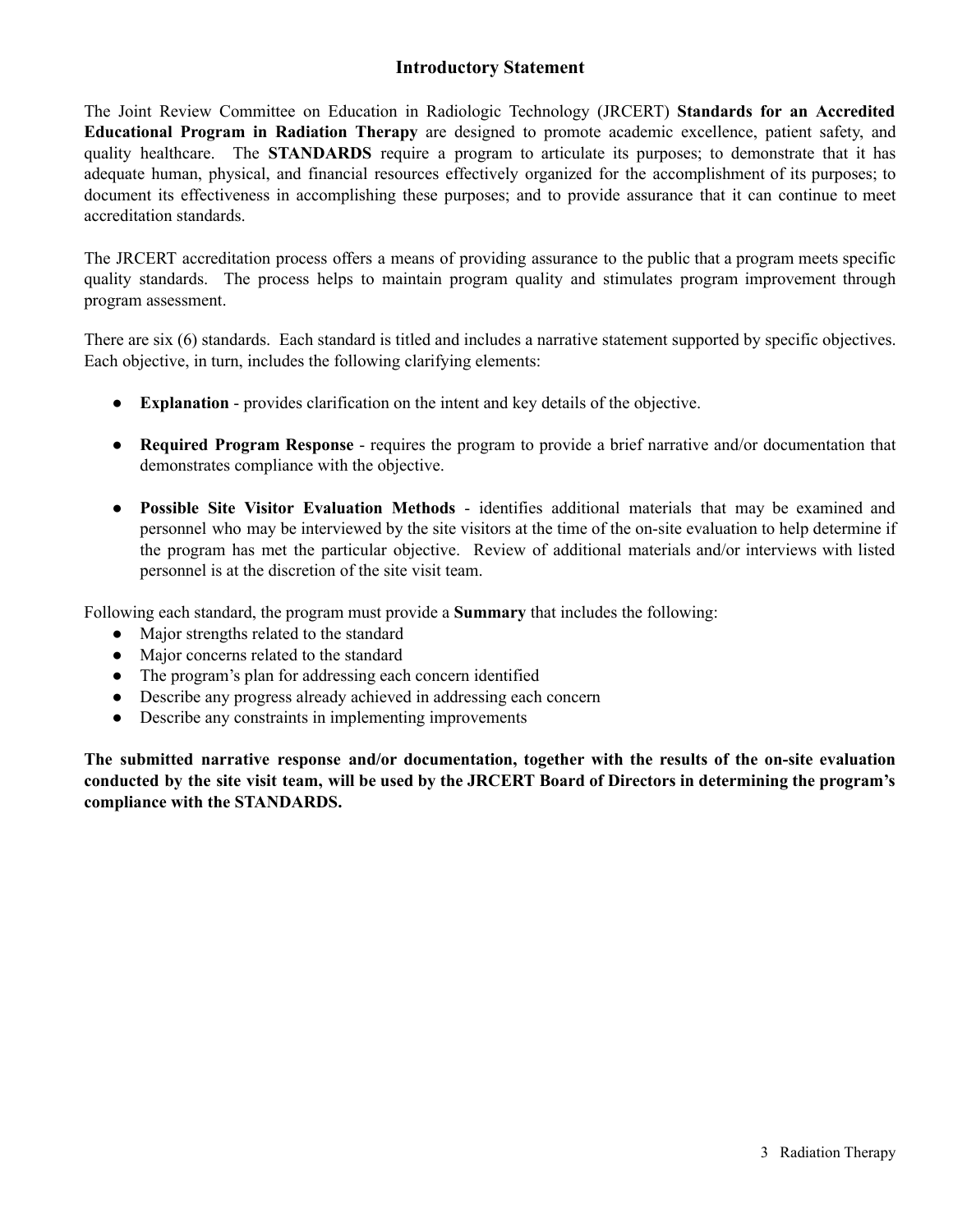# **Table of Contents**

| <b>Standard One: Integrity</b><br>The program demonstrates integrity in the following: representations to communities of<br>interest and the public, pursuit of fair and equitable academic practices, and | $\overline{\mathbf{4}}$ |
|------------------------------------------------------------------------------------------------------------------------------------------------------------------------------------------------------------|-------------------------|
| treatment of, and respect for, students, faculty, and staff.                                                                                                                                               |                         |
| <b>Standard Two: Resources</b><br>The program has sufficient resources to support the quality and effectiveness of the<br>educational process.                                                             | 22                      |
| <b>Standard Three: Curriculum and Academic Practices</b><br>The program's curriculum and academic practices prepare students for professional<br>practice.                                                 | 34                      |
| <b>Standard Four: Health and Safety</b><br>The program's policies and procedures promote the health, safety, and optimal use of<br>radiation for students, patients, and the general public.               | 47                      |
| <b>Standard Five: Assessment</b><br>The program develops and implements a system of planning and evaluation of student<br>learning and program effectiveness outcomes in support of its mission.           | 55                      |
| <b>Standard Six: Institutional/Programmatic Data</b><br>The program complies with JRCERT policies, procedures, and <b>STANDARDS</b> to achieve and<br>maintain specialized accreditation.                  | 62                      |
| <b>Awarding, Maintaining, and Administering Accreditation</b>                                                                                                                                              | 71                      |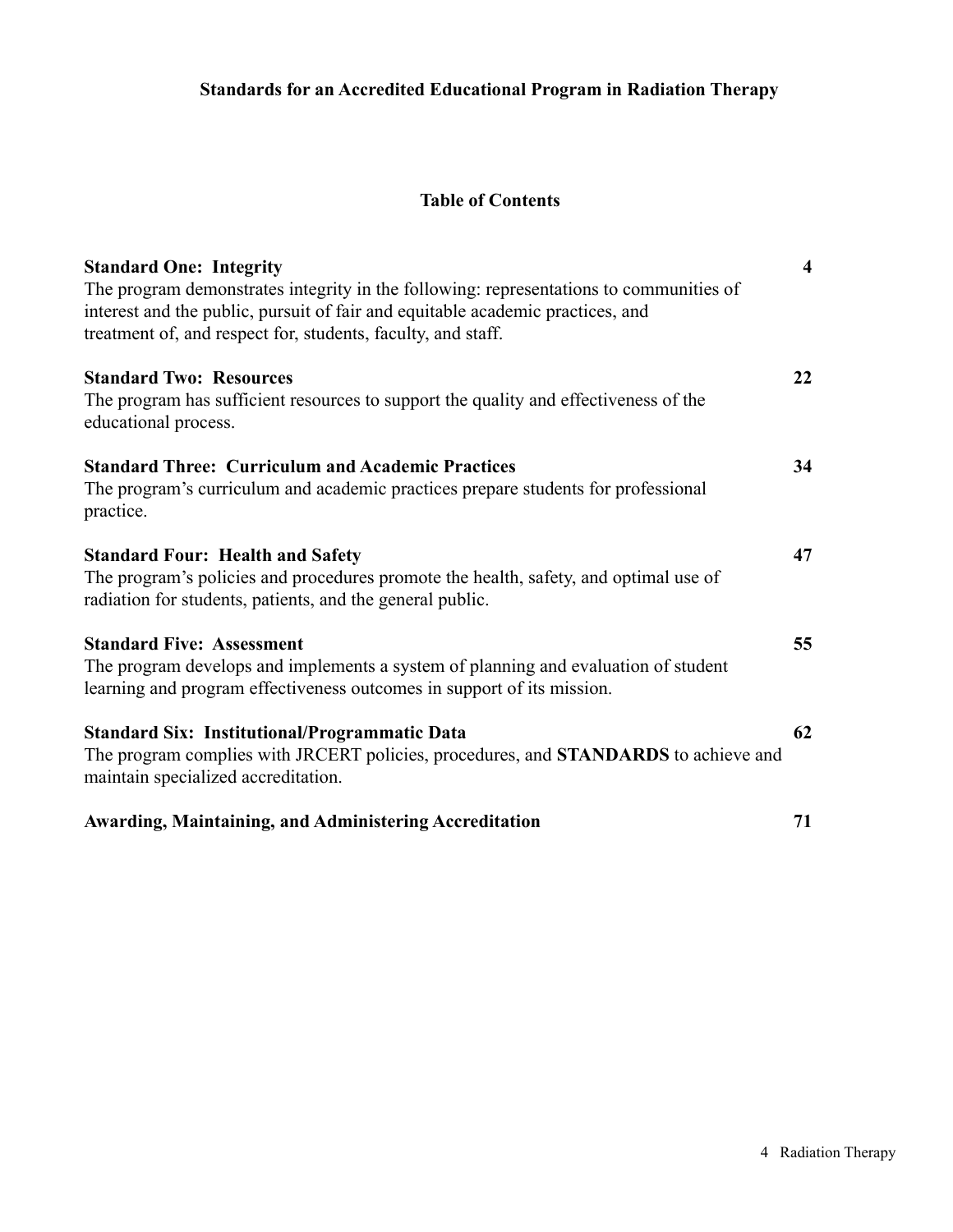# **Standard One**

*Integrity*

# **Standard One: The program demonstrates integrity in the following:**

- **Representations to communities of interest and the public,**
- **Pursuit of fair and equitable academic practices, and**
- **Treatment of, and respect for, students, faculty, and staff**.

#### **Objectives:**

In support of **Standard One**, the program:

- 1.1 Adheres to high ethical standards in relation to students, faculty, and staff.
- 1.2 Provides equitable learning opportunities for all students.
- 1.3 Provides timely, appropriate, and educationally valid clinical experiences for each admitted student.
- 1.4 Limits required clinical assignments for students to not more than 10 hours per day and the total didactic and clinical involvement to not more than 40 hours per week.
- 1.5 Assures the security and confidentiality of student records, instructional materials, and other appropriate program materials.
- 1.6 Has a grievance procedure that is readily accessible, fair, and equitably applied.
- 1.7 Assures that students are made aware of the JRCERT **Standards for an Accredited Educational Program in Radiation Therapy** and the avenue to pursue allegations of non-compliance with the **STANDARDS**.
- 1.8 Has publications that accurately reflect the program's policies, procedures, and offerings.
- 1.9 Makes available to students, faculty, and the general public accurate information about admission policies, tuition and fees, refund policies, academic calendars, clinical obligations, grading system, graduation requirements, and the criteria for transfer credit.
- 1.10 Makes the program's mission statement, goals, and student learning outcomes readily available to students, faculty, administrators, and the general public.
- 1.11 Documents that the program engages the communities of interest for the purpose of continuous program improvement.
- 1.12 Has student recruitment and admission practices that are non-discriminatory with respect to any legally protected status such as race, color, religion, gender, age, disability, national origin, and any other protected class.
- 1.13 Has student recruitment and admission practices that are consistent with published policies of the sponsoring institution and the program.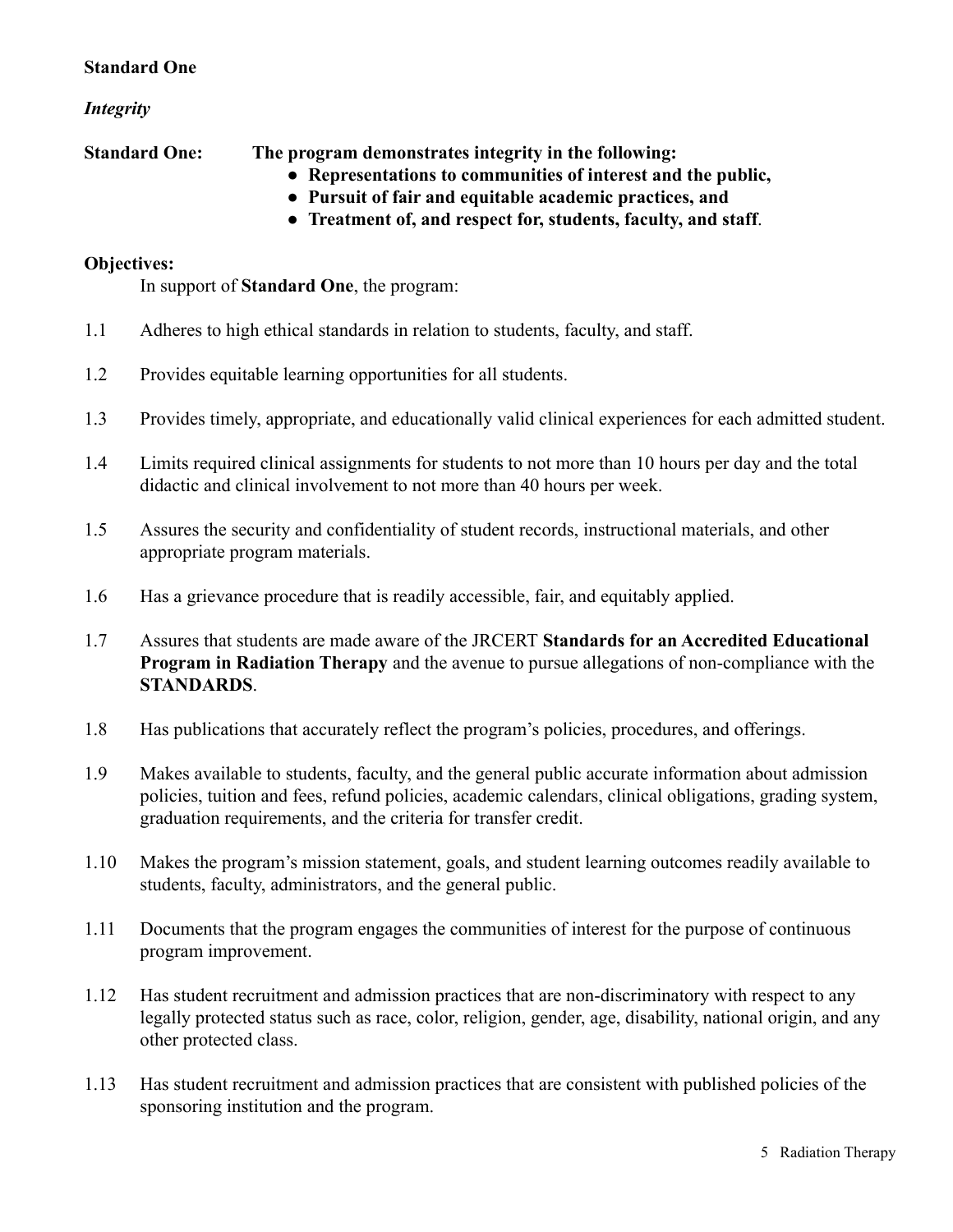- 1.14 Has program faculty recruitment and employment practices that are non-discriminatory with respect to any legally protected status such as race, color, religion, gender, age, disability, national origin, and any other protected class.
- 1.15 Has procedures for maintaining the integrity of distance education courses.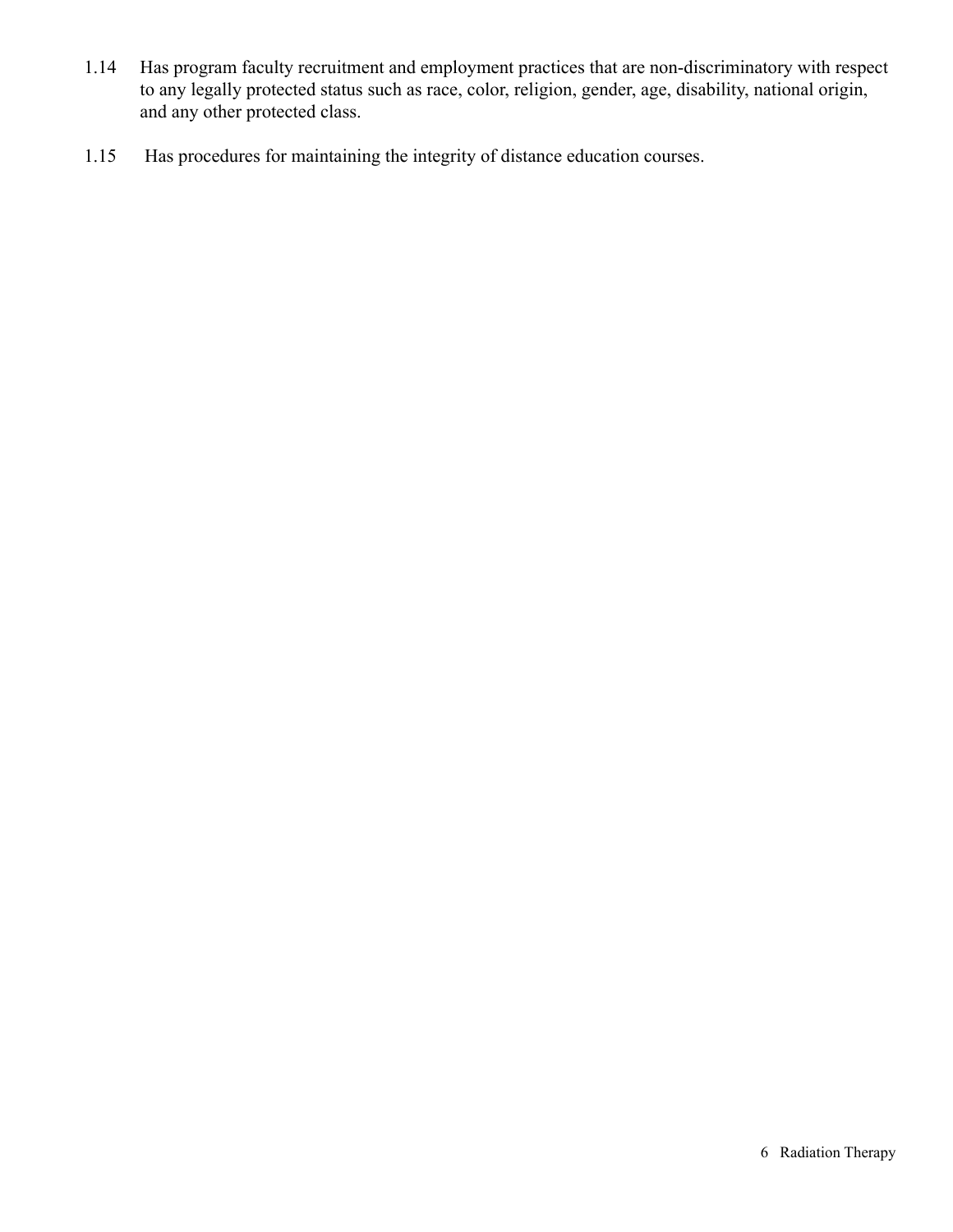# **1.1 Adheres to high ethical standards in relation to students, faculty, and staff.**

# *Explanation:*

High ethical standards help assure that the rights of students, faculty, and staff are protected. Policies and procedures must be fair, equitably applied and promote professionalism.

#### *Required Program Response:*

- Describe the procedure for making related policies and procedures known.
- Provide copies of policies and procedures that assure equitable treatment of students, faculty, and staff.

- Review of student handbook
- Review of employee/faculty handbook
- Review of course catalog
- Review of student records
- Interviews with faculty
- Interviews with students
- Interviews with staff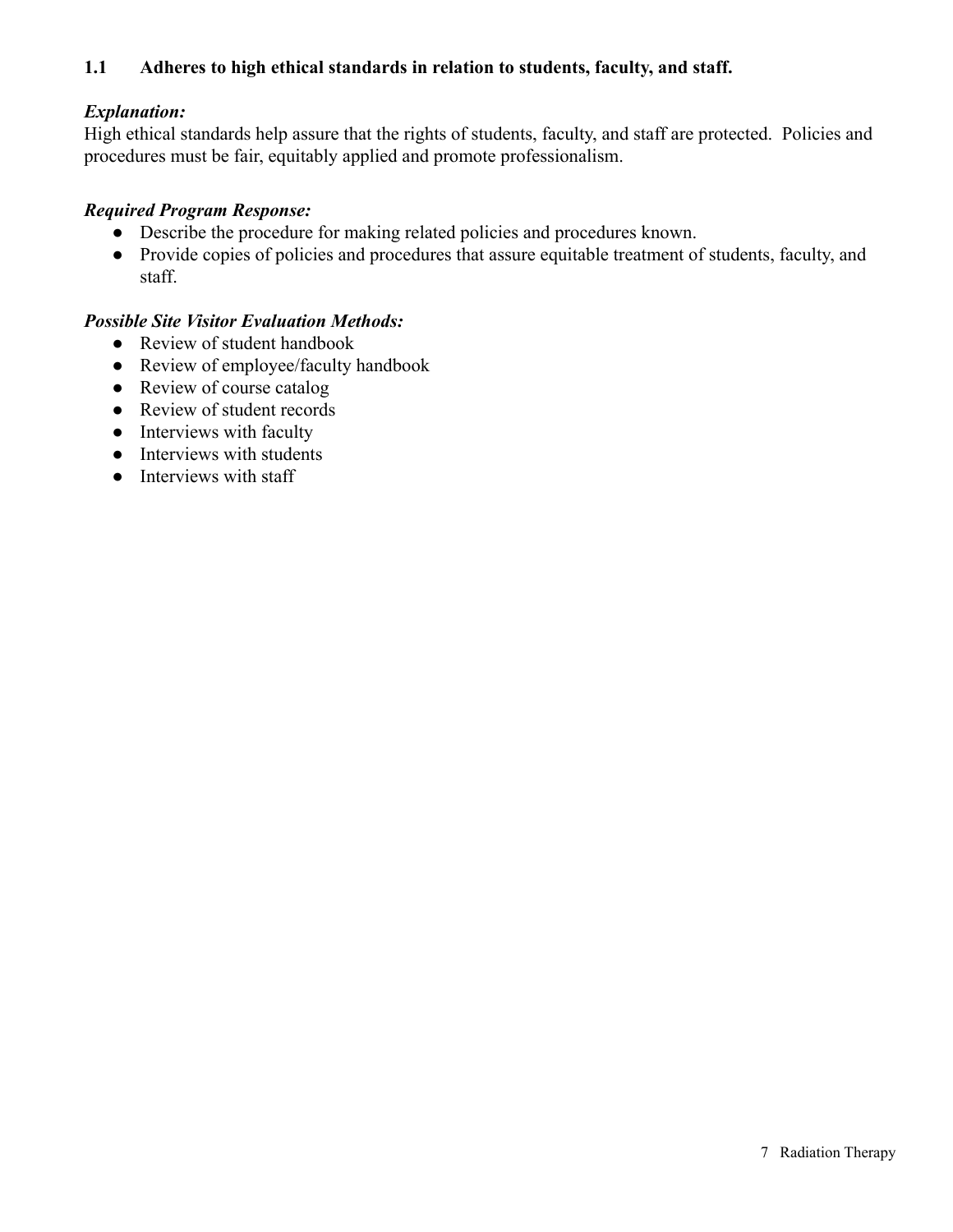# **1.2 Provides equitable learning opportunities for all students.**

# *Explanation:*

The provision of equitable learning activities promotes a fair and impartial education and reduces institutional and/or program liability. The program must provide equitable learning opportunities for all students regarding learning activities and clinical assignments. If the opportunity to observe or perform advanced radiation therapy modalities (i.e., proton therapy, CyberKnife®, Gamma-knife, TomoTherapy®, etc) exists for one student then all students must have access to observe or perform an advanced modality. For example, one student may be able to observe or perform TomoTherapy<sup>®</sup> while another student observes or performs CyberKnife®. This would be considered an equitable learning experience as both are advanced radiation therapy modalities. If evening and/or weekend rotations are utilized, this opportunity must be equitably provided for all students.

# *Required Program Response:*

Describe how the program assures equitable learning opportunities for all students.

- Review of published program materials
- Review of master plan of education
- Review of course objectives
- Review of student clinical assignment schedules
- Interviews with faculty
- Interviews with clinical supervisors
- Interviews with clinical staff
- Interviews with students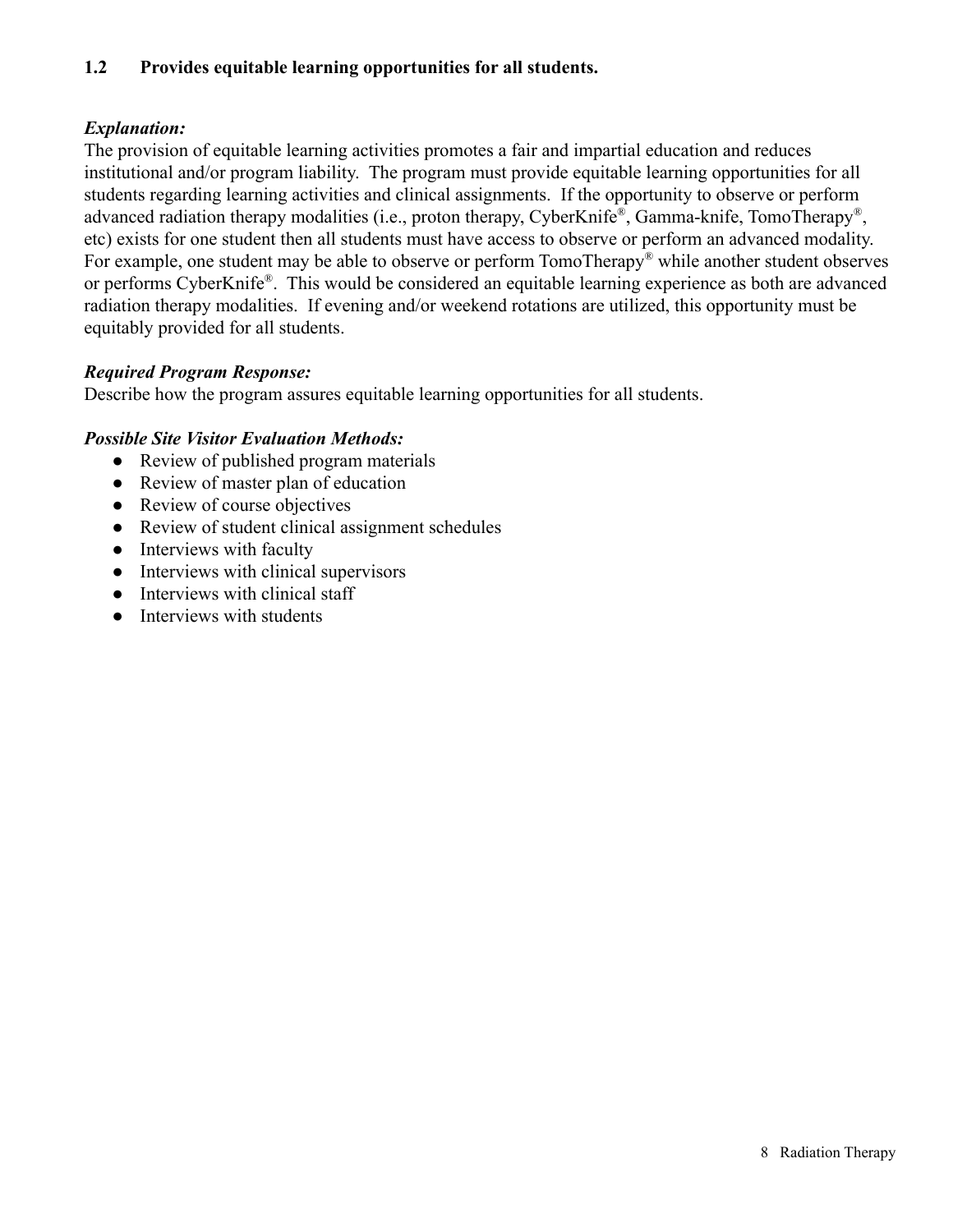# **1.3 Provides timely, appropriate, and educationally valid clinical experiences for each admitted student.**

#### *Explanation:*

Programs must have a process in place to provide timely, appropriate, and educationally valid clinical experiences to all students admitted to the program. Students must have sufficient access to clinical settings that provide a wide range of procedures for competency achievement. Clinical settings may include hospitals and free-standing radiation therapy centers. With the exception of observation site assignments, students must be provided the opportunity to complete required program competencies during clinical assignments. Clinical placement must be non-discriminatory in nature and solely determined by the program.

A meaningful clinical education plan assures that activities are educationally valid and prevents the use of students as replacements for employees. The maximum number of students assigned to a clinical setting must be supported by sufficient human and physical resources. The number of students assigned to the clinical setting cannot exceed the total number of linear accelerators and simulators.

Students assigned to dosimetry, patient care, and/or advanced treatment modalities are not included in the calculation of the authorized clinical capacity. Once the students have completed these assignments/rotations, the program must assure that there is sufficient clinical staff to support the students upon reassignment to the radiation therapy department.

The utilization of clinical assignments such as patient transport, block/mold room, nursing, brachytherapy, and treatment planning should be limited.

Additionally, traditional programs that require students to participate in clinical education during evenings and/or weekends must assure that:

- students' clinical clock hours spent in evening and/or weekend assignments must not exceed 25% of the total clinical clock hours.
- program total capacity is not increased through the use of evening and/or weekend assignments.

The JRCERT defines the operational hours of traditional programs as Monday - Friday, 5:00 a.m. - 7:00 p.m.

Programs may permit students to make up clinical time during term or scheduled breaks; however, they may not be assigned to clinical settings on holidays that are observed by the sponsoring institution. Program faculty need not be physically present; however, students must be able to contact program faculty during makeup assignments. Also, the program must assure that its liability insurance covers students during these makeup assignments.

#### *Required Program Response:*

- Describe the process for student clinical placement.
- Provide current student assignment schedules in relation to student enrollment.
- Describe how the program assures that the number of students assigned to the clinical setting does not exceed the total number of linear accelerators and simulators.
- Describe how the program assures that all students have access to a sufficient variety and volume of procedures to achieve program competencies.
- Submit evening and/or weekend rotation(s) calculations, if applicable.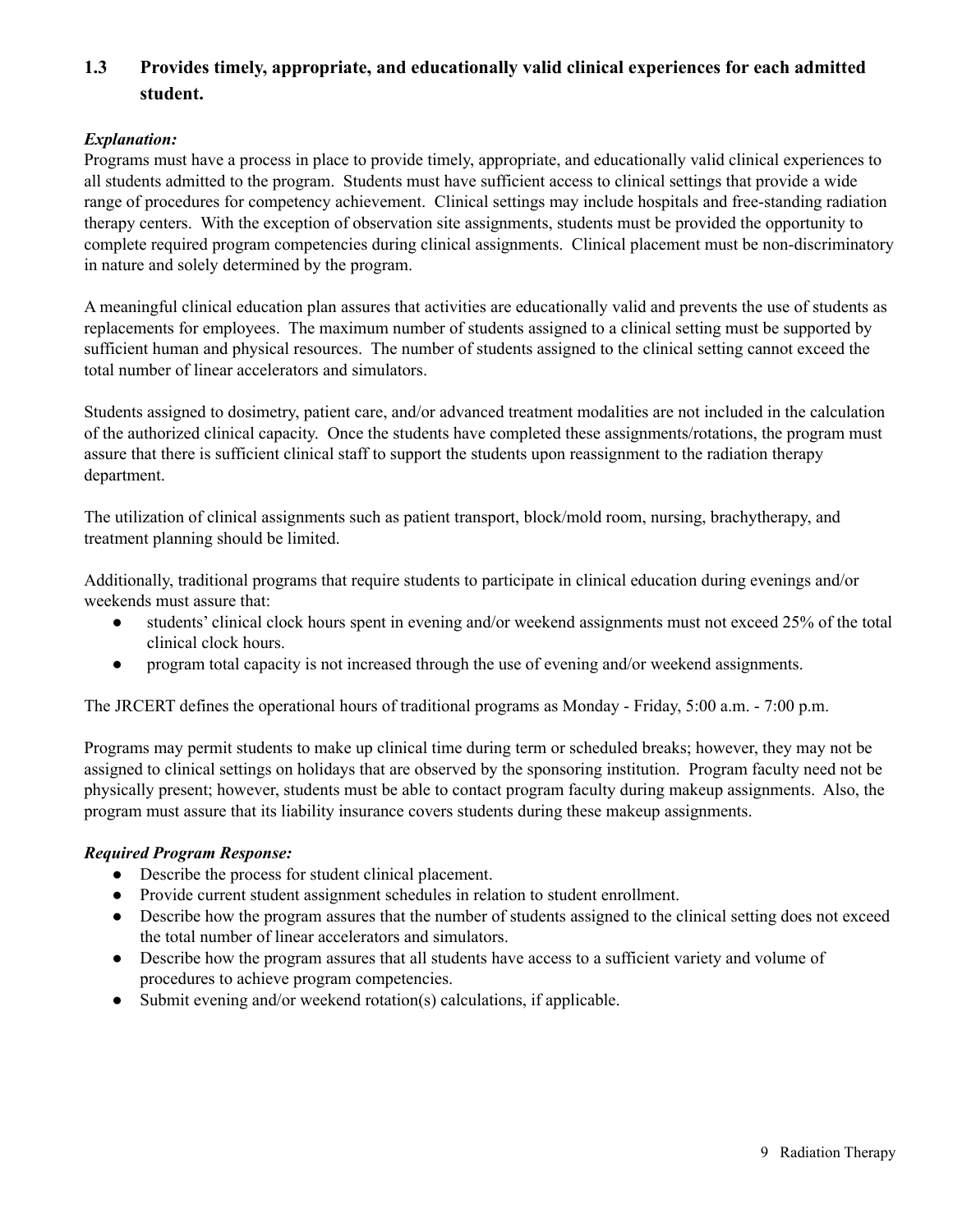- Review of published program materials
- Review listing of enrolled students in relation to clinical assignments, including evening and/or weekend, if applicable
- Review of clinical placement process
- Review of student clinical records
- Interviews with faculty
- Interviews with clinical supervisors
- Interviews with students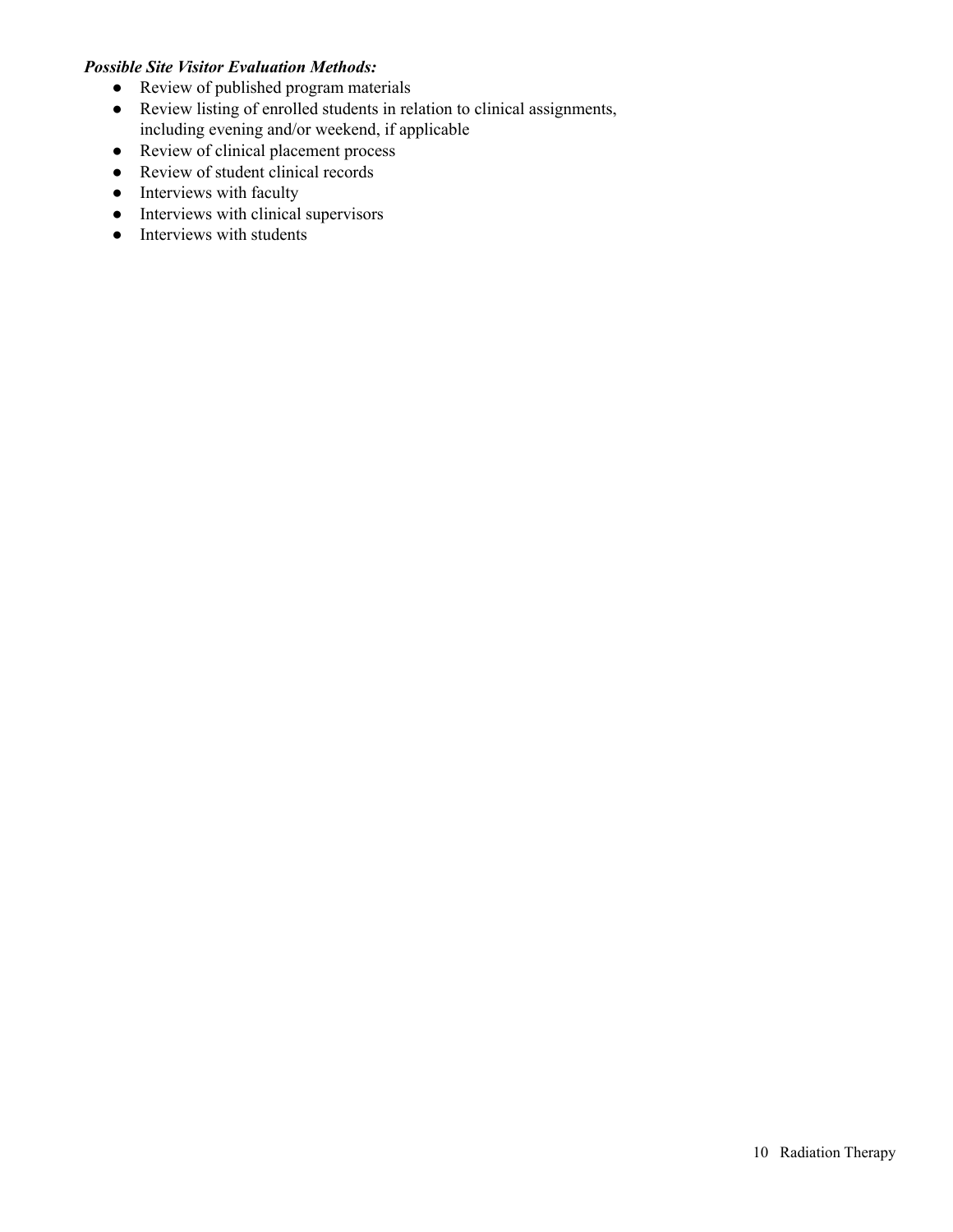# **1.4 Limits required clinical assignments for students to not more than 10 hours per day and the total didactic and clinical involvement to not more than 40 hours per week.**

# *Explanation:*

This limitation helps assure that students are treated ethically. For the safety of students and patients, not more than ten (10) clinical hours shall be scheduled in any one day. Scheduled didactic and clinical hours combined cannot exceed forty (40) hours per week. Hours exceeding these limitations must be voluntary on the student's part.

# *Required Program Response:*

- Describe the process for assuring that time limitations are not exceeded.
- Provide documentation that required student clinical assignments do not exceed ten (10) hours in any one day and the total didactic and clinical involvement does not exceed forty (40) hours per week.

- Review of master plan of education
- Review of published program materials
- Review of student schedules
- Interviews with faculty
- $\bullet$  Interviews with clinical supervisor(s)
- Interviews with clinical staff
- **•** Interviews with students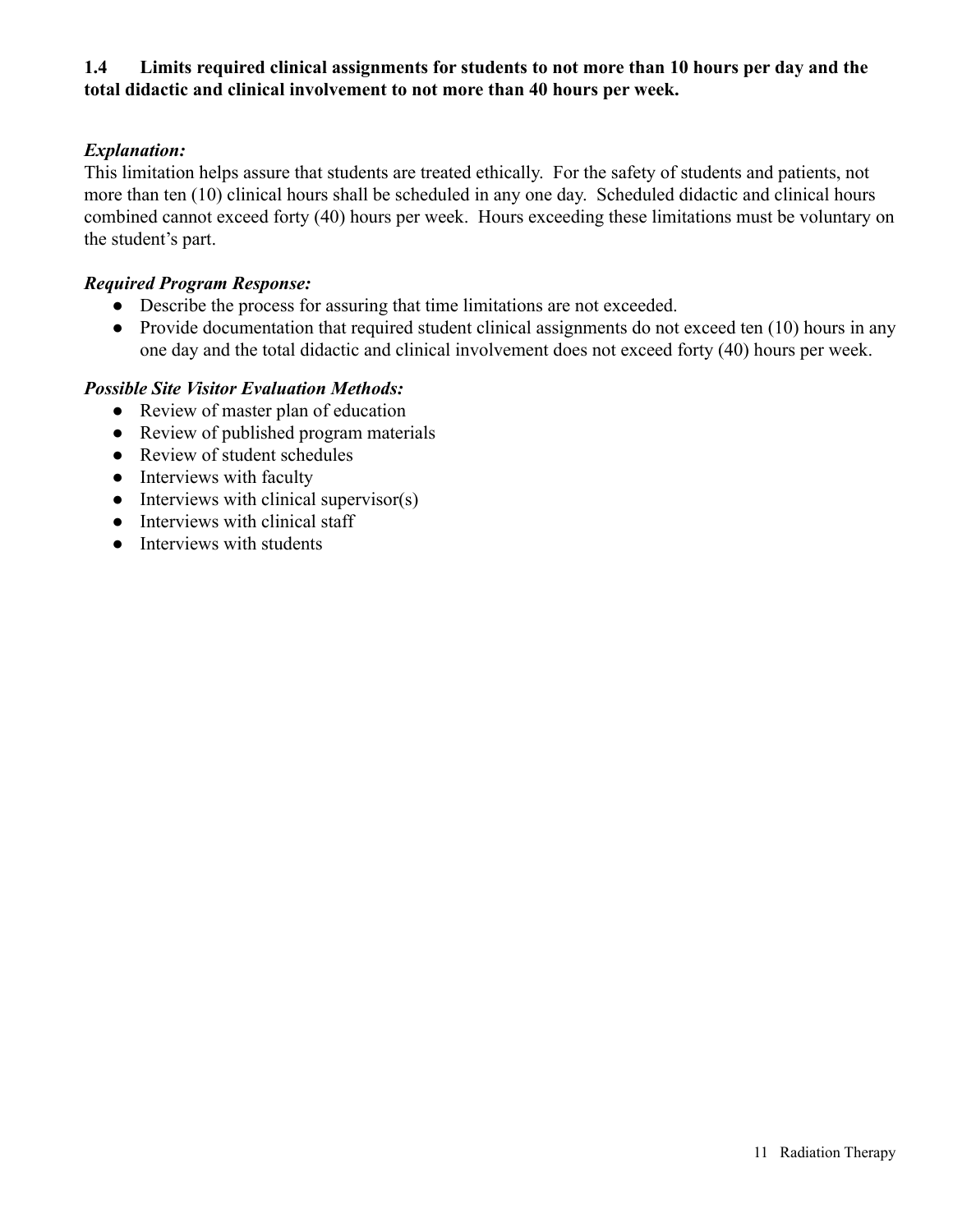# **1.5 Assures the security and confidentiality of student records, instructional materials, and other appropriate program materials.**

# *Explanation:*

Appropriately maintaining the security and confidentiality of student records and other program materials protects the student's right to privacy. Student records must be maintained in accordance with the Family Education Rights and Privacy Act (Buckley Amendment). If radiation monitoring reports contain students' dates of birth and/or social security numbers, this information must be maintained in a secure and confidential manner.

#### *Required Program Response:*

Describe how the program maintains the security and confidentiality of student records and other program materials.

- Review of institution's/program's published policies/procedures
- Review of student academic and clinical records
- Tour of program offices
- $\bullet$  Tour of clinical setting(s)
- Interviews with administrative personnel
- Interviews with faculty
- $\bullet$  Interviews with clinical supervisor(s)
- Interviews with clinical staff
- Interviews with students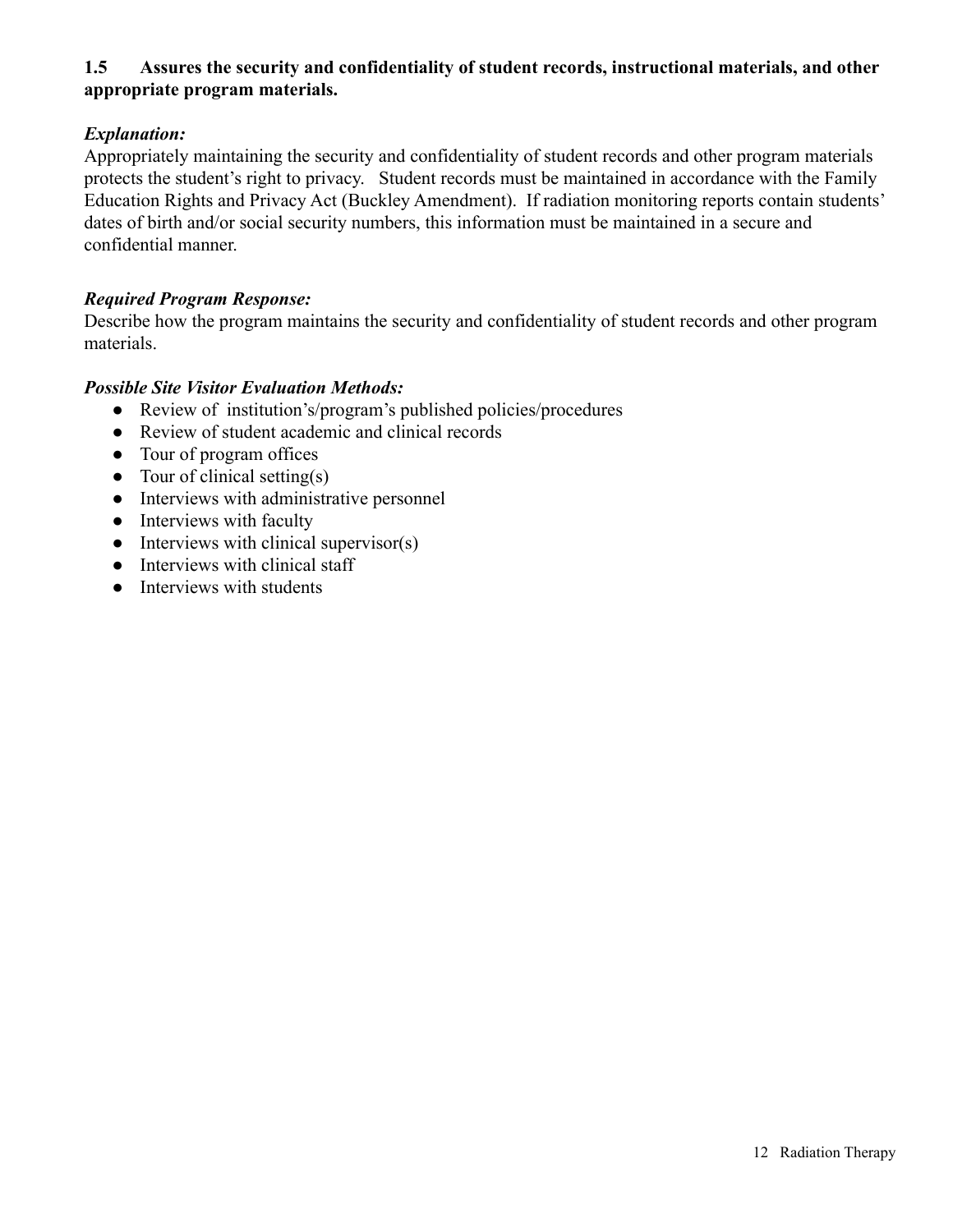# **1.6 Has a grievance procedure that is readily accessible, fair, and equitably applied.**

#### *Explanation:*

A grievance is defined as a claim by a student that there has been a violation, misinterpretation, or inequitable application of any existing policy, procedure, or regulation. The program must have procedures to provide students an avenue to pursue grievances. The procedure must outline the steps for formal resolution of any grievance. The final step in the process must not include any individual(s) directly associated with the program (e.g., program director, clinical coordinator, clinical supervisors, diagnostic imaging department director). The procedure must assure timely resolution. The program must maintain a record of all formal grievances and their resolution. Records must be retained in accordance with the institution's/program's retention policies/procedures. The records must include information on how the grievance was resolved and assurance that there are no trends that could negatively affect the quality of the educational program.

Additionally, the program must have a procedure to address any complaints apart from those that require invoking the grievance procedure. The program must determine if a pattern of complaint exists that could negatively affect the quality of the educational program (e.g., cleanliness of the classroom).

#### *Required Program Response:*

Describe the nature of any formal grievance(s) that would jeopardize the program's ability to meet its mission. Describe the nature of any complaint(s) that would jeopardize the program's ability to meet its mission. Provide a copy of the grievance procedure.

Provide a copy of any formal grievance(s) resolution.

- Review of institutional catalog
- Review of student handbook
- Review of formal grievance(s) record(s), if applicable
- Review of complaint(s) record(s), if applicable
- Interviews with faculty
- Interviews with students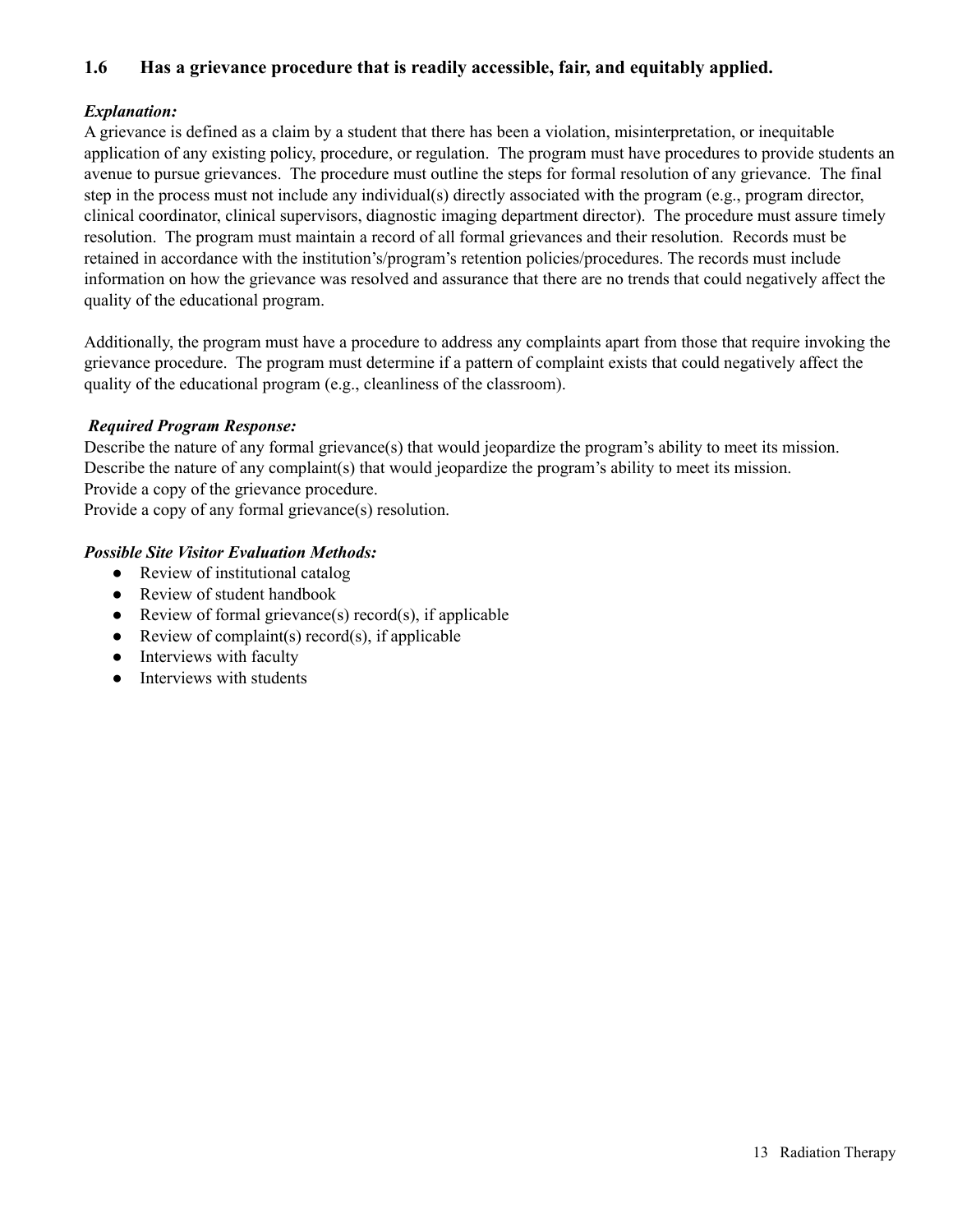# **1.7 Assures that students are made aware of the JRCERT Standards for an Accredited Educational Program in Radiation Therapy and the avenue to pursue allegations of non-compliance with the STANDARDS.**

# *Explanation:*

The program must assure students are cognizant of the **STANDARDS** and must provide contact information for the JRCERT.

Students have the right to submit allegations against a JRCERT-accredited program if there is reason to believe that the program has acted contrary to JRCERT accreditation standards or that conditions at the program appear to jeopardize the quality of instruction or the general welfare of its students.

Contact of the JRCERT should not be a step in the formal institutional/program grievance procedure. The individual must first attempt to resolve the complaint directly with institution/program officials by following the grievance procedures provided by the institution/program. If the individual is unable to resolve the complaint with institution/program officials or believes that the concerns have not been properly addressed, he or she may submit allegations of non-compliance directly to the JRCERT.

#### *Required Program Response:*

- Describe the procedure for making students aware of the **STANDARDS**.
- Describe how students are provided contact information for the JRCERT.

- Review of program publications
- Interviews with faculty
- Interviews with students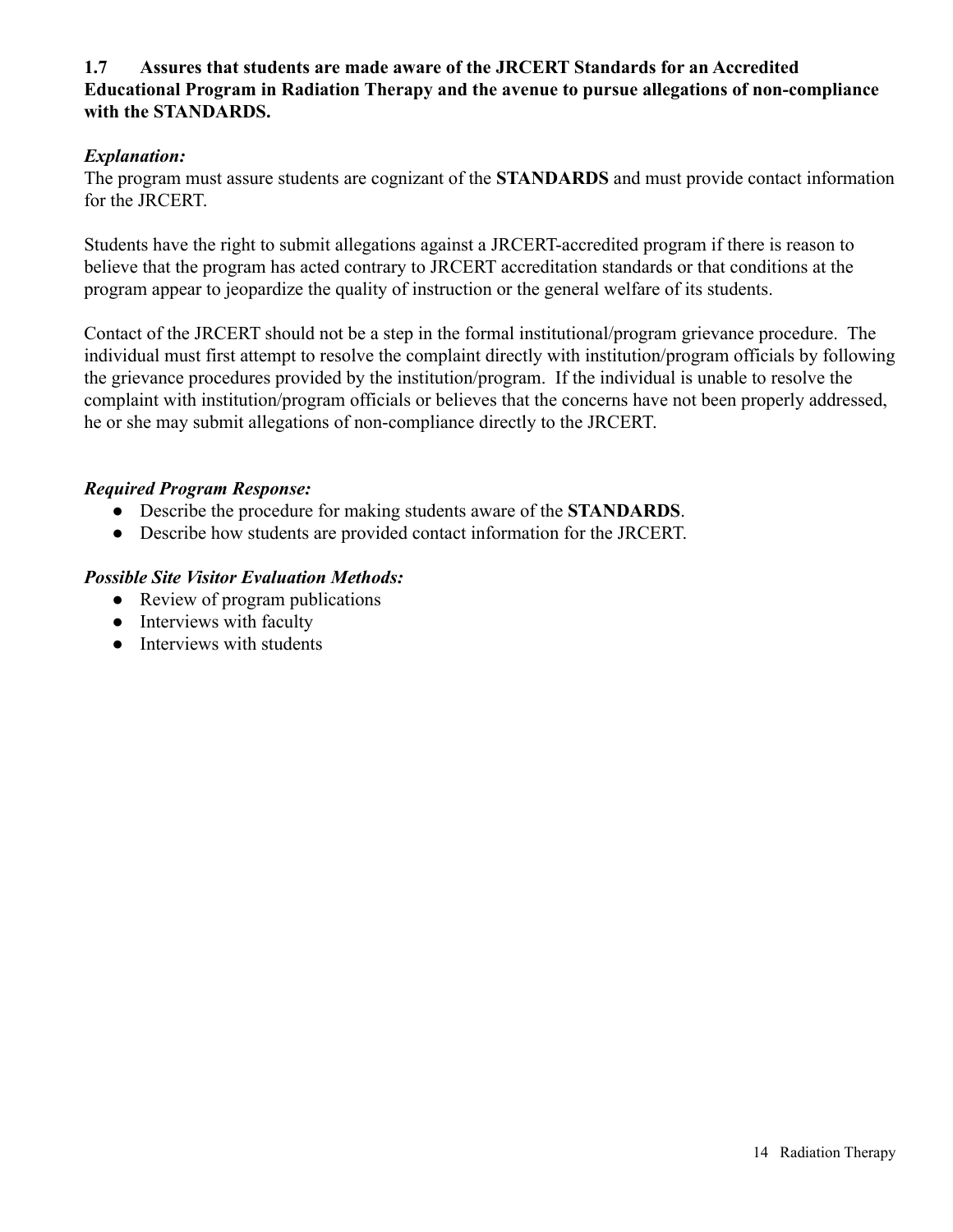# **1.8 Has publications that accurately reflect the program's policies, procedures, and offerings.**

#### *Explanation:*

Maintaining published information regarding the program's current policies, procedures, and offerings provides interested parties with an accurate overview of program requirements and expectations.

# *Required Program Response:*

Provide program publications that reflect program policies, procedures and offerings.

- Review of published program materials
- Review of student handbook
- Interviews with faculty
- Interviews with students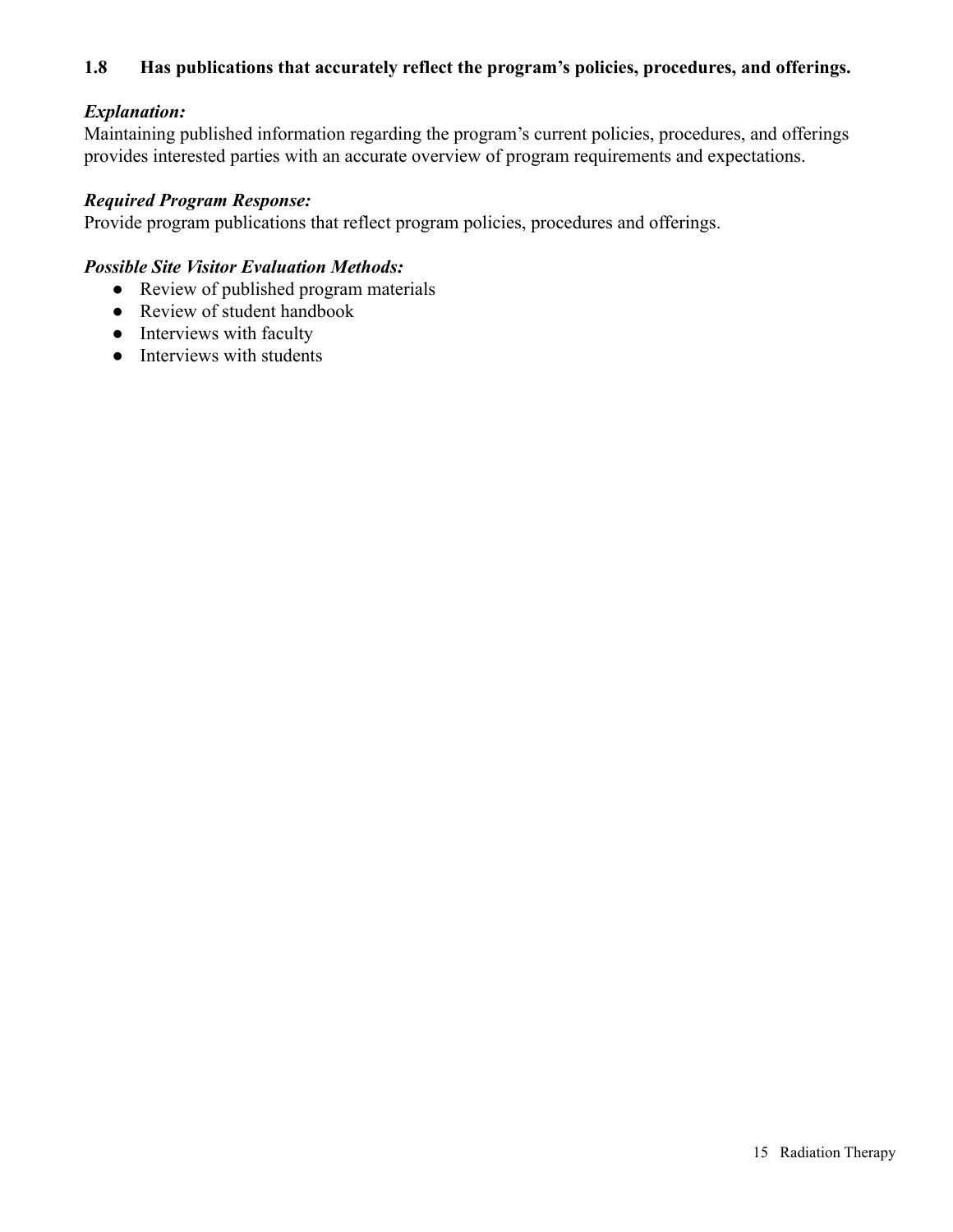# **1.9 Makes available to students, faculty, and the general public accurate information about admission policies, tuition and fees, refund policies, academic calendars, clinical obligations, grading system, graduation requirements, and the criteria for transfer credit.**

#### *Explanation:*

The institutional and/or program policies must be published and made readily available to students, faculty, and the general public on the institution's/program's Web site to assure transparency and accountability of the educational program. For example, requiring the general public to contact the institution/program to request program information is not adequate. Policy changes must be made known to students, faculty, and the general public in timely fashion. It is recommended that revision dates be identified on program publications.

The institution and/or program must establish and publicly disclose the criteria used when determining the transfer of credit earned from other institutions and/or programs. Also, programs must publicly disclose a list of institutions with which the program has established an articulation agreement.

The program's academic calendar must be published and, at a minimum, identify specific start and end dates for each term, holidays recognized by the sponsoring institution, and breaks.

Student clinical obligations (e.g., drug screening, background checks, and associated fees) must be clearly identified in appropriate program publications. Additionally, if evening and/or weekend clinical assignments are required or if students must travel to geographically-dispersed clinical settings, this information must also be included.

#### *Required Program Response:*

- Describe how institutional and/or program policies are made known to students, faculty, and the general public.
- Provide publications that include these policies.

- Review of institutional materials
- Review of published program materials
- Review of institutional and/or program Web site
- Interviews with faculty
- Interviews with Admissions personnel
- Interviews with Registrar
- Interviews with students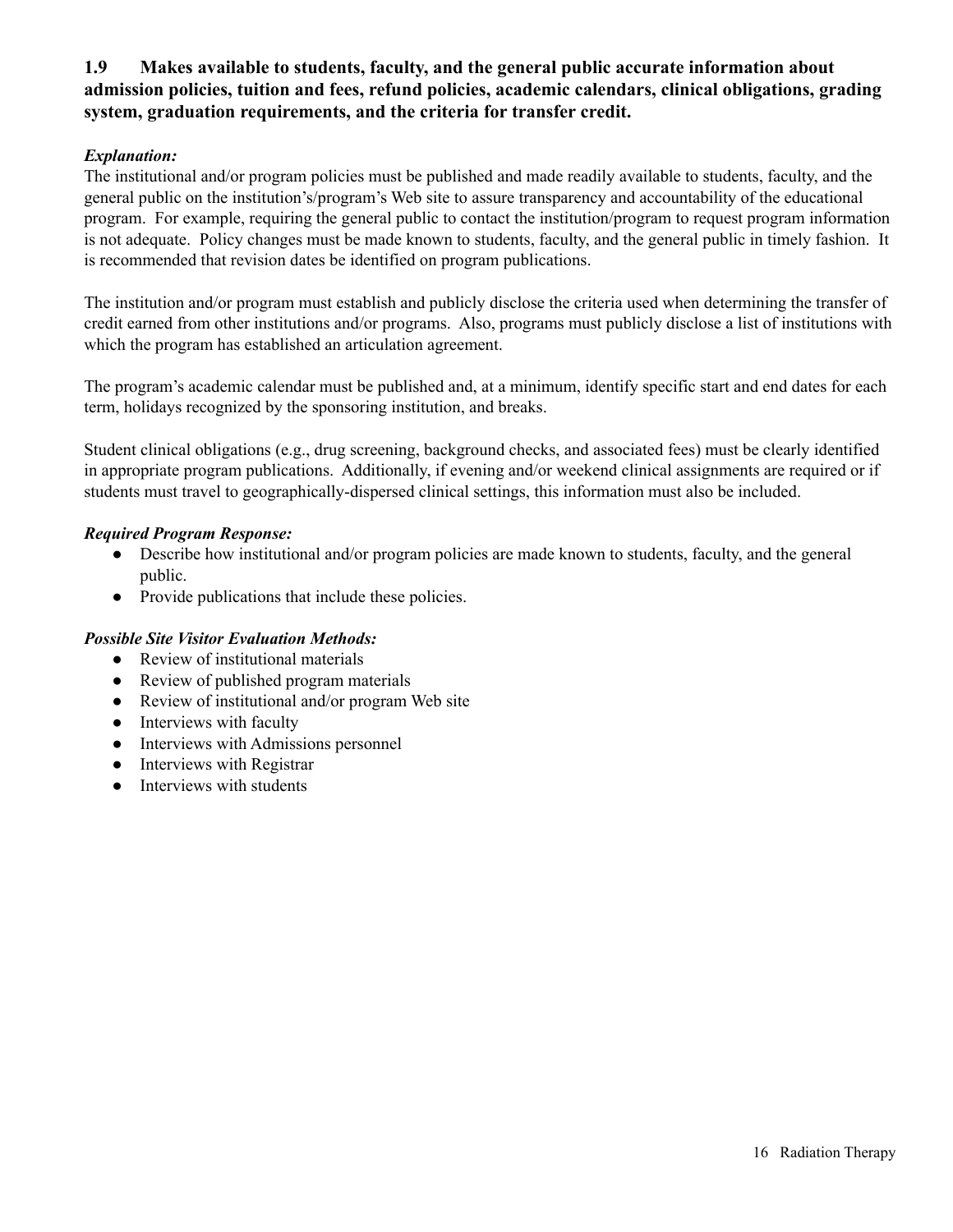# **1.10 Makes the program's mission statement, goals, and student learning outcomes readily available to students, faculty, administrators, and the general public.**

#### *Explanation:*

Program accountability is enhanced by making its mission statement, goals, and student learning outcomes available to the program's communities of interest on the institution's/program's Web site to assure transparency and of the educational program. Requiring the general public to contact the institution/program to request program information is not adequate.

#### *Example:*

#### **Mission:**

The mission of the radiation therapy program is to prepare competent, entry-level radiation therapists able to function within the healthcare community.

#### **Goal: Students will be clinically competent.**

Student Learning Outcomes: Students will position patients as directed in treatment record/plan. Students will operate equipment to deliver prescribed therapeutic dose. Students will utilize radiation safety.

#### **Goal: Students will demonstrate communication skills.**

Student Learning Outcomes: Students will demonstrate written communication skills. Students will demonstrate oral communication skills.

#### **Goal: Students will develop critical thinking skills.**

Student Learning Outcomes: Students will recognize setup discrepancies. Students will design a treatment plan.

#### **Goal: Students will model professionalism.**

Student Learning Outcomes: Students will demonstrate work ethics. Students will summarize the value of life-long learning.

#### *Required Program Response:*

- Describe how the program makes its mission statement, goals, and student learning outcomes available to students, faculty, administrators, and the general public.
- Provide copies of publications that contain the program's mission statement, goals, and student learning outcomes.

- Review of published program materials
- Review of institutional and/or program Web site
- Interviews with administrative personnel
- Interviews with faculty
- Interviews with students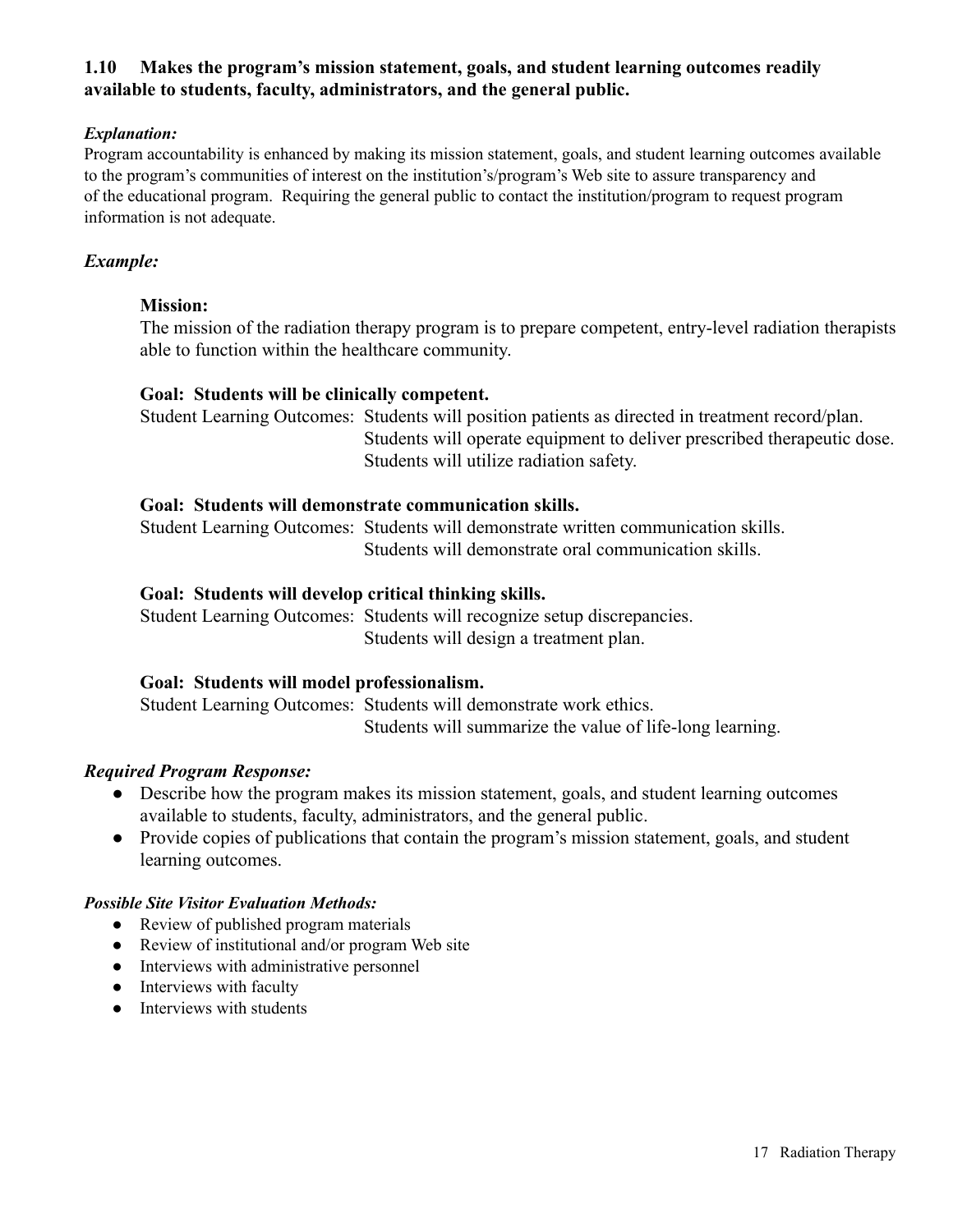# **1.11 Documents that the program engages the communities of interest for the purpose of continuous program improvement.**

# *Explanation:*

Communities of interest are defined as institutions, organizations, groups, and/or individuals interested in educational activities in radiation therapy. Obtaining formal feedback on program operations, student progress, employer needs, etc. from communities of interest allows the program to determine if it is meeting expectations and assures continuous program improvement. The program can use a variety of tools to obtain this feedback.

# *Required Program Response:*

- Describe the process of obtaining feedback.
- Provide representative samples of appropriate meeting minutes, evaluations (e.g., course and faculty), and surveys (e.g., graduate and employer).

- Review of meeting minutes
- Review of evaluations
- Review of surveys
- Interviews with members of various communities of interest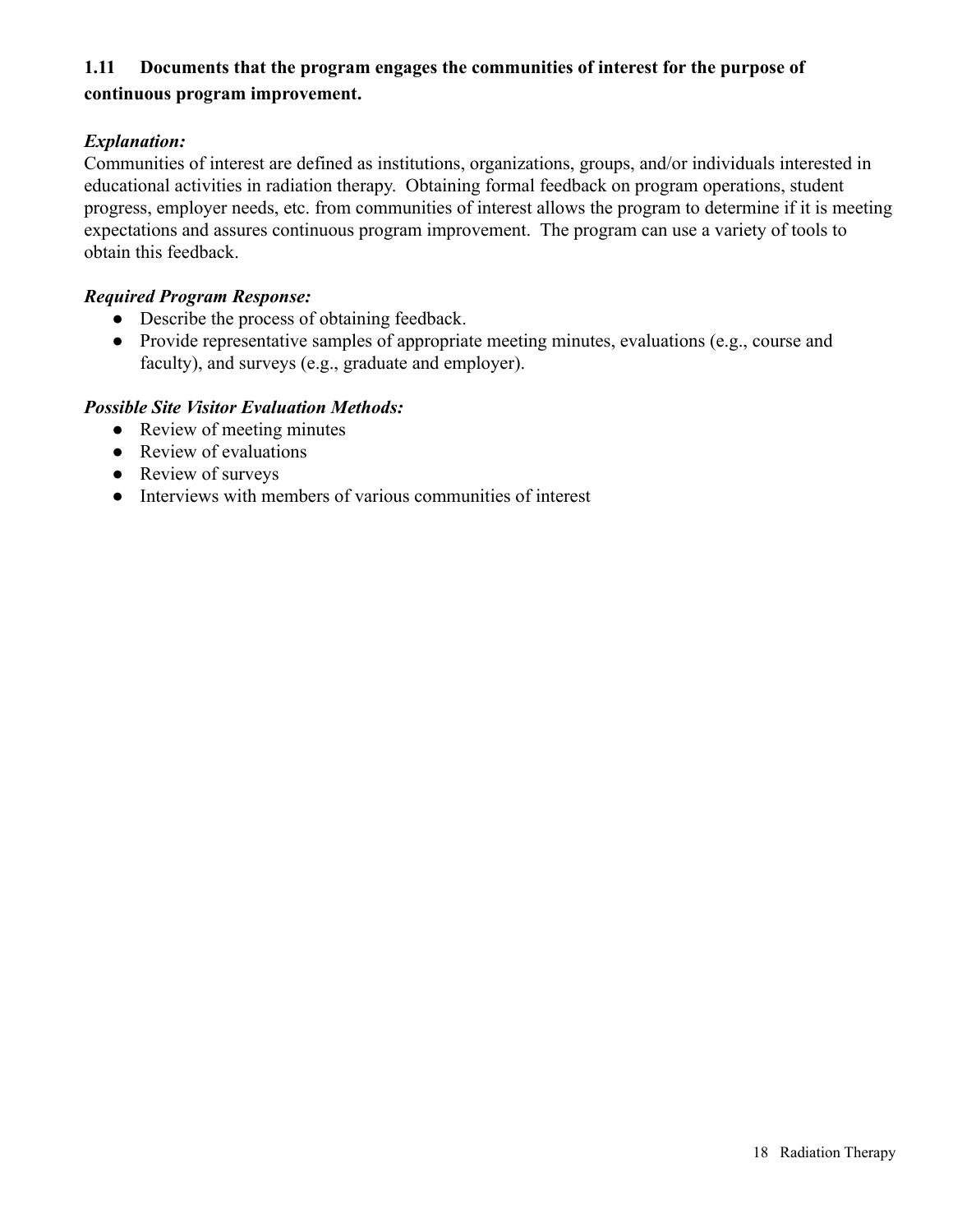# **1.12 Has student recruitment and admission practices that are non-discriminatory with respect to any legally protected status such as race, color, religion, gender, age, disability, national origin, and any other protected class.**

# *Explanation:*

Non-discriminatory practices assure applicants have equal opportunity for admission. Statistical information such as race, color, religion, gender, age, disability, national origin, and any other protected class may be collected; however, this information must be voluntarily provided by the student. Use of this information in the student selection process is discriminatory.

#### *Required Program Response:*

- Describe how admission practices are non-discriminatory.
- Provide institutional and/or program admission policies.

- Review of published program materials
- Review of student records
- Interviews with faculty
- Interviews with Admissions personnel
- Interviews with students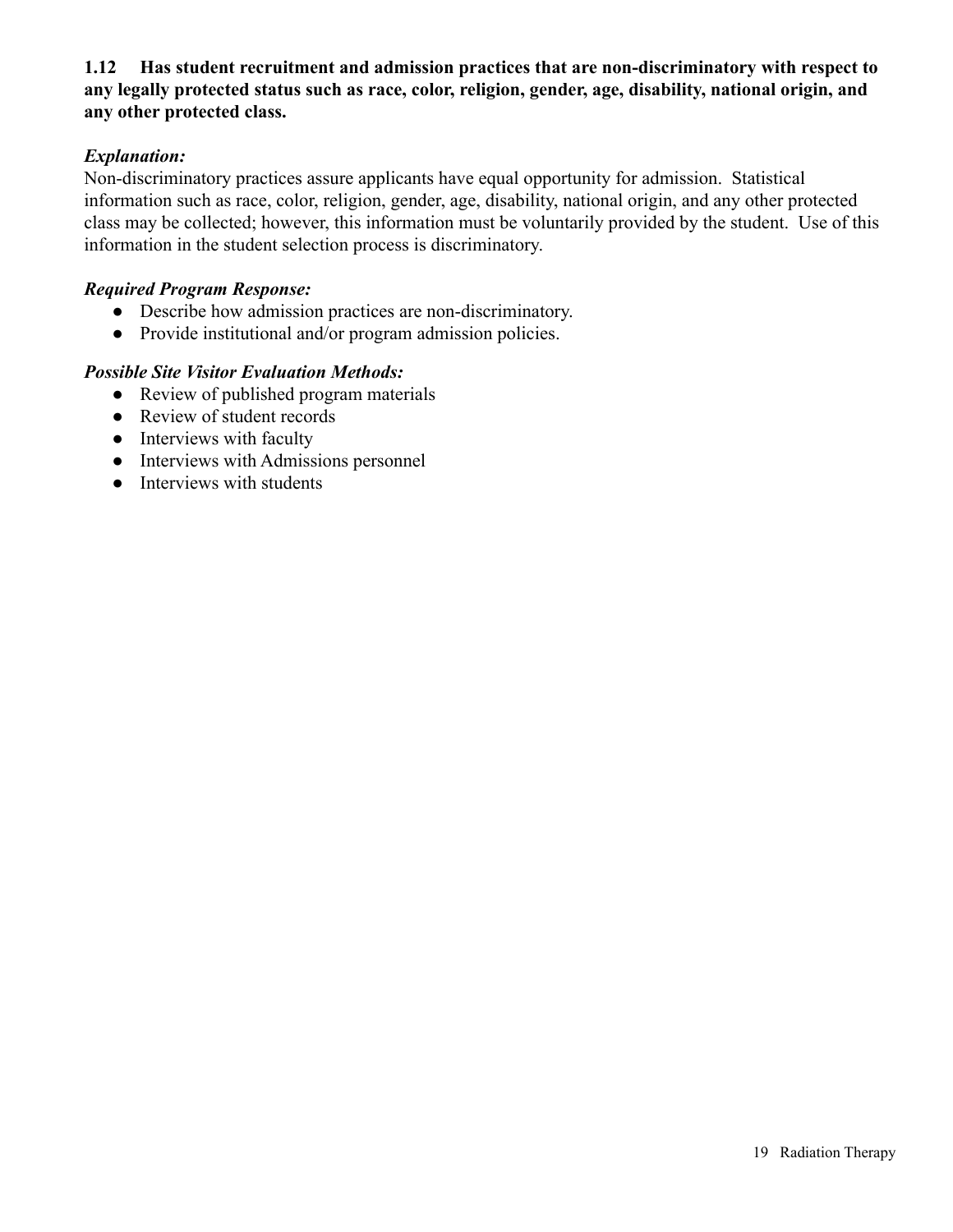# **1.13 Has student recruitment and admission practices that are consistent with published policies of the sponsoring institution and the program.**

# *Explanation:*

Defined admission practices facilitate objective student selection. In considering applicants for admission, the program must follow published policies and procedures.

#### *Required Program Response:*

- Describe the implementation of institutional and program admission policies.
- Provide institutional and program admission policies.

- Review of published program materials
- Interviews with faculty
- Interviews with Admissions personnel
- Interviews with students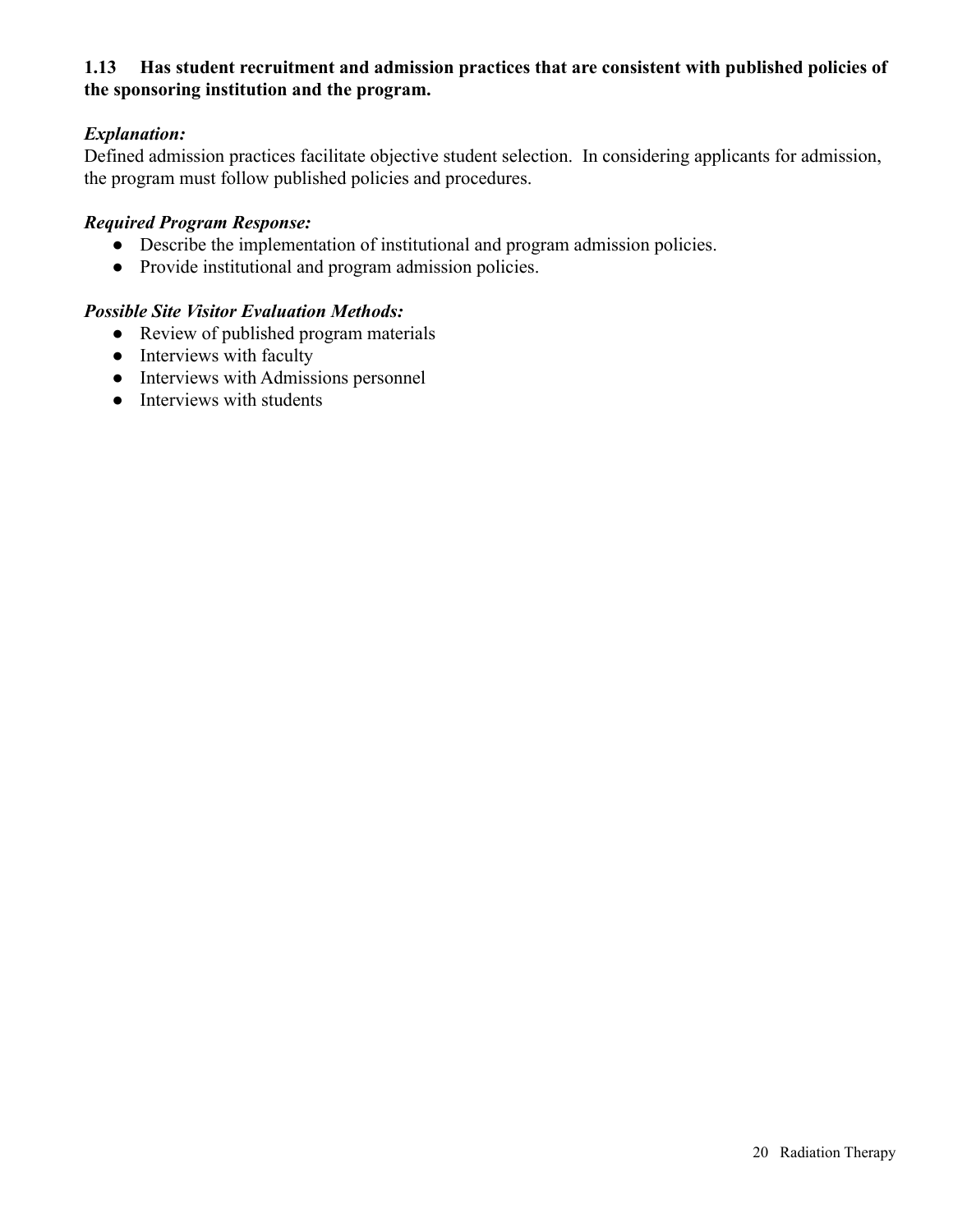# **1.14 Has program faculty recruitment and employment practices that are non-discriminatory with respect to any legally protected status such as race, color, religion, gender, age, disability, national origin, and any other protected class.**

# *Explanation:*

Recruitment and employment practices that are non-discriminatory assure fairness and integrity. Equal opportunity for employment must be offered to each applicant. Employment practices must be applied equitably to all faculty.

#### *Required Program Response:*

- Describe how non-discriminatory employment practices are assured.
- Provide copies of employment policies and procedures that assure non-discriminatory practices.

- Review of employee/faculty handbook
- Review of employee/faculty application form
- Review of institutional catalog
- Interviews with faculty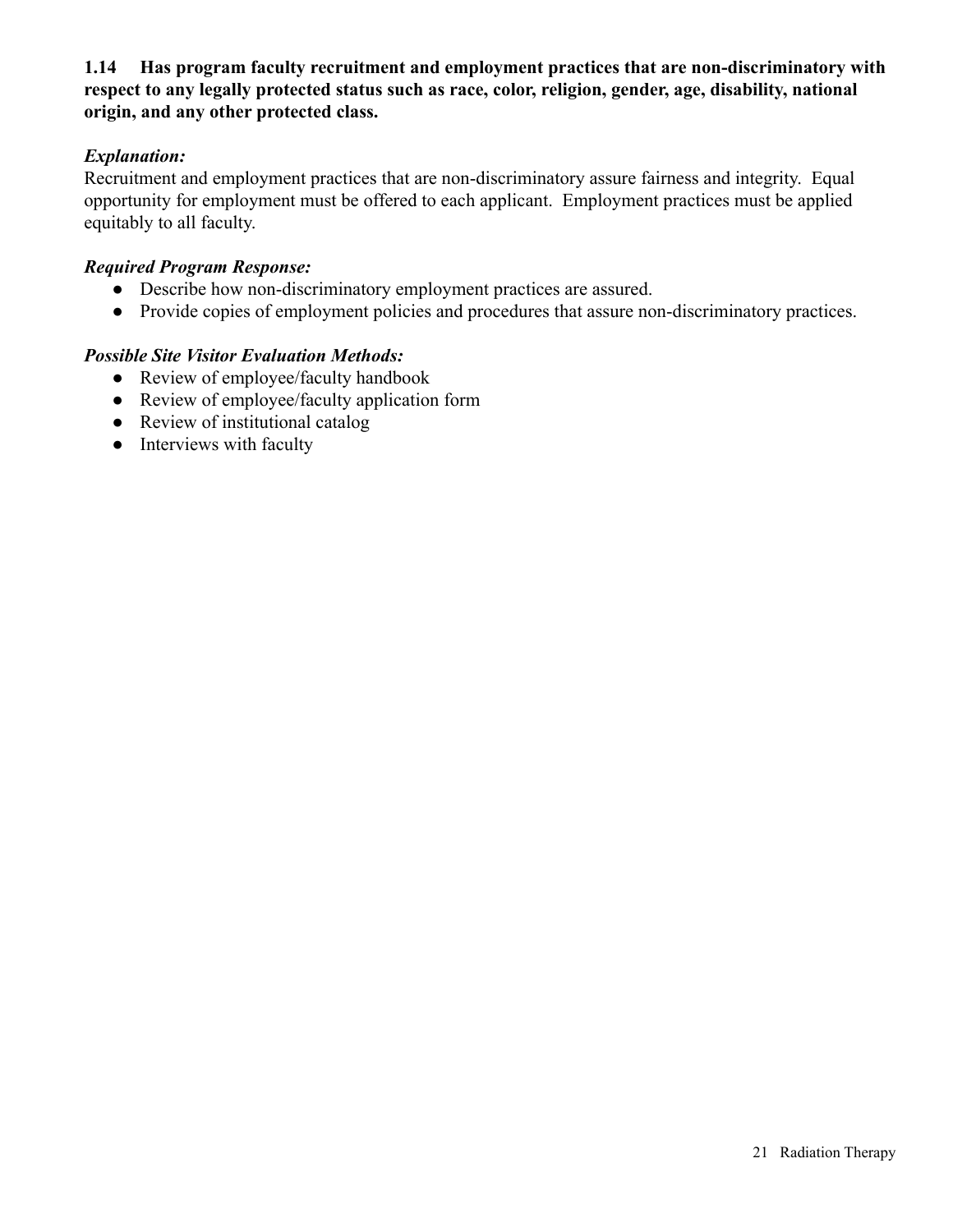# **1.15 Has procedures for maintaining the integrity of distance education courses.**

# *Explanation:*

Programs that offer distance education must have processes in place that assure that the students who register in the distance education courses are the same students that participate in, complete, and receive the credit. Programs must verify the identity of students by using methods such as, but not limited to: secure log-ins, pass codes, and/or proctored exams. These processes must protect the student's privacy. Student costs associated with distance education must be disclosed.

# *Required Program Response:*

- Describe the process for assuring the integrity of distance education courses.
- Provide published program materials that outline procedures for maintaining integrity of distance education courses.
- Provide published program materials that identify associated fees for students enrolled in distance education courses.

- Review of published program materials
- Review the process of student identification
- Review of student records
- Interviews with faculty
- Interviews with students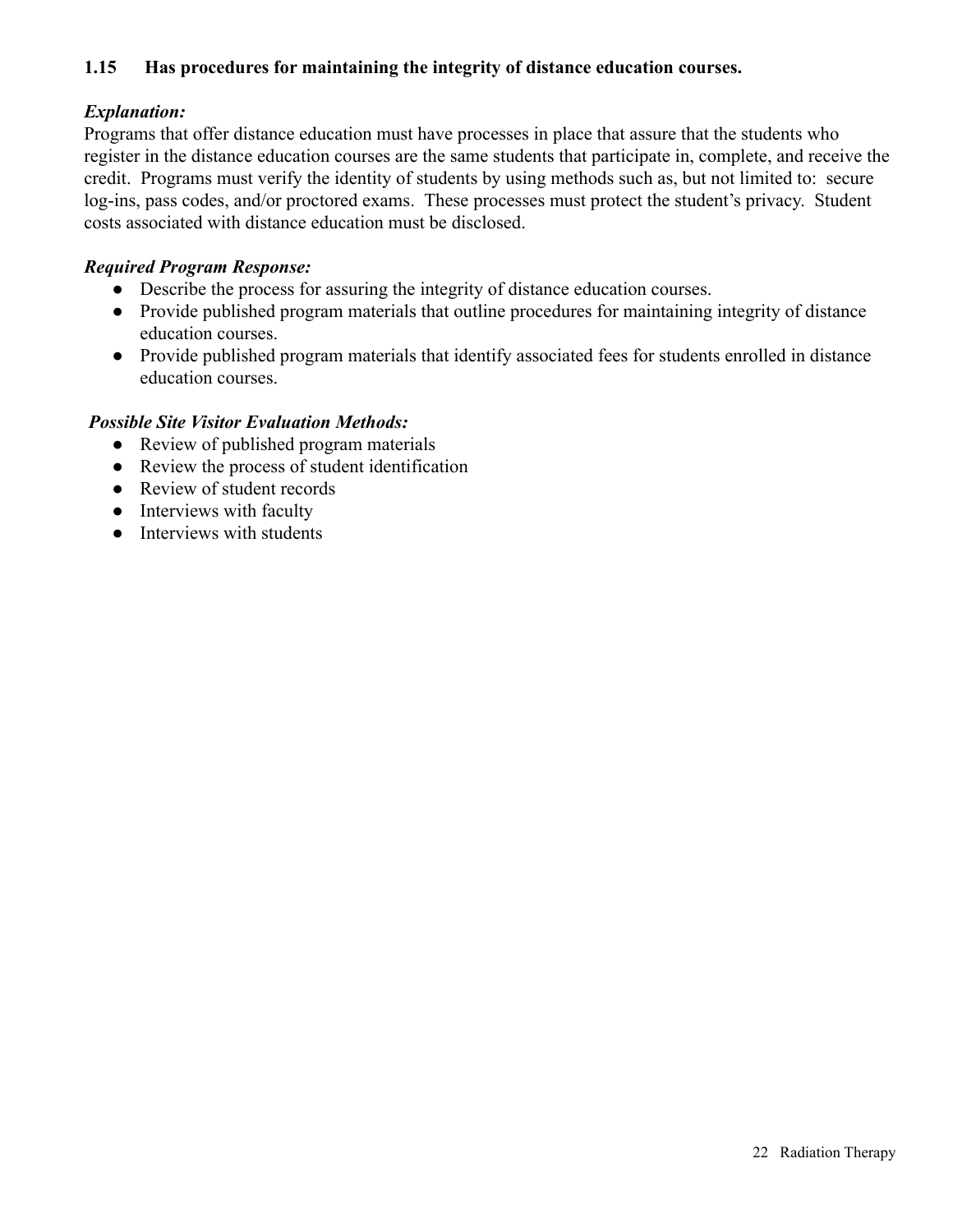1. List the major strengths of **Standard One**, in order of importance.

2. List the major concerns of **Standard One**, in order of importance.

3. Provide the program's plan for addressing each concern identified.

4. Describe any progress already achieved in addressing each concern.

5. Describe any constraints in implementing improvements.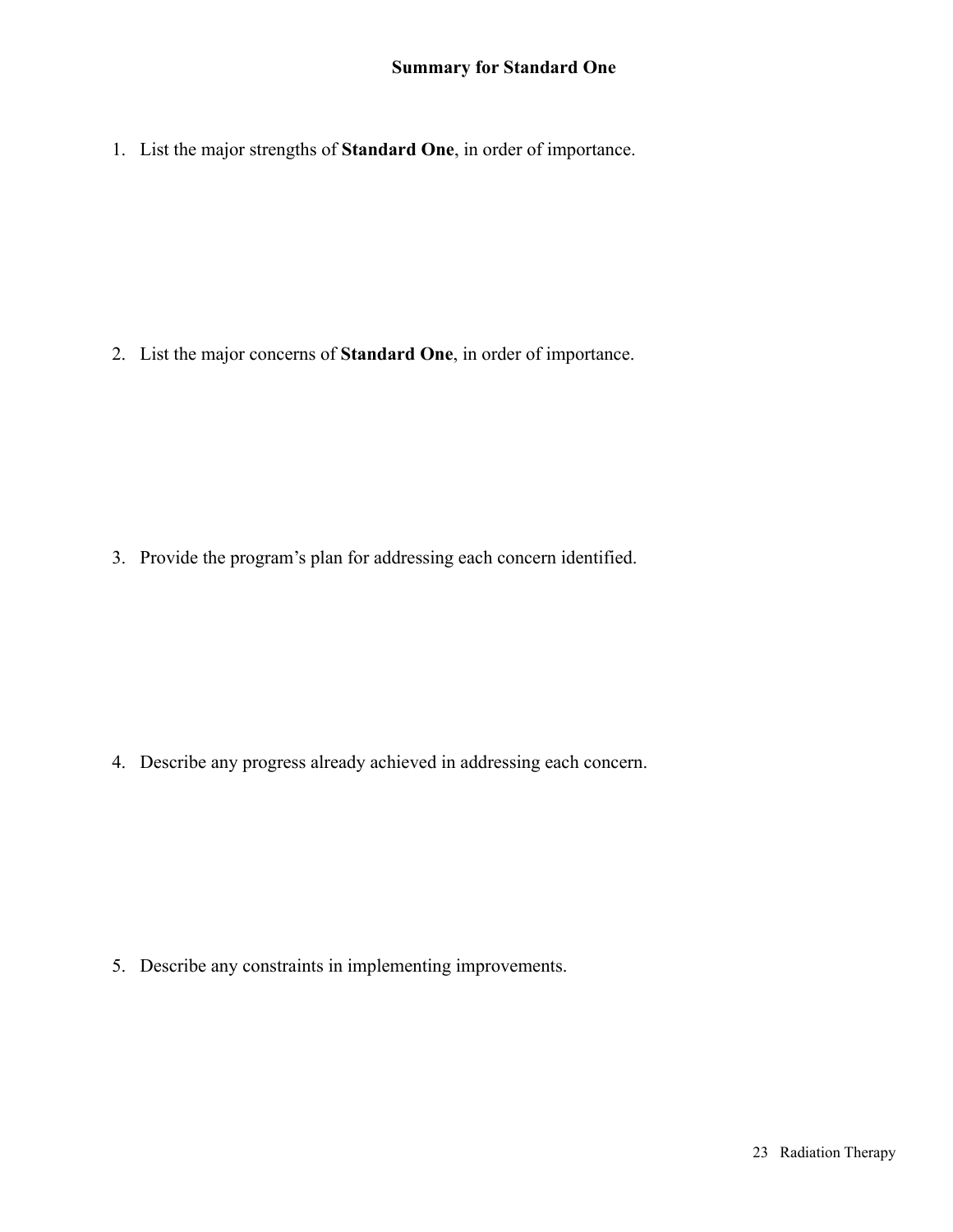# **Standard Two:**

#### *Resources*

**Standard Two: The program has sufficient resources to support the quality and effectiveness of the educational process.**

#### **Objectives:**

In support of **Standard Two**, the program:

#### **Administrative Structure**

- 2.1 Has an appropriate organizational structure and sufficient administrative support to achieve the program's mission.
- 2.2 Provides an adequate number of faculty to meet all educational, program, administrative, and accreditation requirements.
- 2.3 Provides faculty with opportunities for continued professional development.
- 2.4 Provides clerical support services, as needed, to meet all educational, program, and administrative requirements.

#### **Learning Resources/Services**

- 2.5 Assures JRCERT recognition of all clinical settings.
- 2.6 Provides classrooms, laboratories, and administrative and faculty offices to facilitate the achievement of the program's mission.
- 2.7 Reviews and maintains program learning resources to assure the achievement of student learning.
- 2.8 Provides access to student services in support of student learning.

#### **Fiscal Support**

- 2.9 Has sufficient ongoing financial resources to support the program's mission.
- 2.10 For those institutions and programs for which the JRCERT serves as a gatekeeper for Title IV financial aid, maintains compliance with United States Department of Education (USDE) policies and procedures.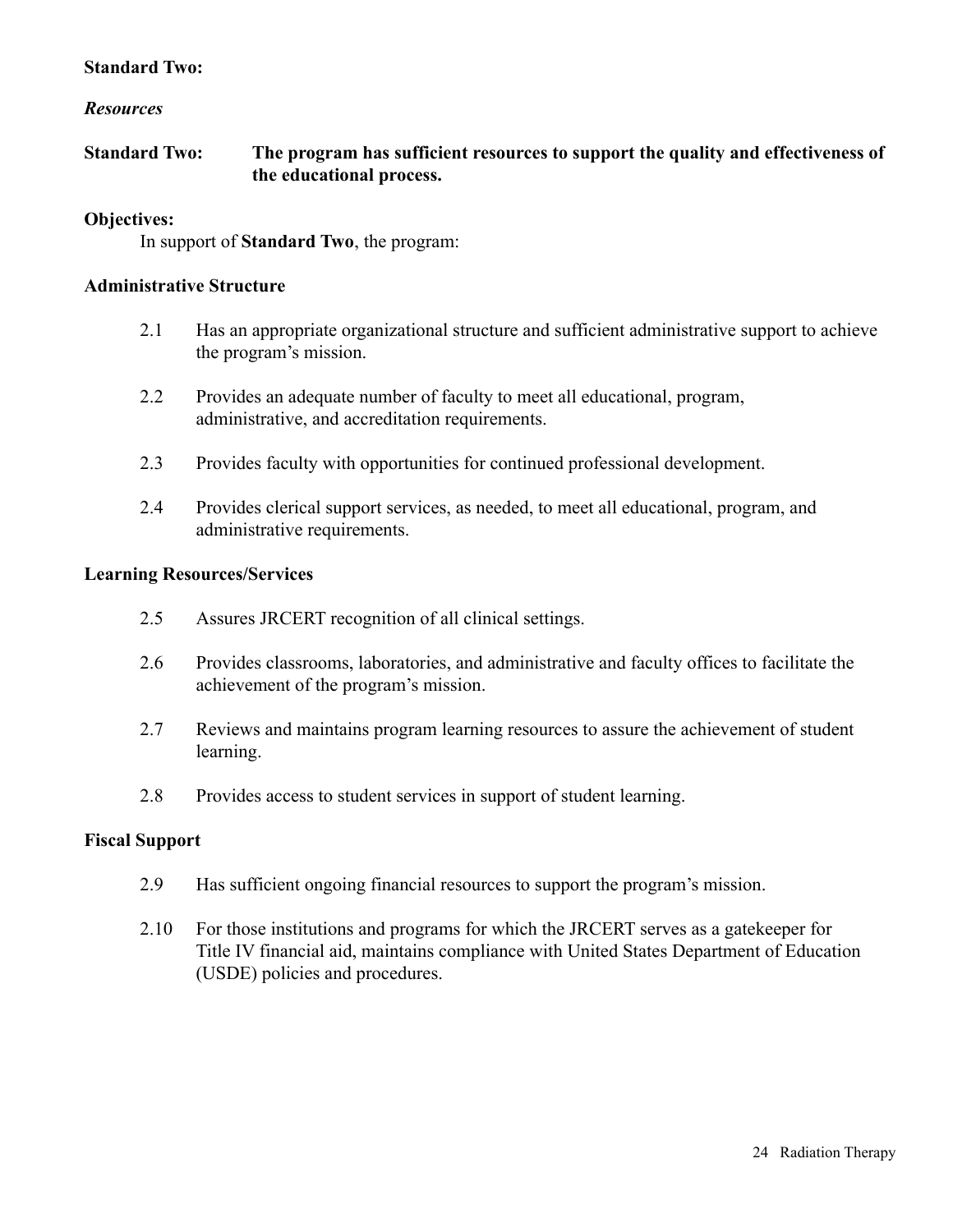# **2.1 Has an appropriate organizational structure and sufficient administrative support to achieve the program's mission.**

# *Explanation:*

The program's relative position in the organizational structure helps facilitate appropriate resources and assures focus on the program. To operate effectively, the program must have sufficient institutional administrative support. Both organizational structure and administrative support enable the program to meet its mission and promote student learning.

#### *Required Program Response:*

- Describe the program's relationship to the organizational and administrative structures of the sponsoring institution and how this supports the program's mission.
- Provide institutional and program organizational charts.

- Review of organizational charts of institution and program
- Review of meeting minutes
- Review of published program materials
- Review of master plan of education
- Interviews with faculty and institutional officials
- $\bullet$  Interviews with clinical supervisor(s)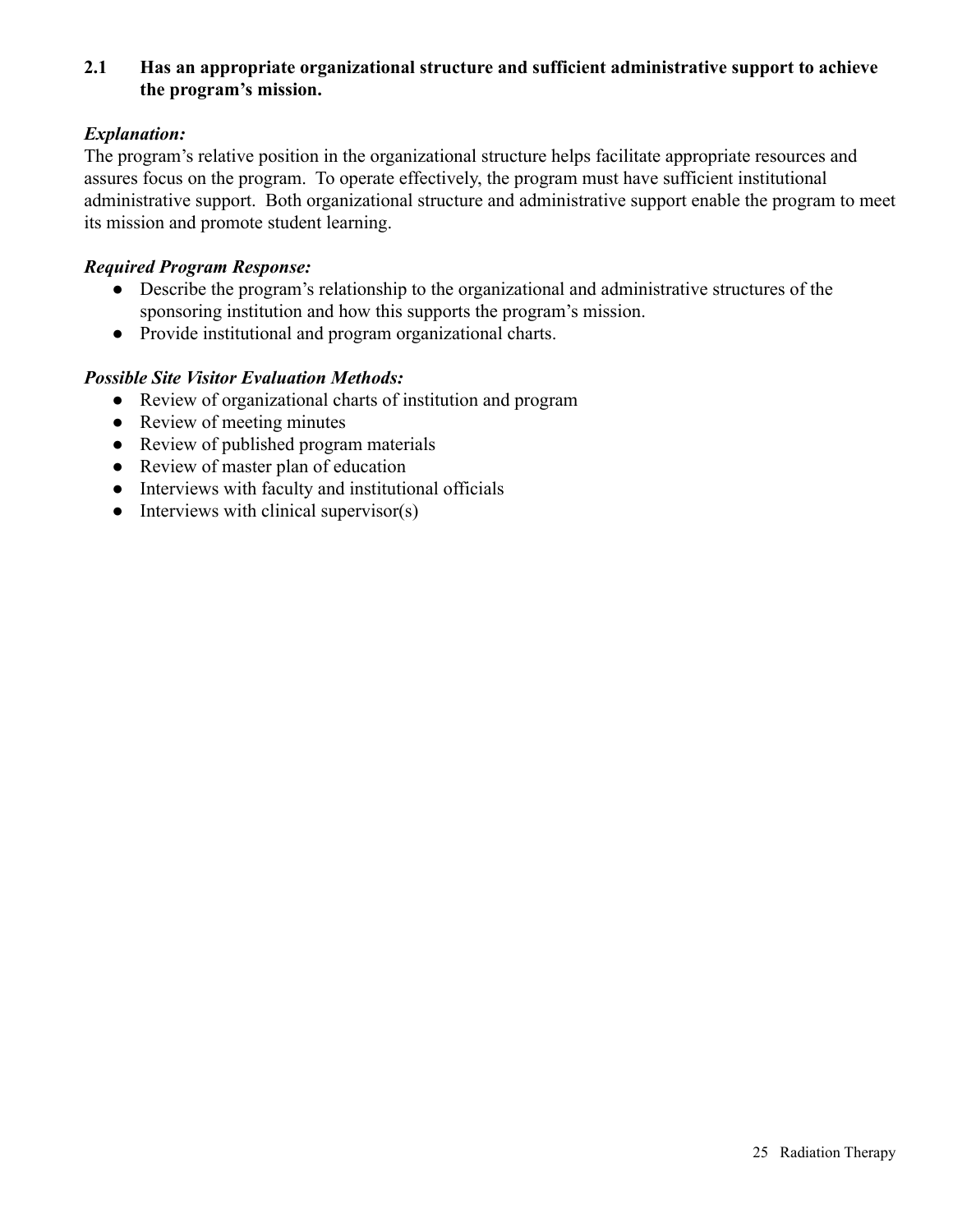# **2.2 Provides an adequate number of faculty to meet all educational, program, administrative, and accreditation requirements.**

# *Explanation:*

An adequate number of faculty promotes sound educational practices. A full-time program director is required. Faculty teaching loads and release time must be consistent with those of comparable faculty in other health science (allied health) programs in the same institution.

Additionally, a full-time equivalent clinical coordinator is required if the program has more than five (5) active clinical settings or more than thirty (30) students enrolled in the clinical component. The clinical coordinator position may be shared by no more than four (4) appointees. If a clinical coordinator is required, the program director may not be identified as the clinical coordinator. The clinical coordinator may not be identified as the program director.

The program director and clinical coordinator may perform clinical instruction; however, they may not be identified as clinical supervisors.

A minimum of one clinical supervisor must be designated at each recognized clinical setting. The same clinical supervisor may be identified at more than one site as long as a ratio of one full-time equivalent clinical supervisor for every ten (10) students is maintained.

# *Required Program Response:*

- Provide, if available, institutional policies in relation to teaching loads and release time.
- Describe faculty teaching loads and release time in relation to a comparable health science (allied health) program within the institution.
- Describe the adequacy of the number of faculty and clinical staff to meet identified accreditation requirements and program needs.

- Review institutional policies in relation to teaching loads and release time
- Review of master plan of education
- Review of position descriptions
- Review of clinical settings
- Interviews with faculty
- $\bullet$  Interviews with clinical supervisor(s)
- Interviews with students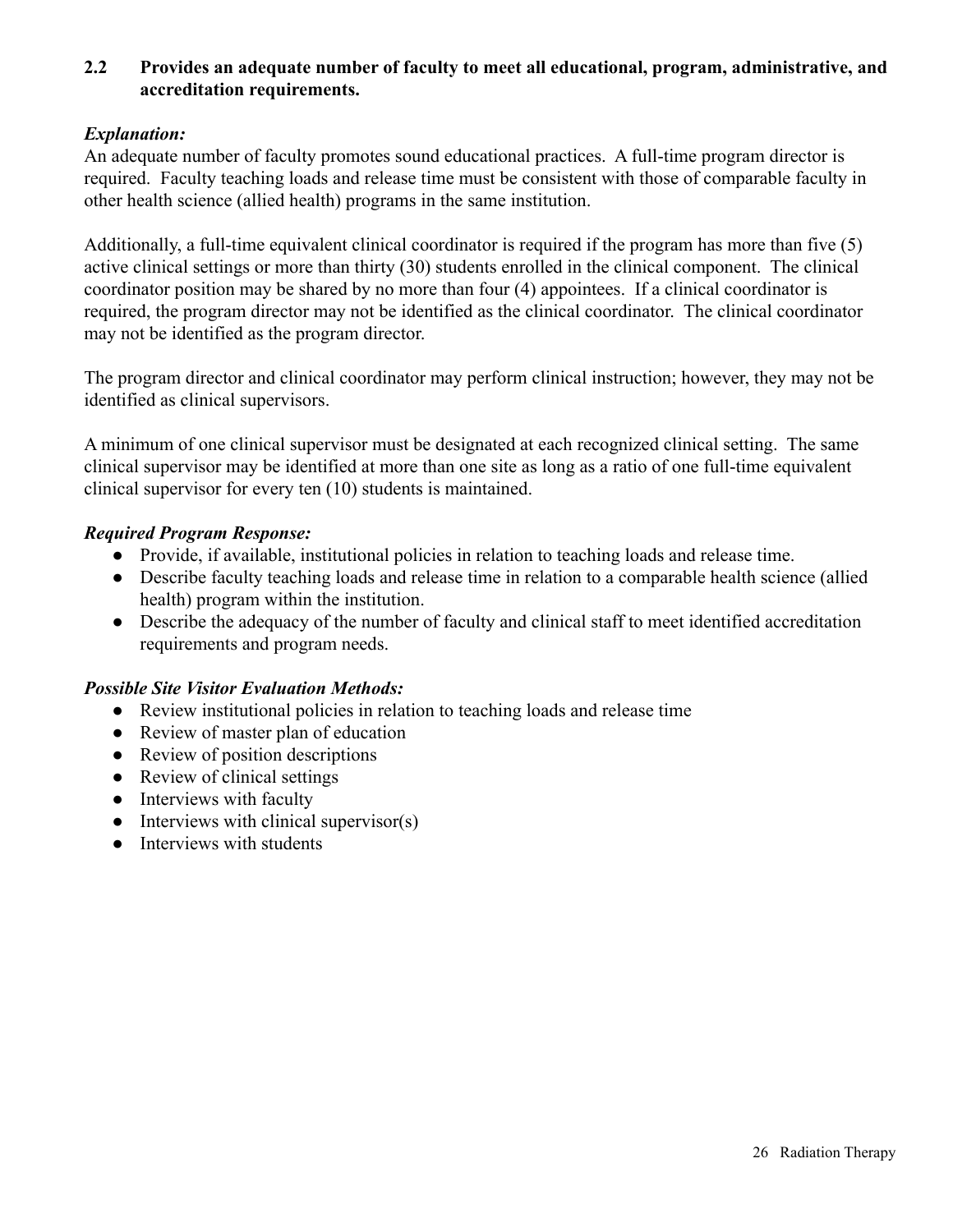# **2.3 Provides faculty with opportunities for continued professional development.**

# *Explanation:*

Continued professional development results in more knowledgeable, competent, and proficient faculty. Opportunities that enhance and advance educational, technical, and professional knowledge must be available to program faculty.

# *Required Program Response:*

Describe how continued professional development opportunities are made available to faculty.

- Review of institutional and program policies
- Review of program budget or other fiscal appropriations
- Review of evidence of faculty participation in professional development activities
- Interviews with administrative personnel
- Interviews with faculty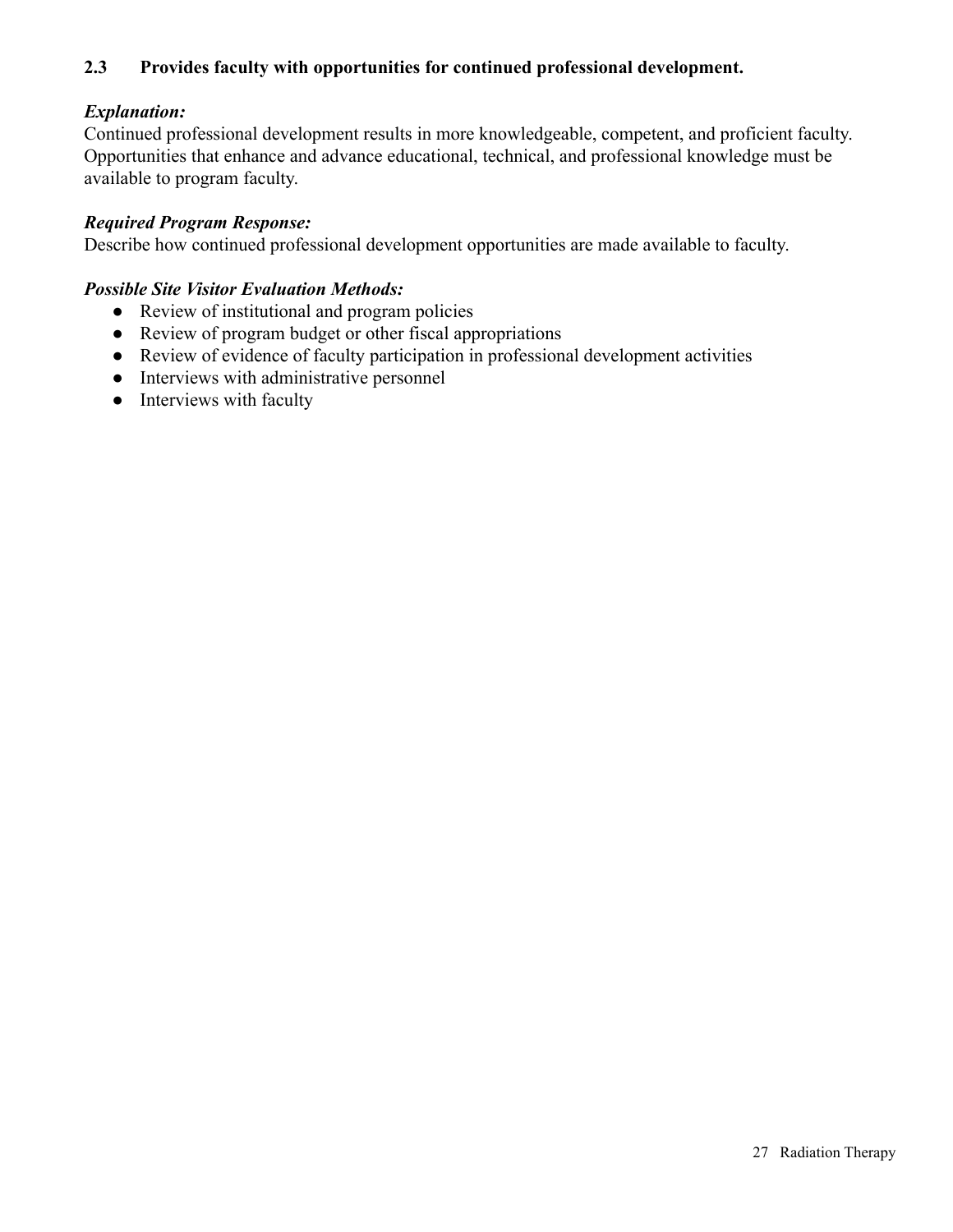# **2.4 Provides clerical support services, as needed, to meet all educational, program, and administrative requirements.**

# *Explanation:*

Clerical support services necessary to assist in meeting educational, program, and administrative requirements of the program must be provided as appropriate.

# *Required Program Response:*

Describe the availability and use of clerical support services.

- Review of program's staffing plan
- Interviews with administrative personnel
- Interviews with faculty
- Interviews with students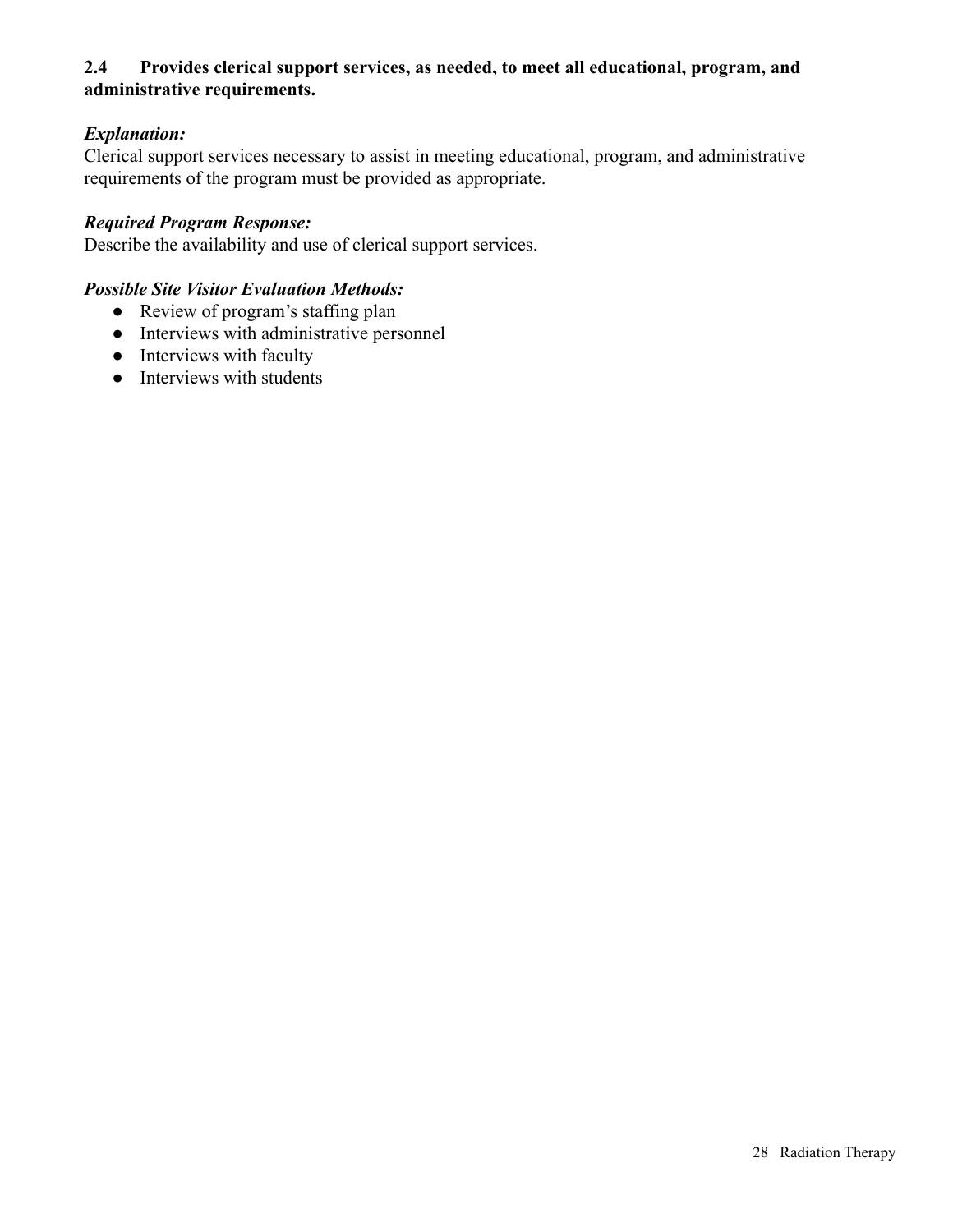# **2.5 Assures JRCERT recognition of all clinical settings.**

# *Explanation:*

JRCERT recognition helps assure an appropriate learning environment for student clinical education. All clinical settings must be recognized by the JRCERT. Recognition of a clinical setting must be obtained prior to student placement. A minimum of one (1) clinical supervisor must be identified for each recognized clinical setting.

An observation site is used for student observation of the operation of equipment and/or procedures. If the program uses observation sites, these sites do not require recognition by the JRCERT. These sites provide opportunities for observation of clinical procedures that may not be available at recognized clinical settings. Students may not assist in, or perform, any aspects of patient care during observational assignments.

Facilities where students are participating in service learning projects or community-based learning opportunities do not require recognition.

#### *Required Program Response:*

- Assure all clinical settings are recognized by the JRCERT.
- Describe how observation sites, if used, enhance student clinical education.

- Review of JRCERT database
- Review of clinical records
- Interviews with faculty
- Interviews with clinical supervisors
- Interviews with clinical staff
- Interviews with students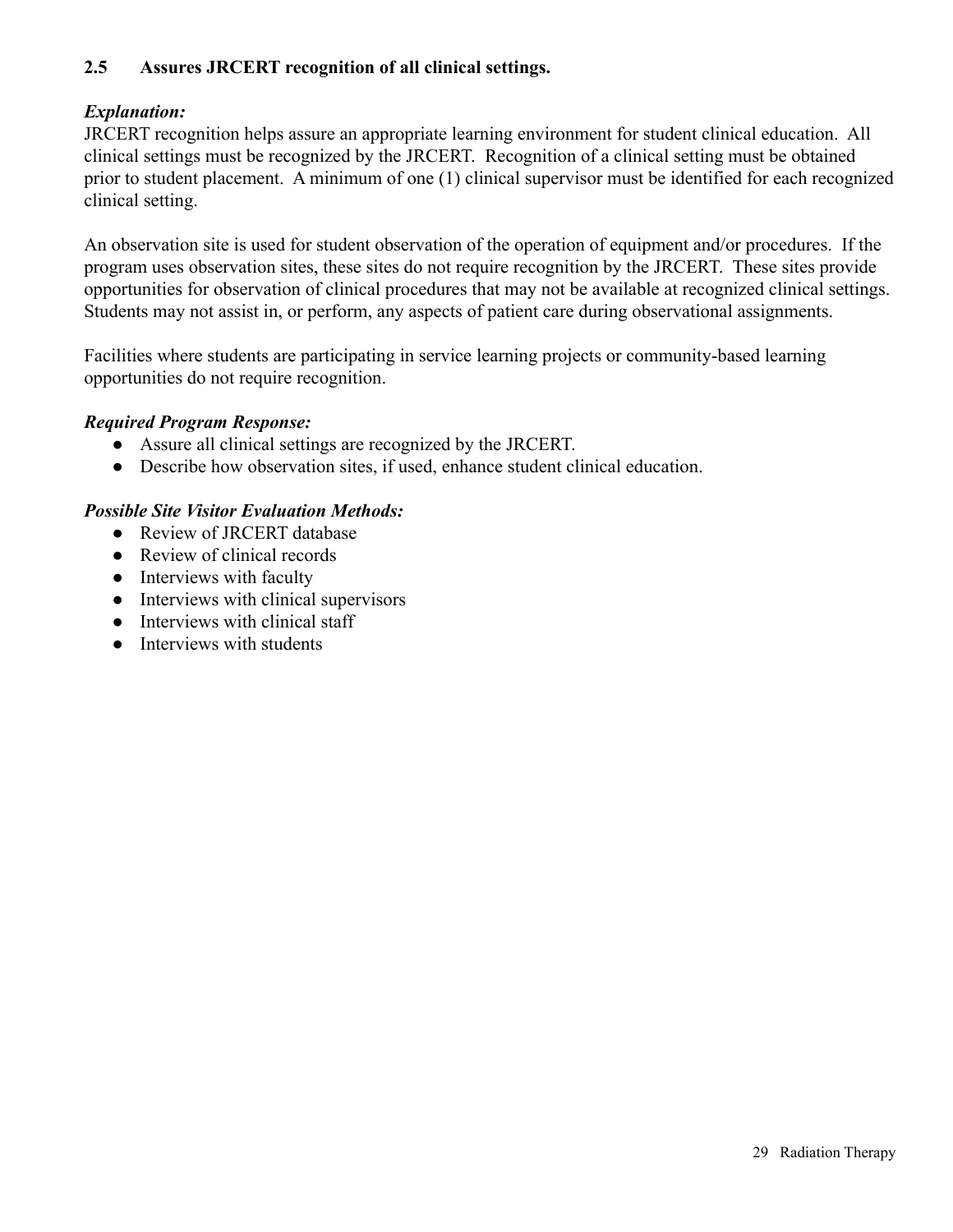# **2.6 Provides classrooms, laboratories, and administrative and faculty offices to facilitate the achievement of the program's mission.**

# *Explanation:*

Learning environments are defined as places, surroundings, or circumstances where knowledge, understanding, or skills are studied or observed such as classrooms and laboratories. Learning environments must be consistent with those of comparable health science programs in the same institution. Provision of appropriate learning environments facilitates achievement of the program's mission. Although a dedicated classroom and/or laboratory are not required, scheduled accessibility to facilities conducive to student learning must be assured. Faculty office space should be conducive to planning and scholarly activities. Space should be made available for private student advisement.

#### *Required Program Response:*

Describe how classrooms, laboratories, and administrative and faculty offices facilitate the achievement of the program's mission.

- Tour of the classroom, laboratories, and administrative and faculty offices
- Interviews with faculty
- Interviews with students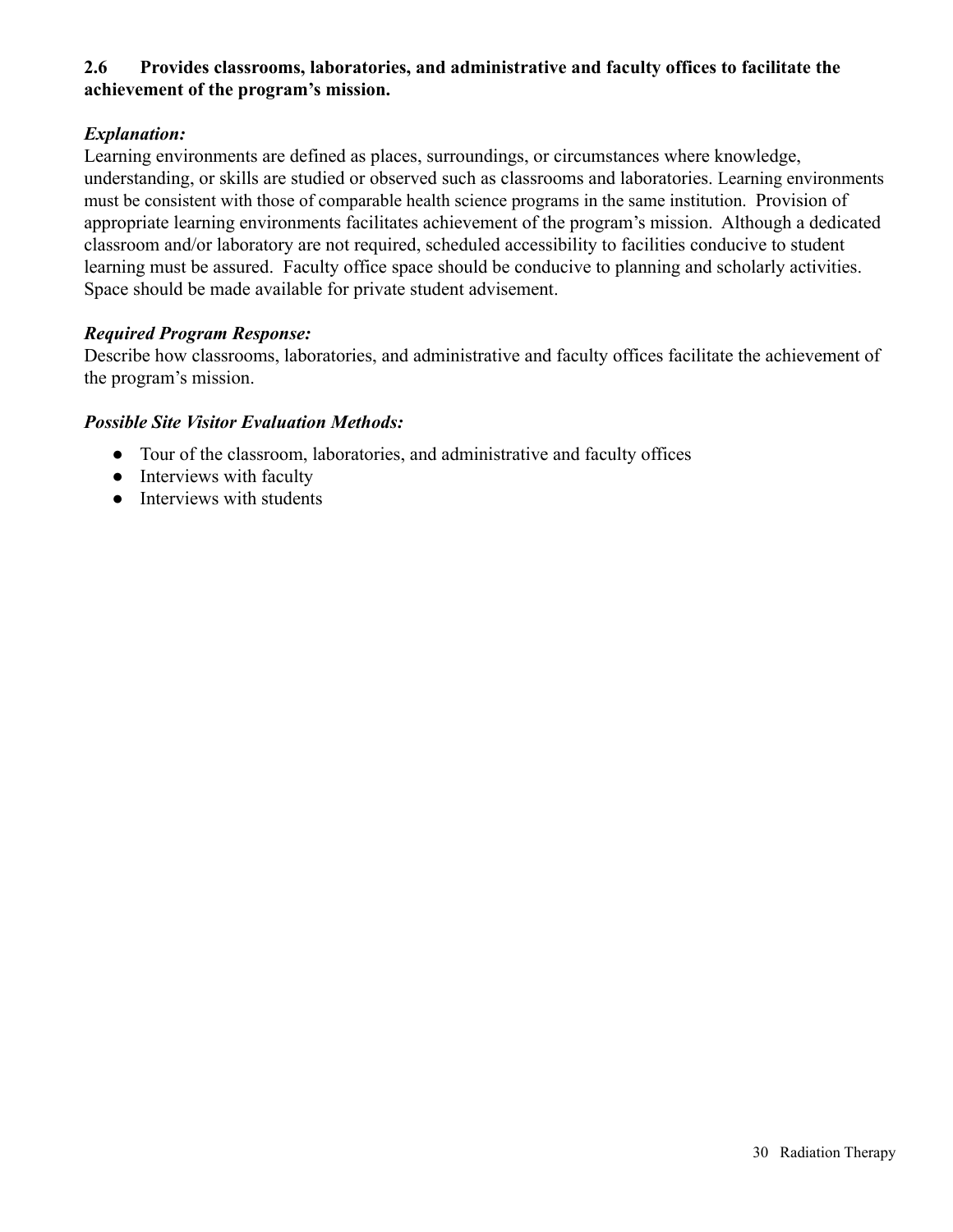# **2.7 Reviews and maintains program learning resources to assure the achievement of student learning.**

# *Explanation:*

The review and maintenance of learning resources promotes student knowledge of current and developing therapeutic technologies. The program must provide learning resources to support and enhance the educational program. These resources must include:

- a print or electronic library with a variety of materials published within the last five years,
- computer access, and
- additional learning aids (e.g., educational software, classroom/laboratory accessory devices, etc.).

The JRCERT does not endorse any specific learning resources.

#### *Required Program Response:*

- Describe the available learning resources.
- Describe the procedure for review and maintenance of learning resources.

- Tour of learning facilities
- Review of learning resources
- Review of surveys
- Review of meeting minutes
- Interviews with faculty
- Interviews with students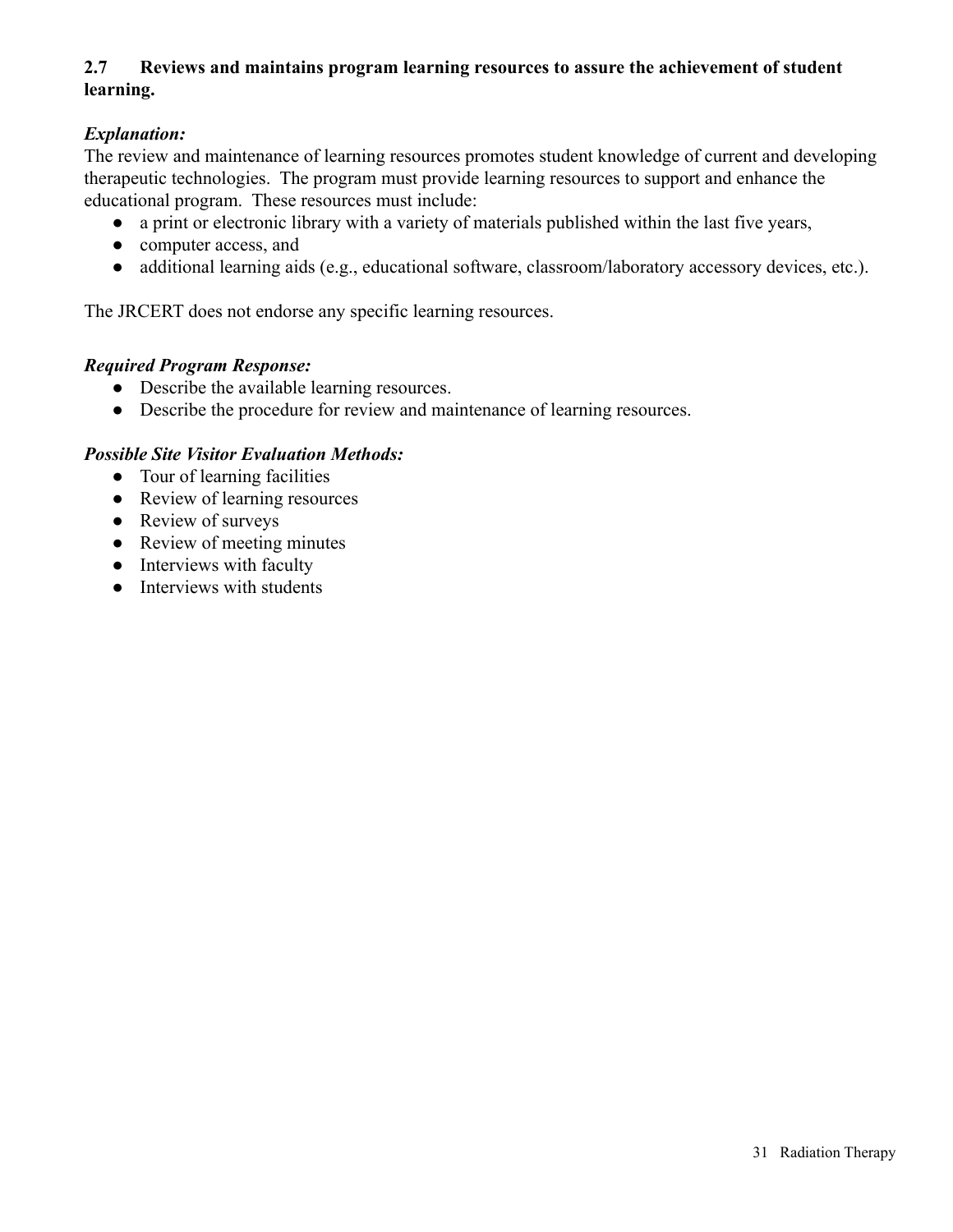# **2.8 Provides access to student services in support of student learning.**

# *Explanation:*

The provision of appropriate student services promotes student achievement. At a minimum, the program must provide access to information for:

- personal counseling,
- requesting accommodations for disabilities as defined by applicable federal (Americans with Disabilities Act) and state laws, and
- financial aid.

Additional student services may be provided at the discretion of the program. These services should be sufficient to assure student learning.

All services provided must be made known to students and the general public.

#### *Required Program Response:*

- Describe the students' access to student services.
- Provide published program materials that outline accessibility to student services.

- Review of published program materials
- Interviews with faculty
- Interviews with students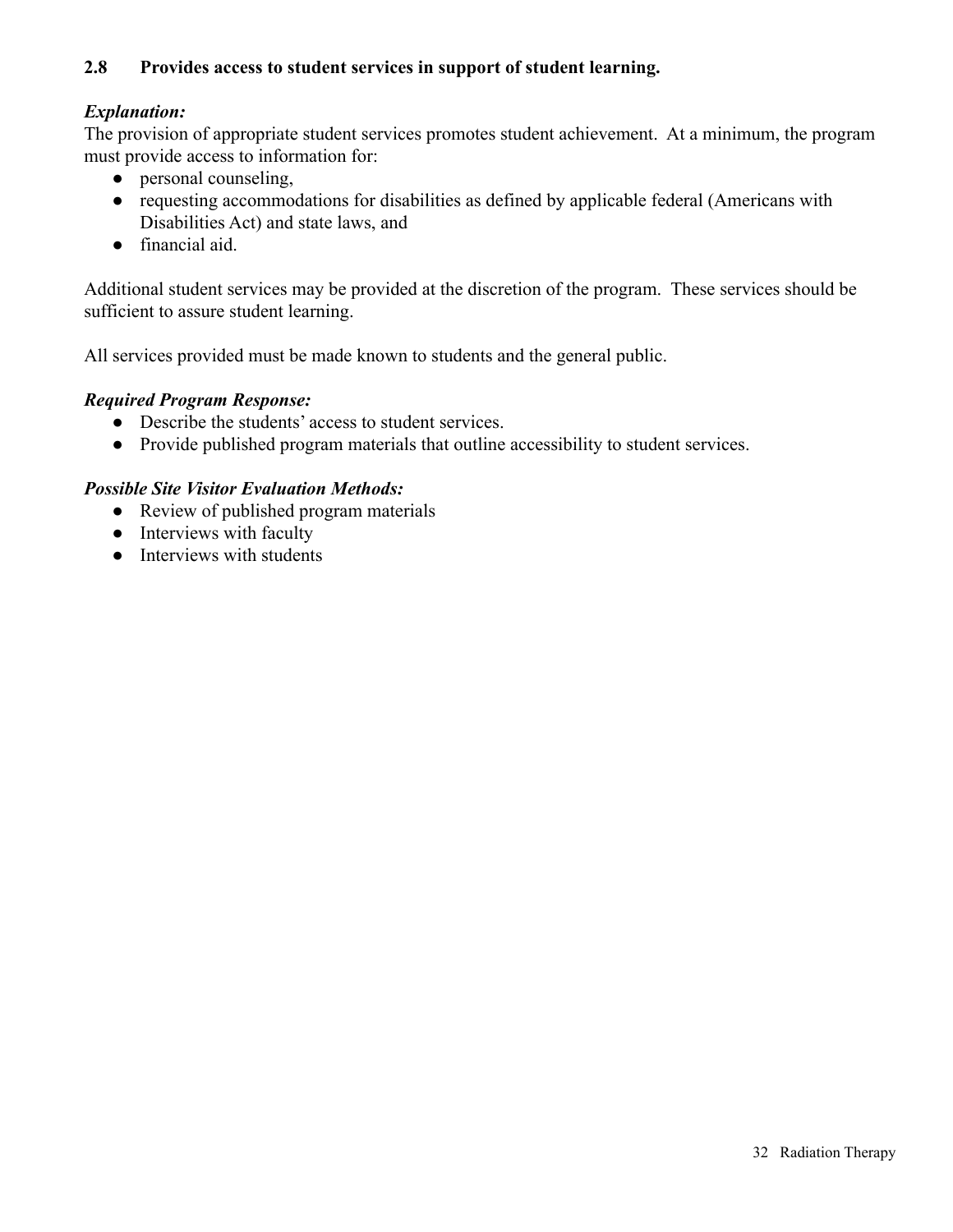# **2.9 Has sufficient ongoing financial resources to support the program's mission.**

# *Explanation:*

Adequate, ongoing funding is necessary to accomplish the program's mission and to support student learning. The sponsoring institution must demonstrate ongoing financial commitment to the program and its students by providing adequate human and physical resources.

#### *Required Program Response:*

- Describe the adequacy of financial resources.
- Provide copies of the program's budget and/or expenditure records.

- Review of program budget and/or other fiscal appropriations
- Interviews with administrative personnel
- Interviews with faculty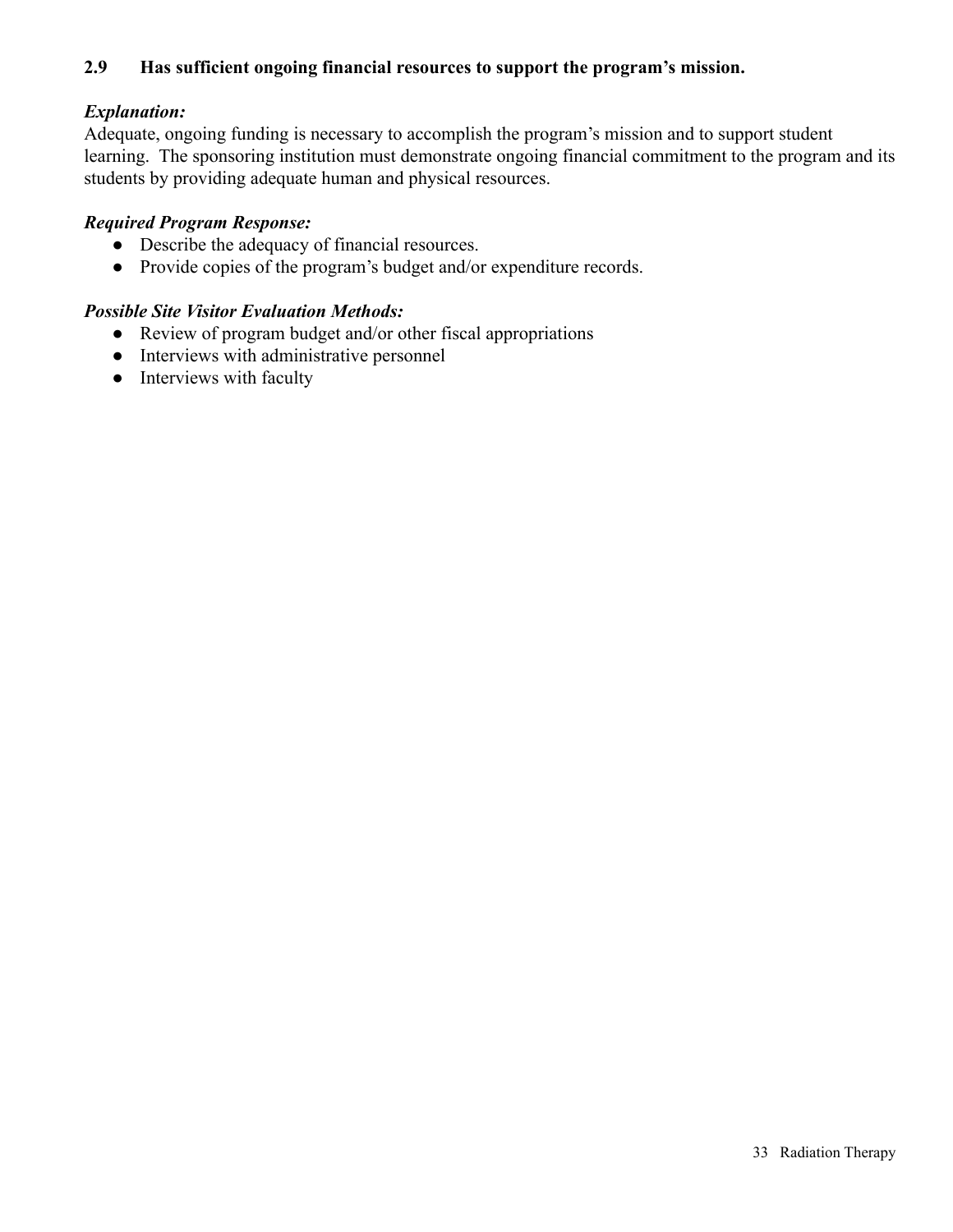# **2.10 For those institutions and programs for which the JRCERT serves as a gatekeeper for Title IV financial aid, maintains compliance with United States Department of Education (USDE) policies and procedures.**

# *Explanation:*

A gatekeeper is defined as an agency holding responsibility for oversight of the distribution, record keeping, and repayment of Title IV financial aid. The program must comply with USDE requirements to participate in Title IV financial aid.

If the program has elected to participate in Title IV financial aid and the JRCERT is identified as the gatekeeper, the program must: maintain financial documents including audit and budget processes confirming appropriate allocation and use of financial resources, have a monitoring process for student loan default rates, have an appropriate accounting system providing documentation for management of Title IV financial aid and expenditures, and inform students of responsibility for timely repayment of Title IV financial aid.

#### *Required Program Response:*

- Provide evidence that Title IV financial aid is managed and distributed according to the USDE regulations to include:
	- o recent student loan default data and
	- o results of financial or compliance audits.
- Describe how the program informs students of their responsibility for timely repayment of financial aid.

- Review of records
- Interviews with administrative personnel
- Interviews with faculty
- Interviews with students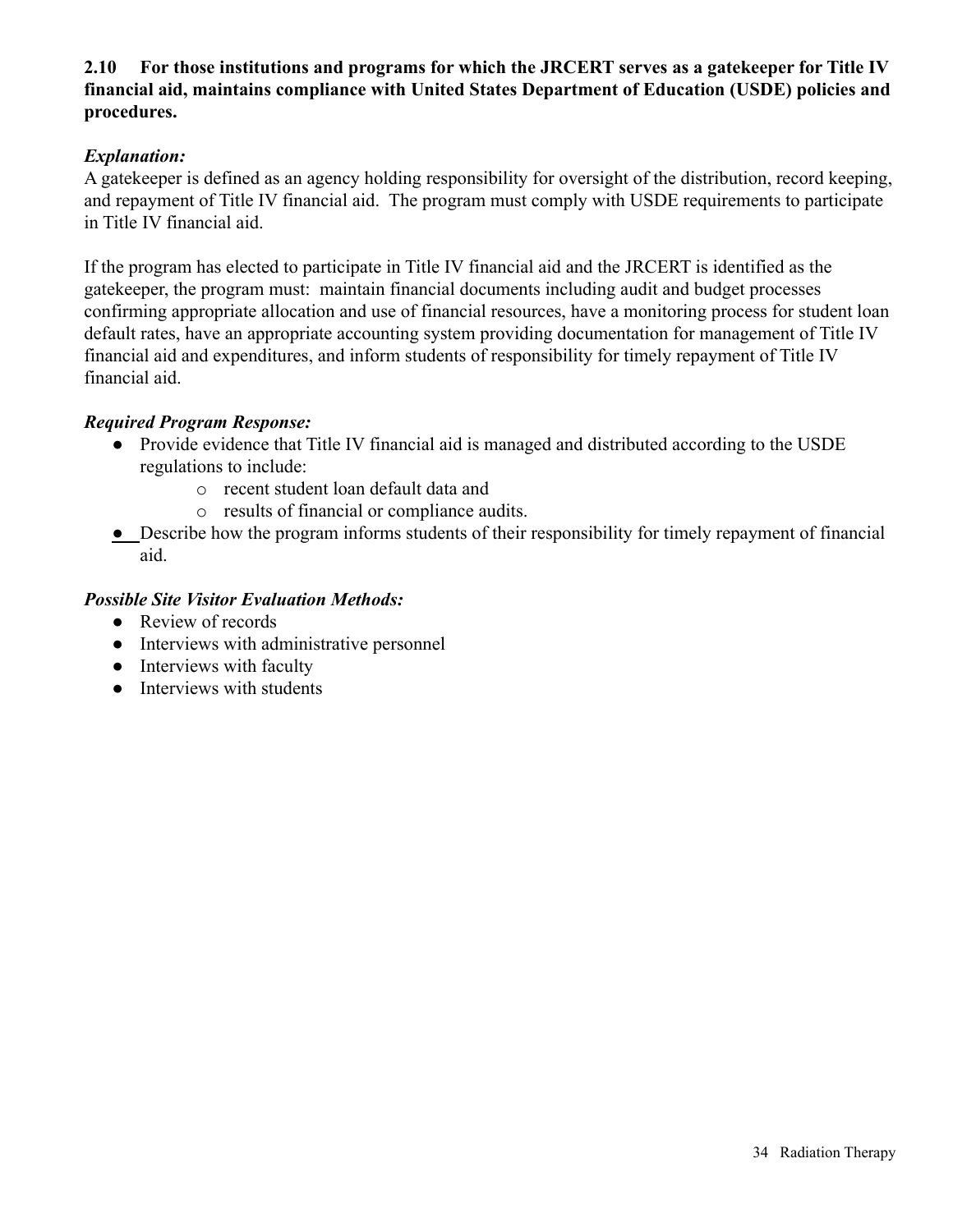1. List the major strengths of **Standard Two**, in order of importance.

2. List the major concerns of **Standard Two**, in order of importance.

3. Provide the program's plan for addressing each concern identified.

4. Describe any progress already achieved in addressing each concern.

5. Describe any constraints in implementing improvements.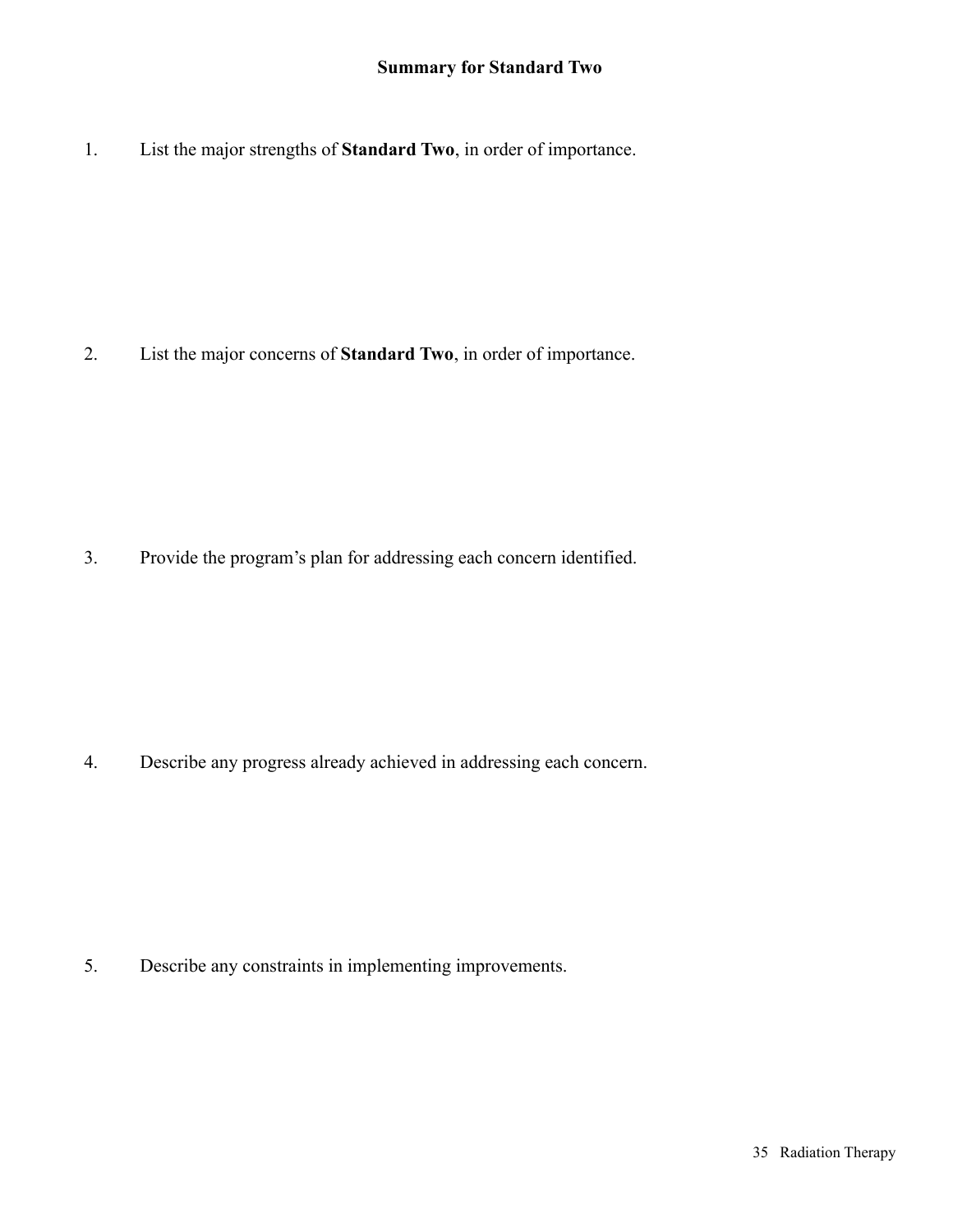#### **Standard Three**

*Curriculum and Academic Practices*

# **Standard Three: The program's curriculum and academic practices prepare students for professional practice.**

#### **Objectives:**

In support of **Standard Three**, the program:

- 3.1 Has a program mission statement that defines its purpose and scope and is periodically reevaluated.
- 3.2 Provides a well-structured, competency-based curriculum that prepares students to practice in the professional discipline.
- 3.3 Provides learning opportunities in current and developing therapeutic and/or imaging technologies.
- 3.4 Assures an appropriate relationship between program length and the subject matter taught for the terminal award offered.
- 3.5 Measures the length of all didactic and clinical courses in clock hours or credit hours.
- 3.6 Maintains a master plan of education.
- 3.7 Provides timely and supportive academic, behavioral, and clinical advisement to students enrolled in the program.
- 3.8 Documents that the responsibilities of faculty and clinical staff are delineated and performed.
- 3.9 Evaluates program faculty and clinical supervisor performance and shares evaluation results regularly to assure instructional responsibilities are performed.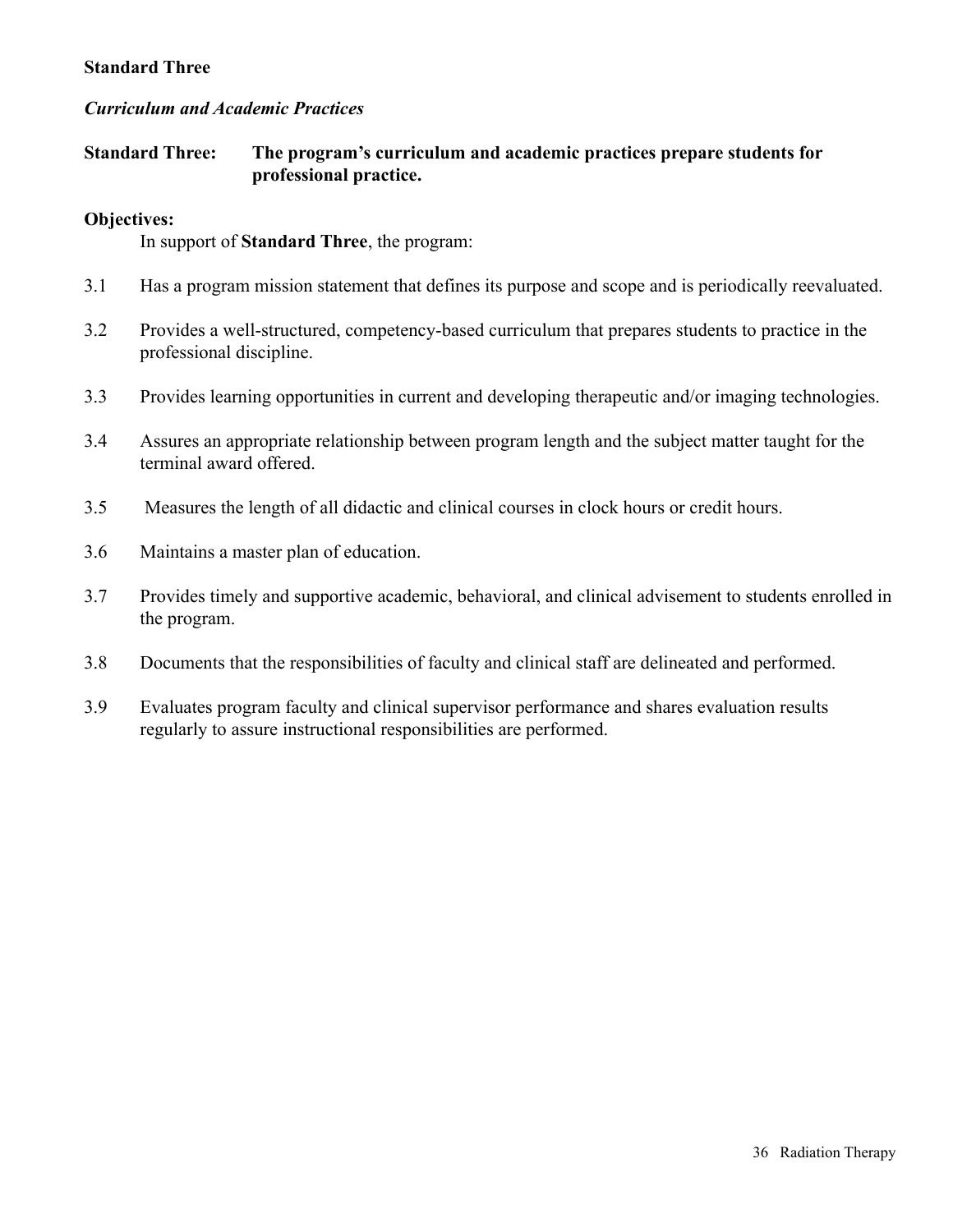# **3.1 Has a program mission statement that defines its purpose and scope and is periodically reevaluated.**

# *Explanation:*

The program's mission statement should be consistent with that of its sponsoring institution. The program's mission statement should clearly define the purpose or intent toward which the program's efforts are directed. Periodic evaluation assures that the program's mission statement is effective.

### *Required Program Response:*

- Provide a copy of the program's mission statement.
- Provide meeting minutes that document periodic reevaluation of the mission statement.

- Review of published program materials
- Review of meeting minutes
- Review of master plan of education
- Interviews with faculty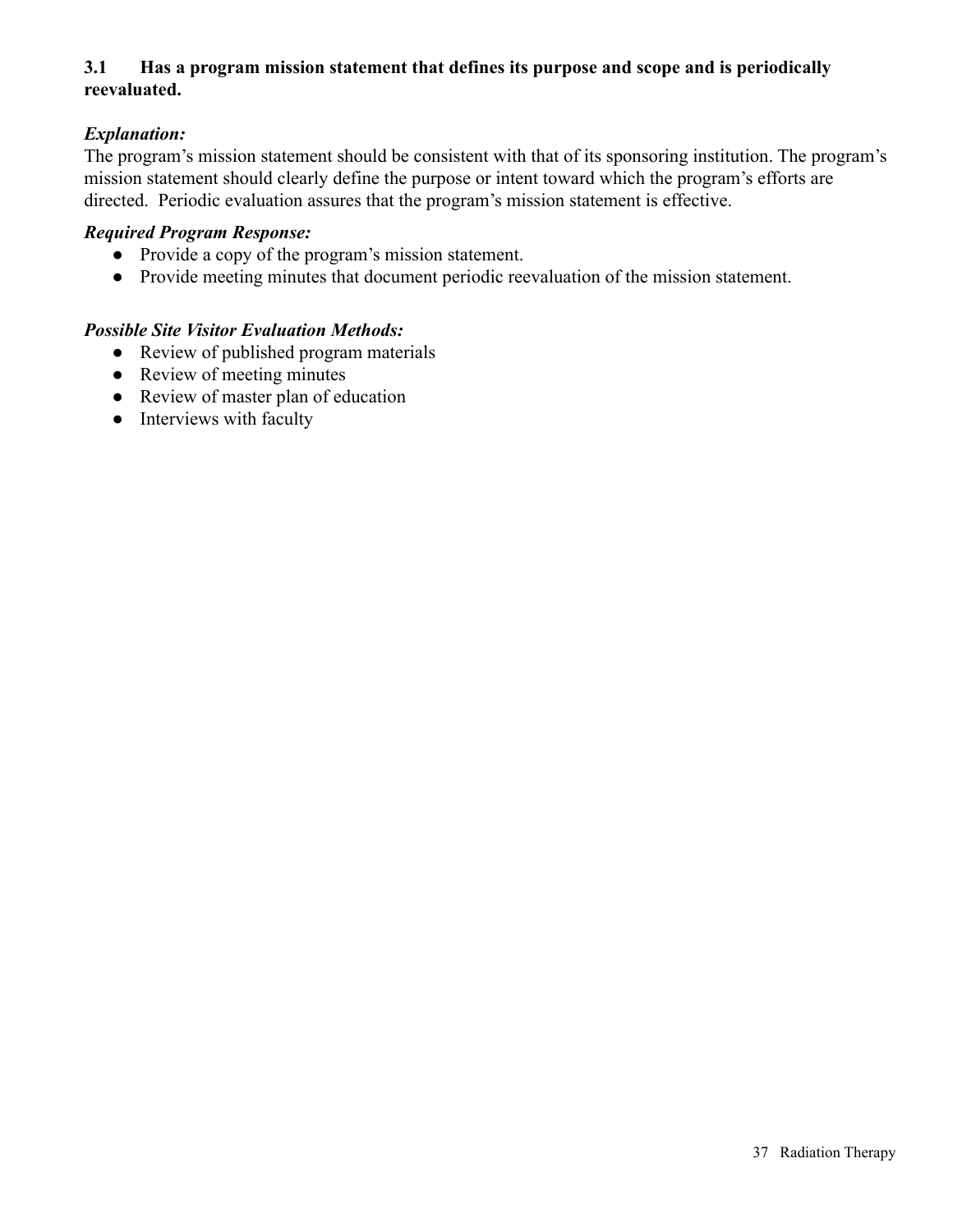# **3.2 Provides a well-structured, competency-based curriculum that prepares students to practice in the professional discipline.**

# *Explanation:*

The well-structured curriculum must be comprehensive, appropriately sequenced, include current information, and provide for evaluation of student achievement. A competency-based curriculum allows for effective student learning by providing a knowledge foundation prior to performance of procedures. Continual refinement of the competencies achieved is necessary so that students can demonstrate enhanced performance in a variety of situations and patient conditions. In essence, competency-based education is an ongoing process, not an end product.

Programs must follow a JRCERT-adopted curriculum. An adopted curriculum is defined as:

- the latest American Society of Radiologic Technologists professional curriculum and/or
- another professional curriculum adopted by the JRCERT Board of Directors following review and recommendation by the JRCERT Standards Committee.

Use of a standard curriculum promotes consistency in radiation therapy education and prepares the student to practice in the professional discipline. At a minimum, the curriculum should promote qualities that are necessary for students/graduates to practice competently, make good decisions, assess situations, provide appropriate patient care, communicate effectively, and keep abreast of current advancements within the profession. Expansion of the curricular content beyond the minimum is at the discretion of the program.

The program must submit the latest curriculum analysis grid (available at [www.jrcert.org](http://www.jrcert.org)).

## *Required Program Response:*

- Describe how the program's curriculum is structured.
- Describe the program's competency-based system.
- Submit current curriculum analysis grid.
- Describe how the program's curriculum is delivered, including the method of delivery for distance education courses.
- Identify which courses, if any, are offered via distance education.
- Describe alternative learning options, if applicable (e.g., part-time, evening and/or weekend curricular track).

- Review of master plan of education
- Review of didactic and clinical curriculum sequence
- Review of analysis of graduate and employer surveys
- Interviews with faculty
- Interviews with students
- Observation of a portion of any course offered via distance delivery
- Review of part-time, evening and/or weekend curricular track, if applicable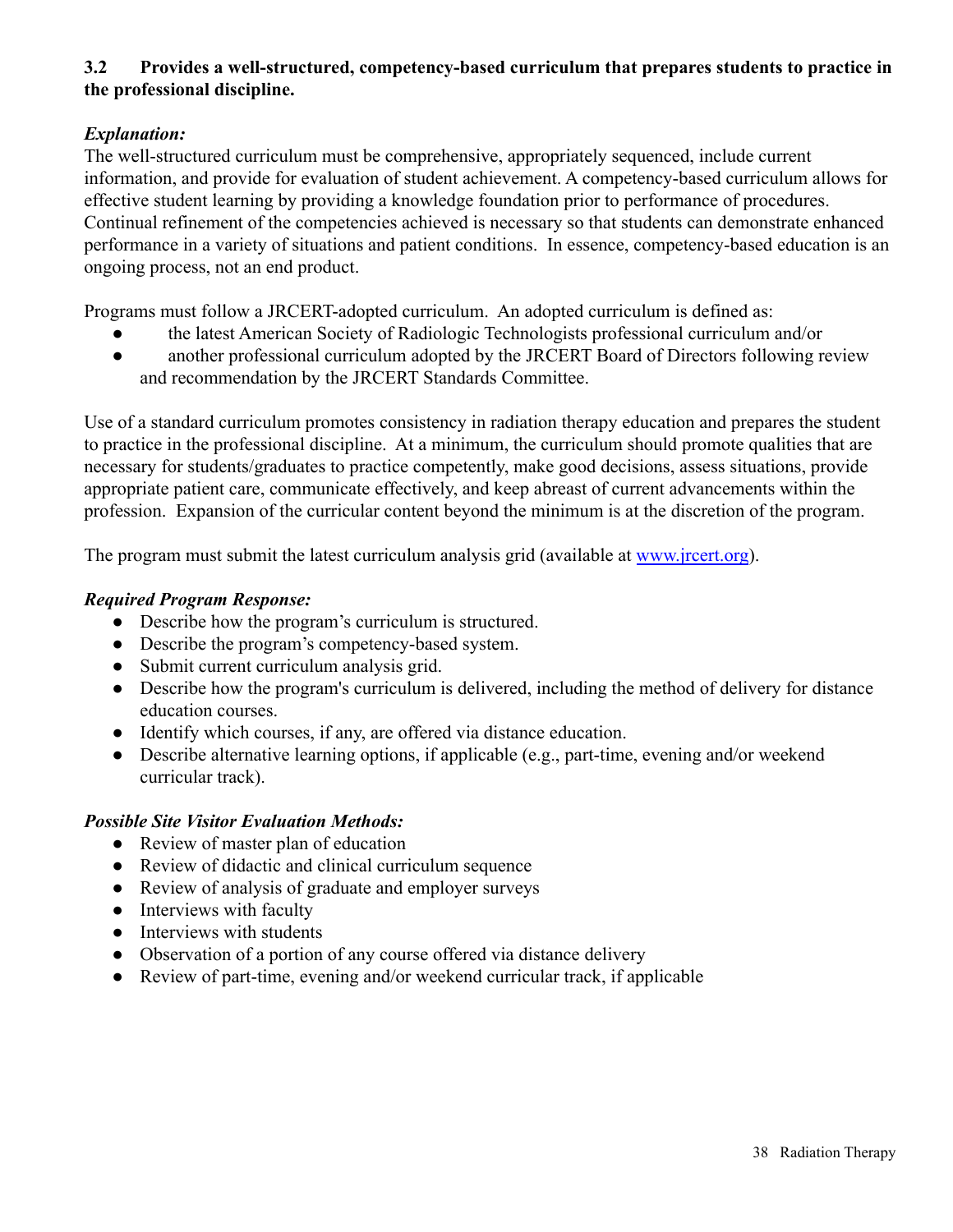# **3.3 Provides learning opportunities in current and developing therapeutic and/or imaging technologies.**

# *Explanation:*

The program must provide learning opportunities in current and developing therapeutic and/or imaging technologies. It is the program's prerogative to decide which technologies should be included in the didactic and/or clinical curriculum. Programs are not required to offer clinical rotations in developing therapeutic and/or imaging technologies; however, these clinical rotations are strongly encouraged to enhance student learning.

## *Required Program Response:*

Describe how the program provides opportunities in developing technologies in the didactic and/or clinical curriculum.

- Review of master plan of education
- Interviews with faculty
- Interviews with students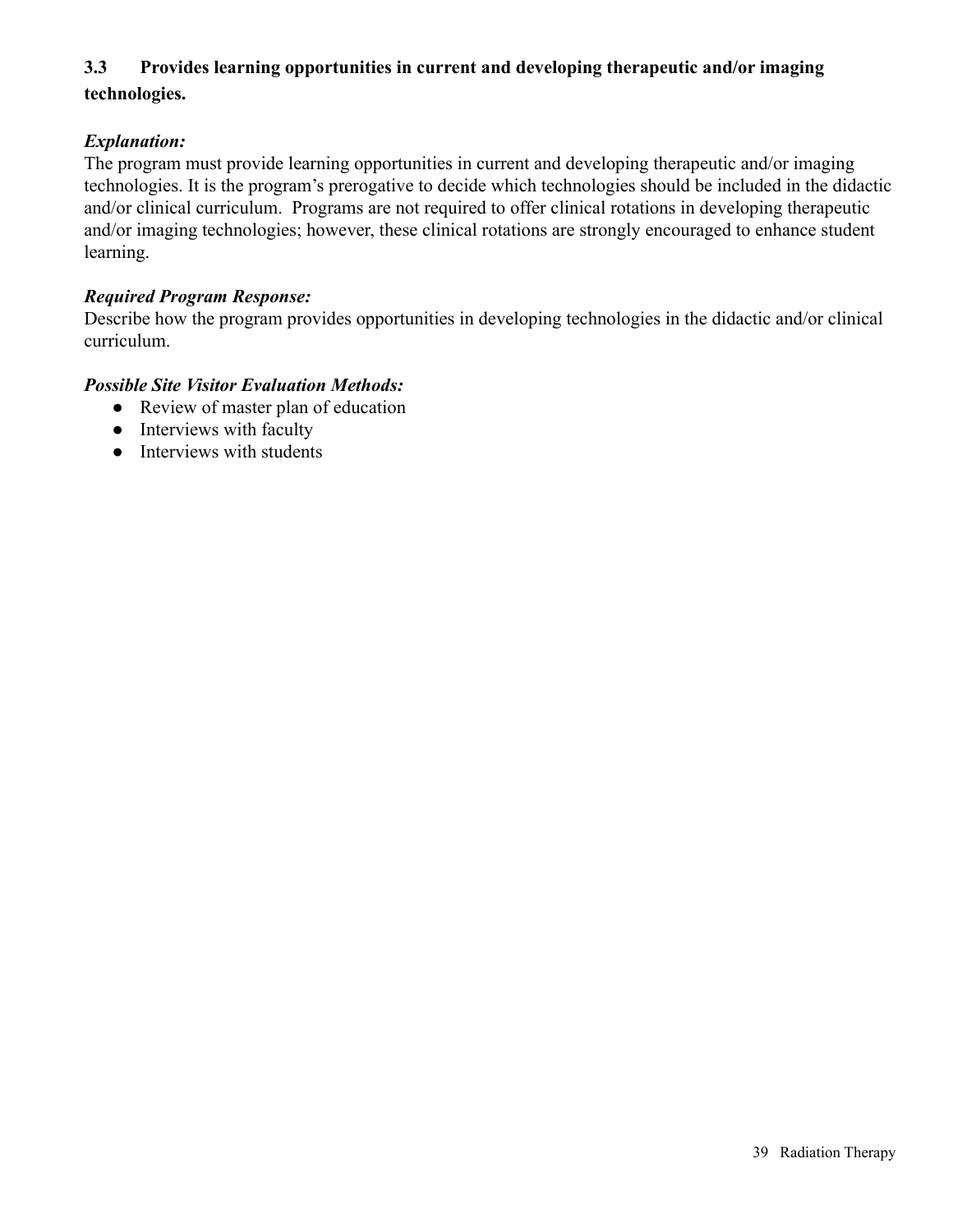# **3.4 Assures an appropriate relationship between program length and the subject matter taught for the terminal award offered.**

# *Explanation:*

Program length must be consistent with the terminal award. The JRCERT defines program length as the duration of the program, which may be stated as total academic or calendar year(s), total semesters, trimesters, or quarters.

## *Required Program Response:*

Describe the relationship between the program length and the terminal award offered.

- Review of course catalog
- Review of published program materials
- Review of class schedules
- Interviews with faculty
- Interviews with students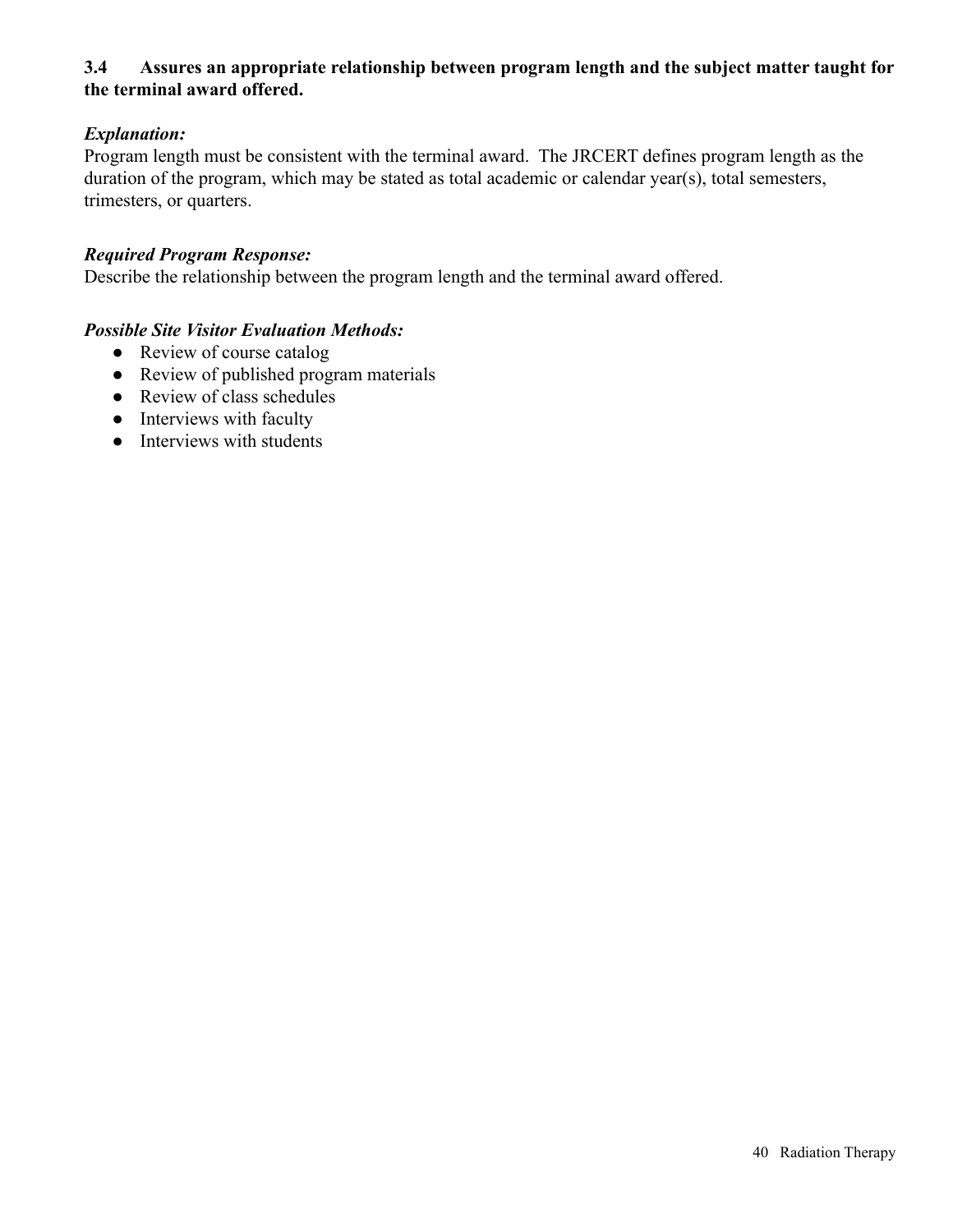# **3.5 Measures the length of all didactic and clinical courses in clock hours or credit hours.**

# *Explanation:*

Defining the length of didactic and clinical courses facilitates student transfer of credit and the awarding of financial aid. The formula for calculating assigned clock/credit hours must be consistently applied for all didactic and all clinical courses, respectively.

# *Required Program Response:*

- Describe the method used to award credit hours for lecture, laboratory and clinical courses.
- Provide a copy of the program's policies and procedures for determining credit hours and an example of how such policy has been applied to the program's coursework.
- Provide a list of all didactic and clinical courses with corresponding clock or credit hours.

- Review of published program materials
- Review of class schedules
- Interviews with faculty
- Interviews with students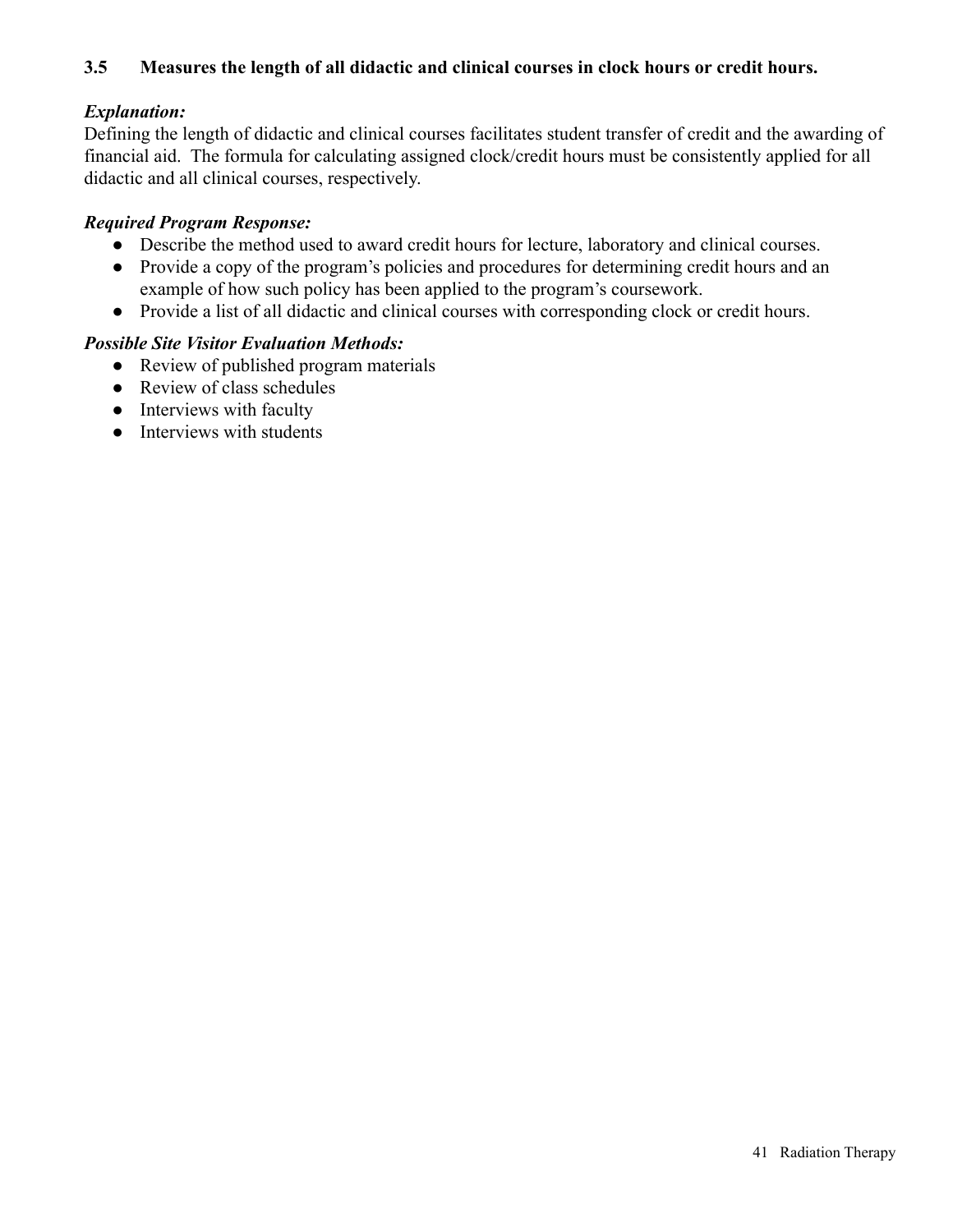# **3.6 Maintains a master plan of education.**

# *Explanation:*

A master plan provides an overview of the program and allows for continuity among, and documentation of, all aspects of the program. In the event of new faculty and/or leadership to the program, the master plan provides the information needed to understand the program and its operations.

The plan should be evaluated annually, updated, and must include the following:

- course syllabi (didactic and clinical courses) and
- program policies and procedures.

While there is no prescribed format for the master plan, the component parts should be identified and readily available. If the components are not housed together, the program must list the location of each component. If the program chooses to use an electronic format, the components must be accessible by all program faculty.

# *Required Program Response:*

- Identify the location of the component parts of the master plan of education.
- Provide a Table of Contents for the program's master plan.

- Review of master plan of education
- Interview with program director
- Interviews with faculty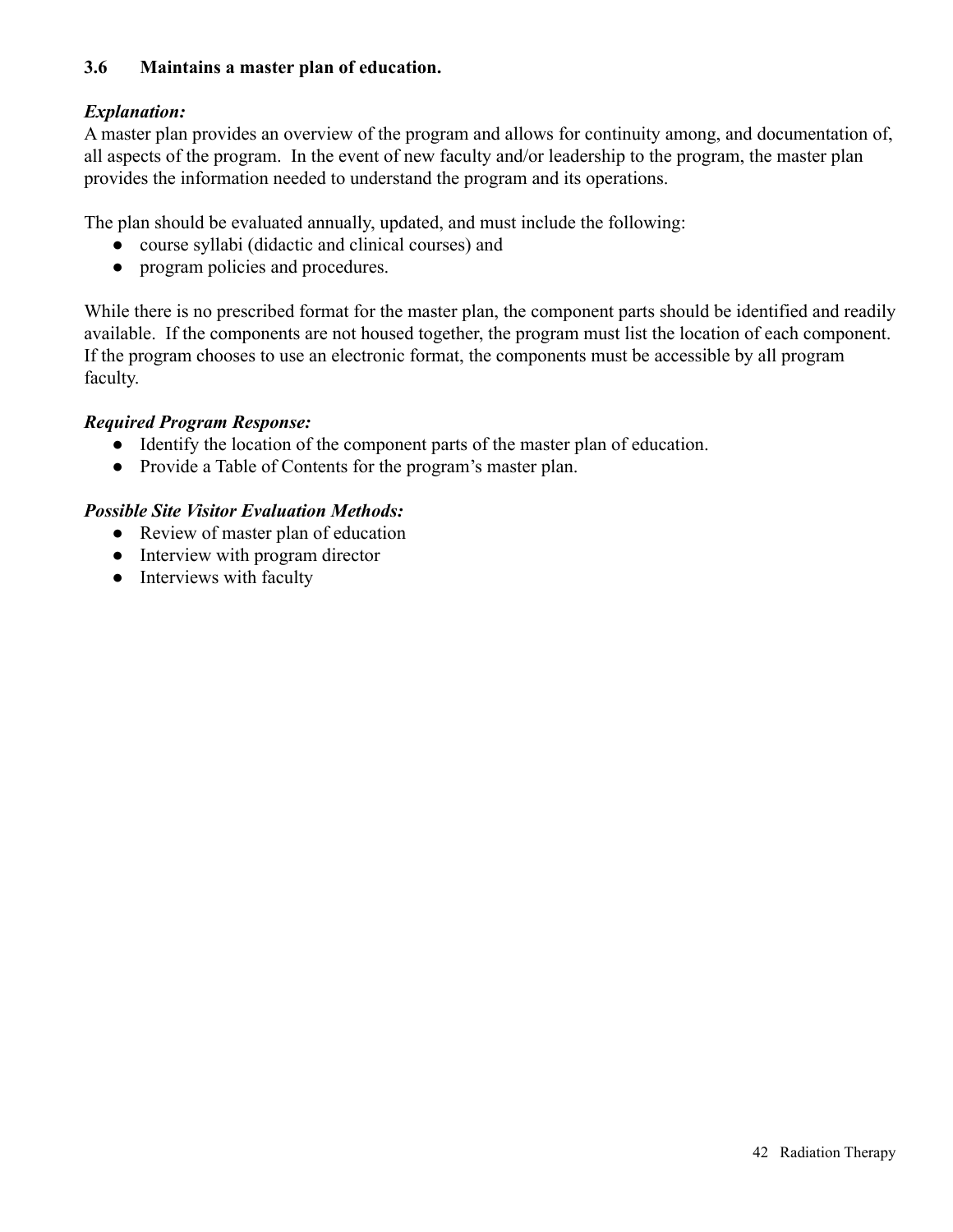# **3.7 Provides timely and supportive academic, behavioral, and clinical advisement to students enrolled in the program.**

# *Explanation:*

Appropriate advisement promotes student achievement. Student advisement should be formative, summative, and must be shared with students in a timely manner. Programs are encouraged to develop written advisement procedures.

### *Required Program Response:*

- Describe procedures for advisement.
- Provide sample records of student advisement.

- Review of students' records
- Interviews with faculty
- $\bullet$  Interviews with clinical supervisor(s)
- Interviews with students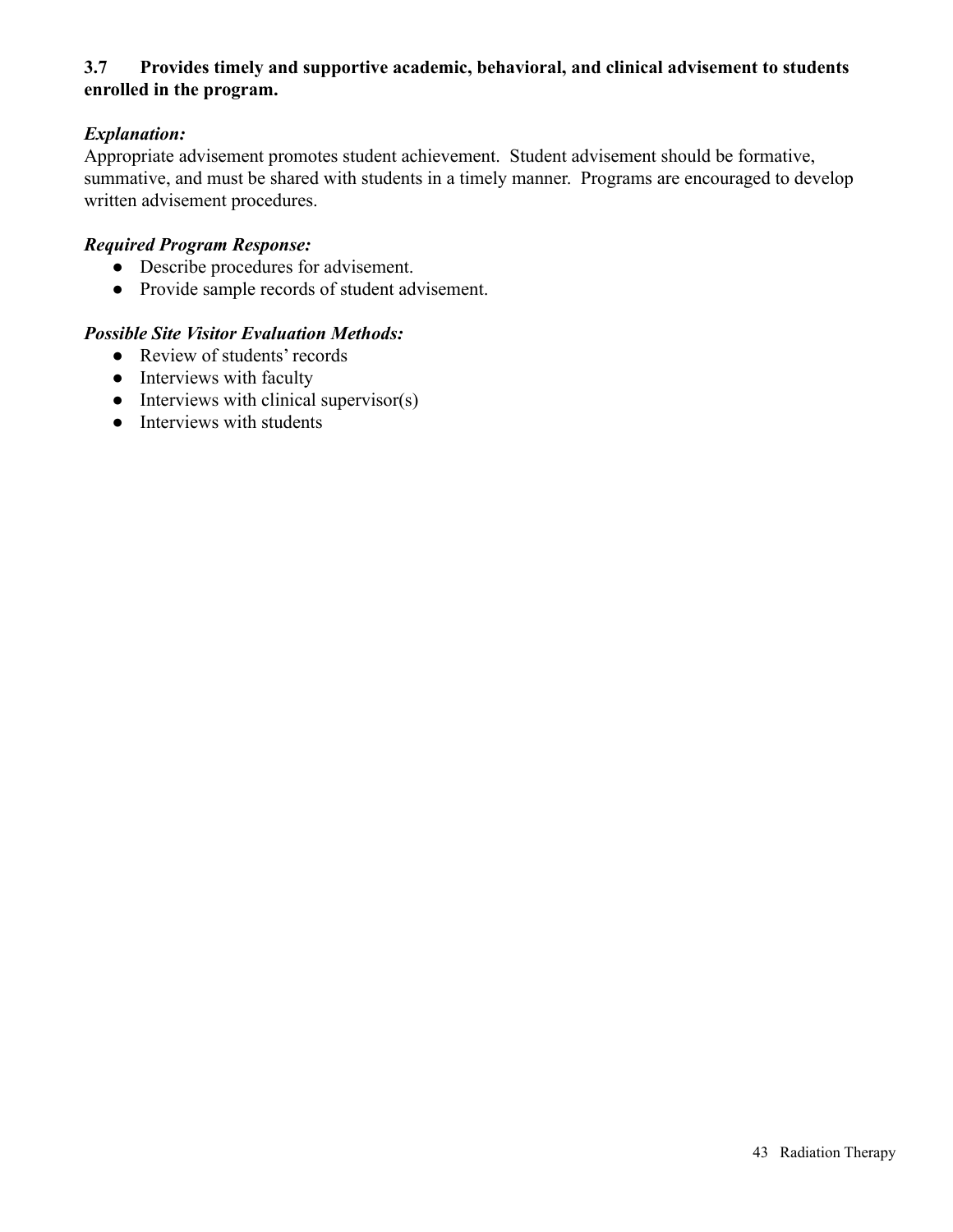#### **3.8 Documents that the responsibilities of faculty and clinical staff are delineated and performed.**

● Full-time Program Director:

Assures effective program operations,

Oversees ongoing program assessment,

Participates in budget planning,

Maintains current knowledge of the professional discipline and educational methodologies through continuing professional development, and

Assumes the leadership role in the continued development of the program.

**Full-time Clinical Coordinator:** 

Correlates clinical education with didactic education,

Evaluates students,

Participates in didactic and/or clinical instruction,

Supports the program director to help assure effective program operation,

Coordinates clinical education and evaluates its effectiveness,

Participates in the assessment process,

Cooperates with the program director in periodic review and revision of clinical course materials,

Maintains current knowledge of the discipline and educational methodologies through continuing professional development, and

Maintains current knowledge of program policies, procedures, and student progress.

Full-time Didactic Program Faculty:

Prepares and maintains course outlines and objectives, instructs and evaluates students, and reports progress,

Participates in the assessment process,

Supports the program director to help assure effective program operation,

Cooperates with the program director in periodic review and revision of course materials, and

Maintains appropriate expertise and competence through continuing professional development.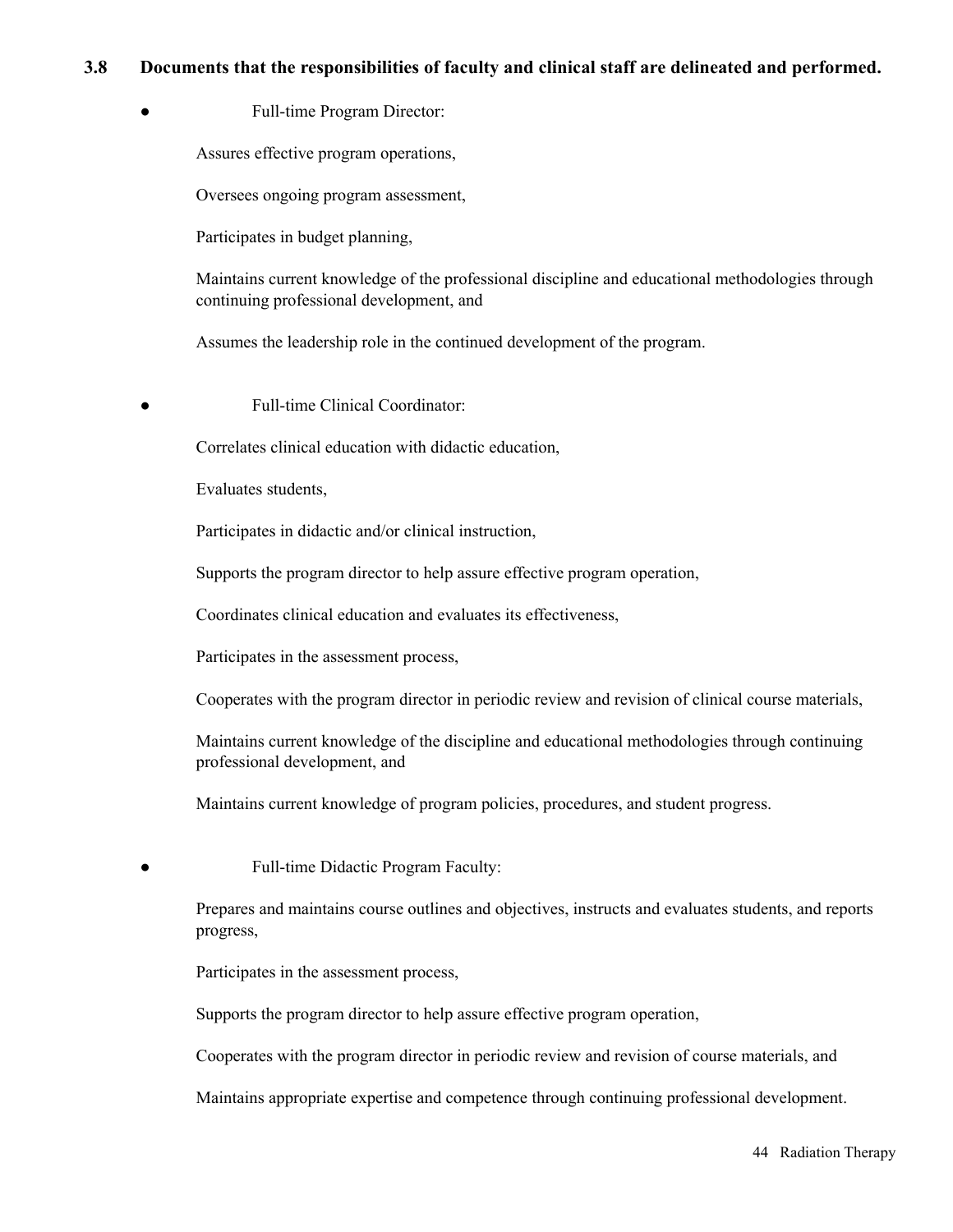Part-time Didactic Program Faculty:

Prepares and maintains course outlines and objectives, instructs and evaluates students, and reports progress,

Participates in the assessment process, when appropriate,

Cooperates with the program director in periodic review and revision of course materials, and

Maintains appropriate expertise and competence through continuing professional development.

Clinical Supervisor(s):

Is knowledgeable of program goals,

Understands the clinical objectives and clinical evaluation system,

Understands the sequencing of didactic instruction and clinical education,

Provides students with clinical instruction and supervision,

Evaluates students' clinical competence,

Maintains competency in the professional discipline and instructional and evaluative techniques through continuing professional development, and

Maintains current knowledge of program policies, procedures, and student progress.

● Clinical Staff:

Understand the clinical competency system,

Understand requirements for student supervision,

Support the educational process, and

Maintain current knowledge of program policies, procedures, and student progress.

#### *Explanation:*

The clear delineation of responsibilities facilitates accountability. Faculty and clinical staff responsibilities must be clearly delineated and must support the program's mission.

Full- and part-time status is determined by, and consistent with, the sponsoring institution's definition. At all times when students are enrolled in didactic and/or clinical components, the program director and/or clinical coordinator must assure that their program responsibilities are fulfilled.

#### *Required Program Response:*

Provide documentation that faculty and clinical staff positions are clearly delineated.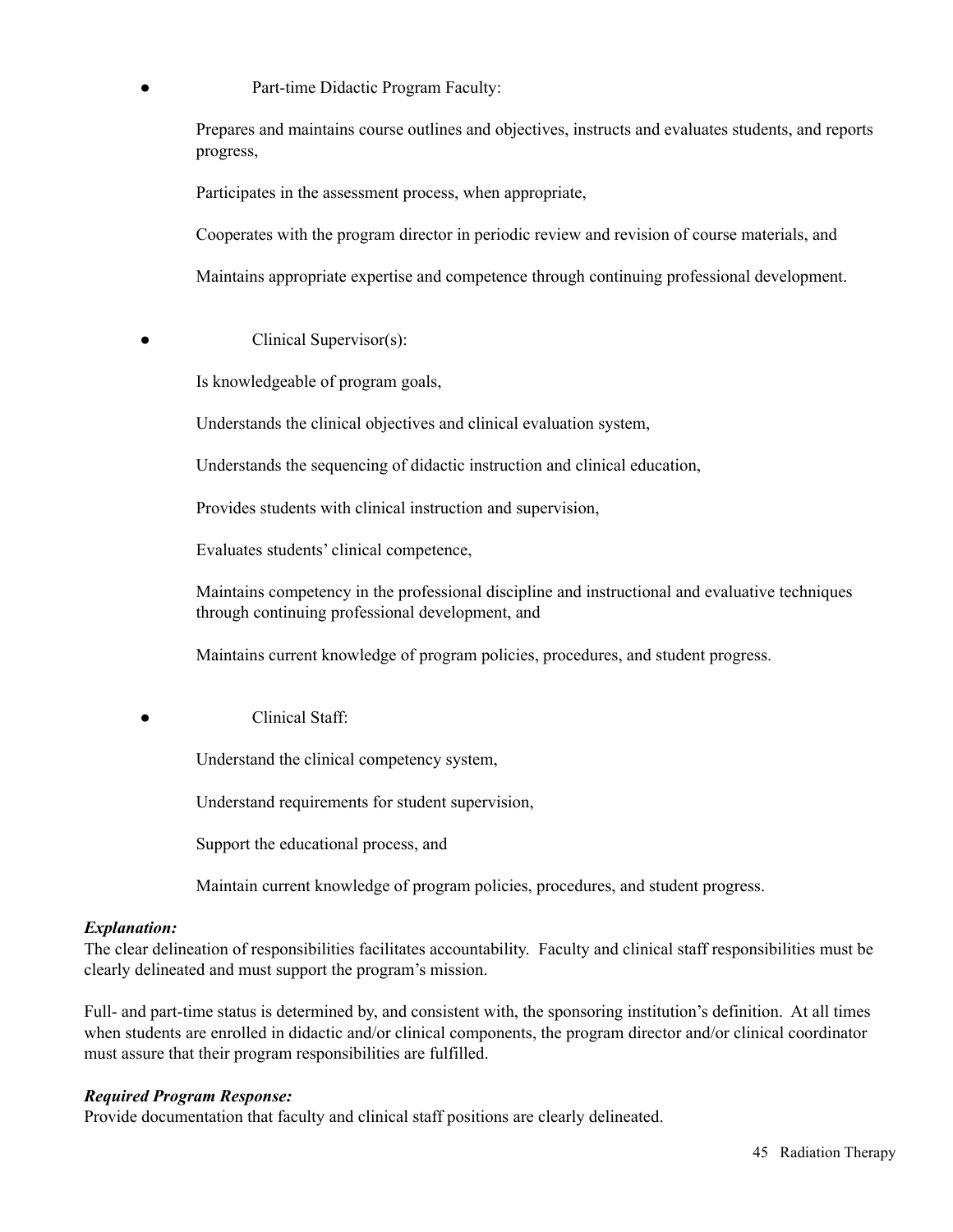- Review of position descriptions
- Review of handbooks
- Interviews with faculty and clinical staff to assure responsibilities are being performed
- Interviews with students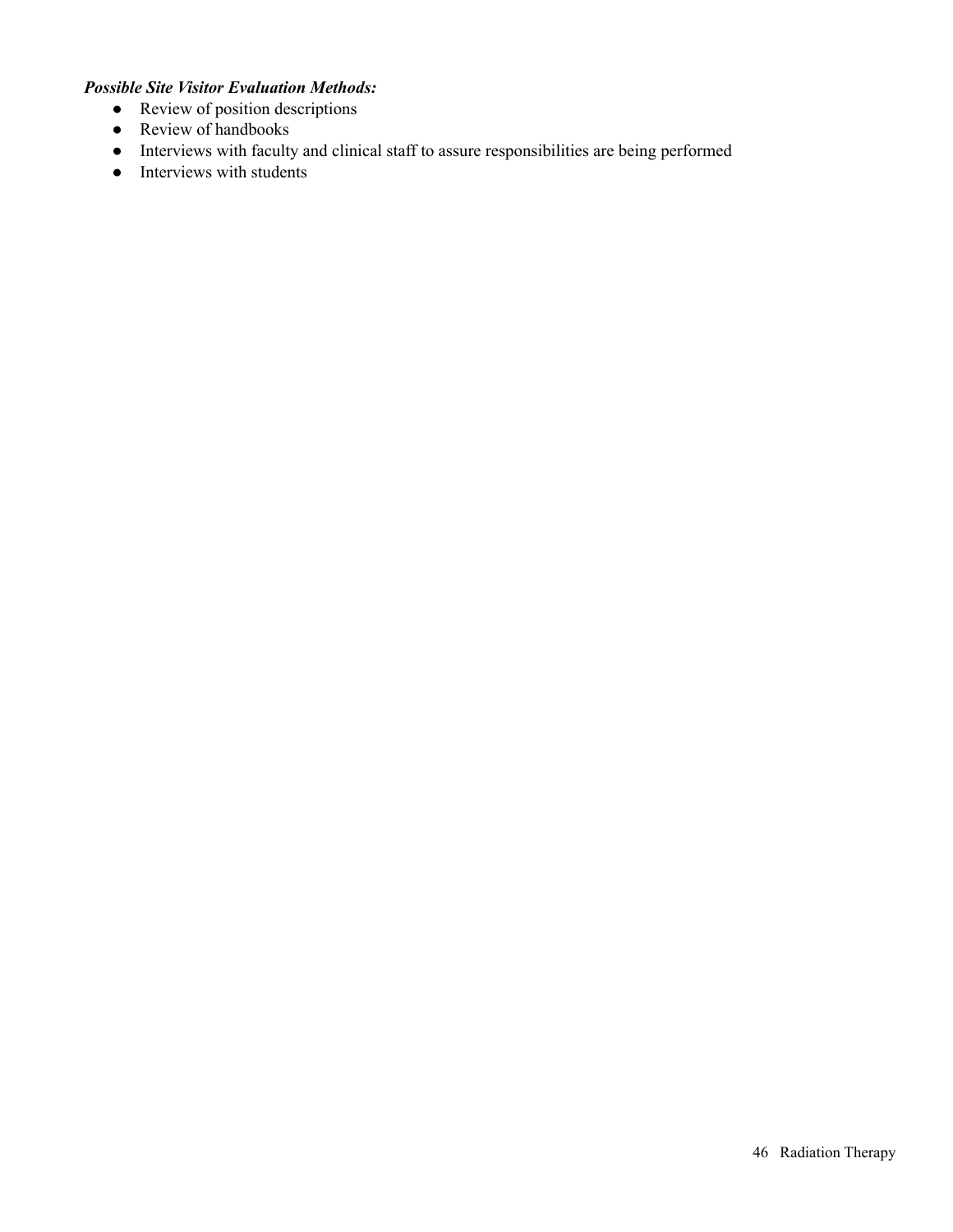# **3.9 Evaluates program faculty and clinical supervisor performance and shares evaluation results regularly to assure instructional responsibilities are performed.**

#### *Explanation:*

The performance of program faculty and clinical supervisor(s) must be evaluated minimally once per year. Evaluation assures that instructional responsibilities are performed and provides administration and faculty with information to evaluate performance. Evaluation promotes proper educational methodology and increases program effectiveness. Evaluation results must be shared minimally once per year with the respective program faculty and clinical supervisor(s) being evaluated to assure continued professional development. Any evaluation results that identify concerns must be discussed with the respective individual(s) as soon as possible.

#### *Required Program Response:*

- Describe the evaluation process.
- Describe how evaluation results are shared with program faculty and clinical supervisor(s).
- Provide samples of evaluations of program faculty.
- Provide samples of evaluations of clinical supervisor(s).

- Review of program evaluation materials
- Review of clinical supervisor evaluation
- Interviews with administrative personnel
- Interviews with program faculty
- $\bullet$  Interviews with clinical supervisor(s)
- Interviews with students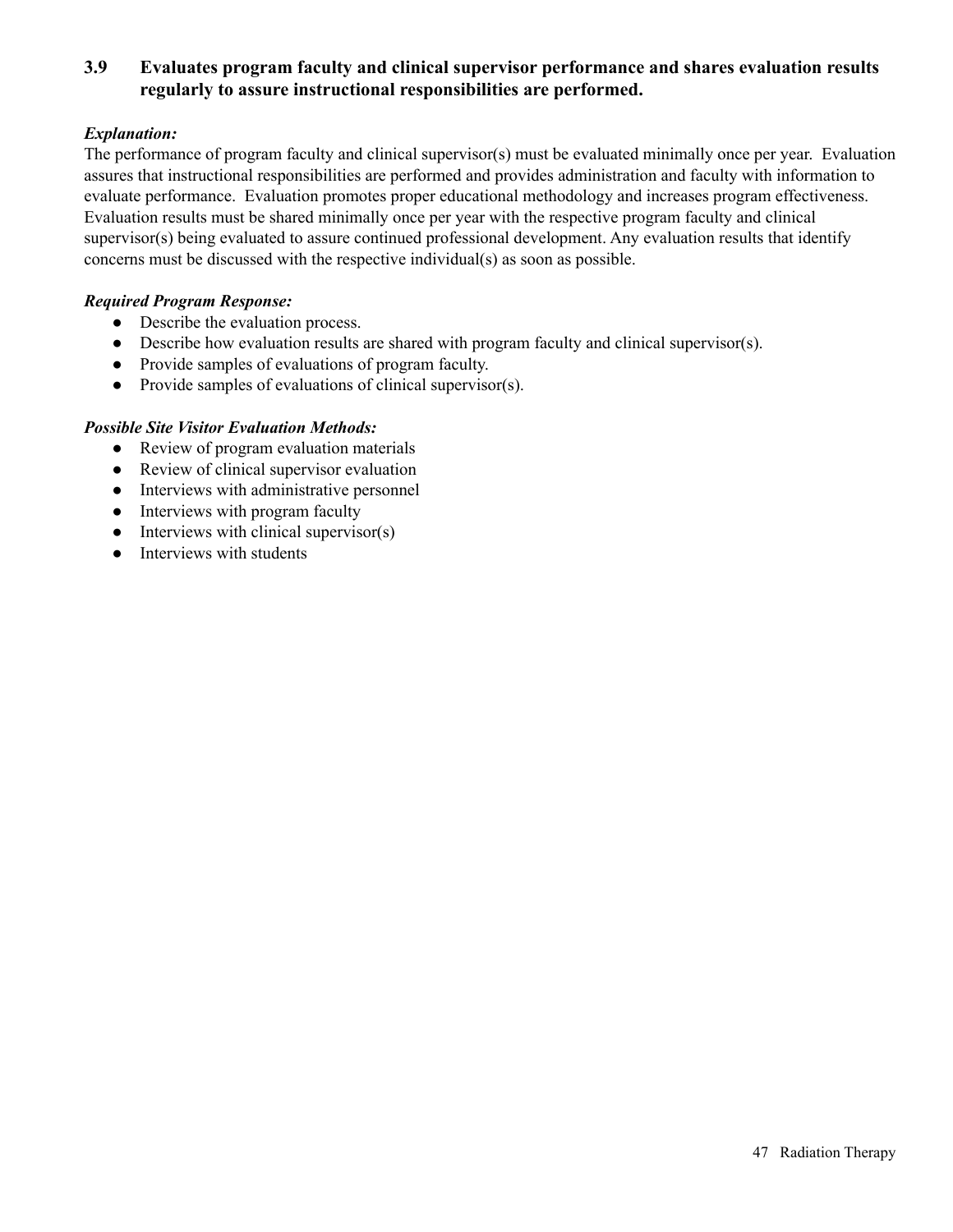# **Summary for Standard Three**

1. List the major strengths of **Standard Three**, in order of importance.

2. List the major concerns of **Standard Three**, in order of importance.

3. Provide the program's plan for addressing each concern identified.

4. Describe any progress already achieved in addressing each concern.

5. Describe any constraints in implementing improvements.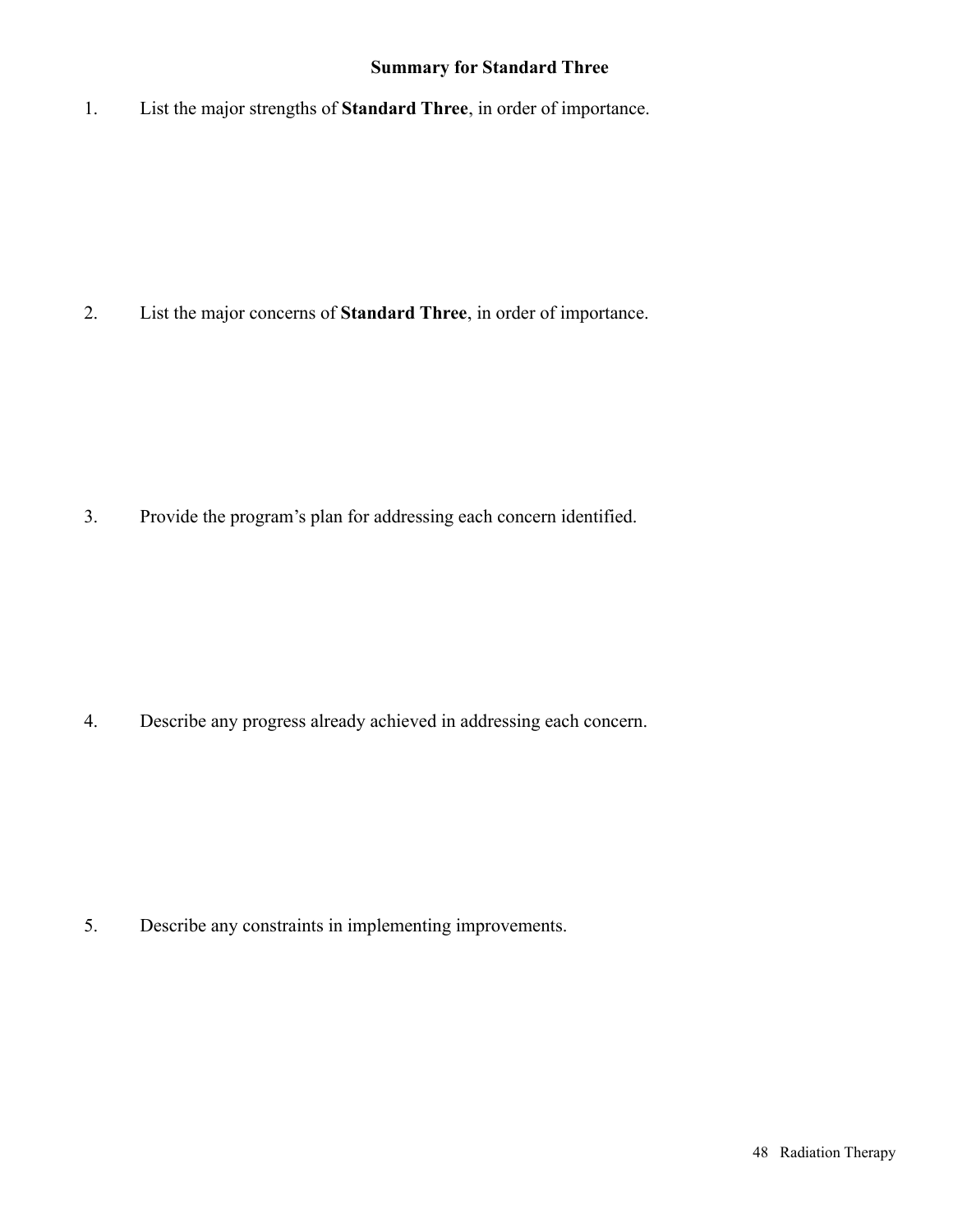# **Standard Four**

*Health and Safety*

# **Standard Four: The program's policies and procedures promote the health, safety, and optimal use of radiation for students, patients, and the general public.**

#### **Objectives:**

In support of **Standard Four**, the program:

- 4.1 Assures the radiation safety of students through the implementation of published policies and procedures that are in compliance with Nuclear Regulatory Commission regulations and state laws as applicable.
- 4.2 Has a published pregnancy policy that is consistent with applicable federal regulations and state laws, made known to accepted and enrolled female students, and contains the following elements:
	- Written notice of voluntary declaration,
	- Option for student continuance in the program without modification, and
	- Option for written withdrawal of declaration.
- 4.3 Assures that students employ proper radiation safety practices.
- 4.4 Assures that all radiation therapy procedures are performed under the direct supervision of a qualified practitioner.
- 4.5 Assures sponsoring institution's policies safeguard the health and safety of students.
- 4.6 Assures that students are oriented to clinical setting policies and procedures in regard to health and safety.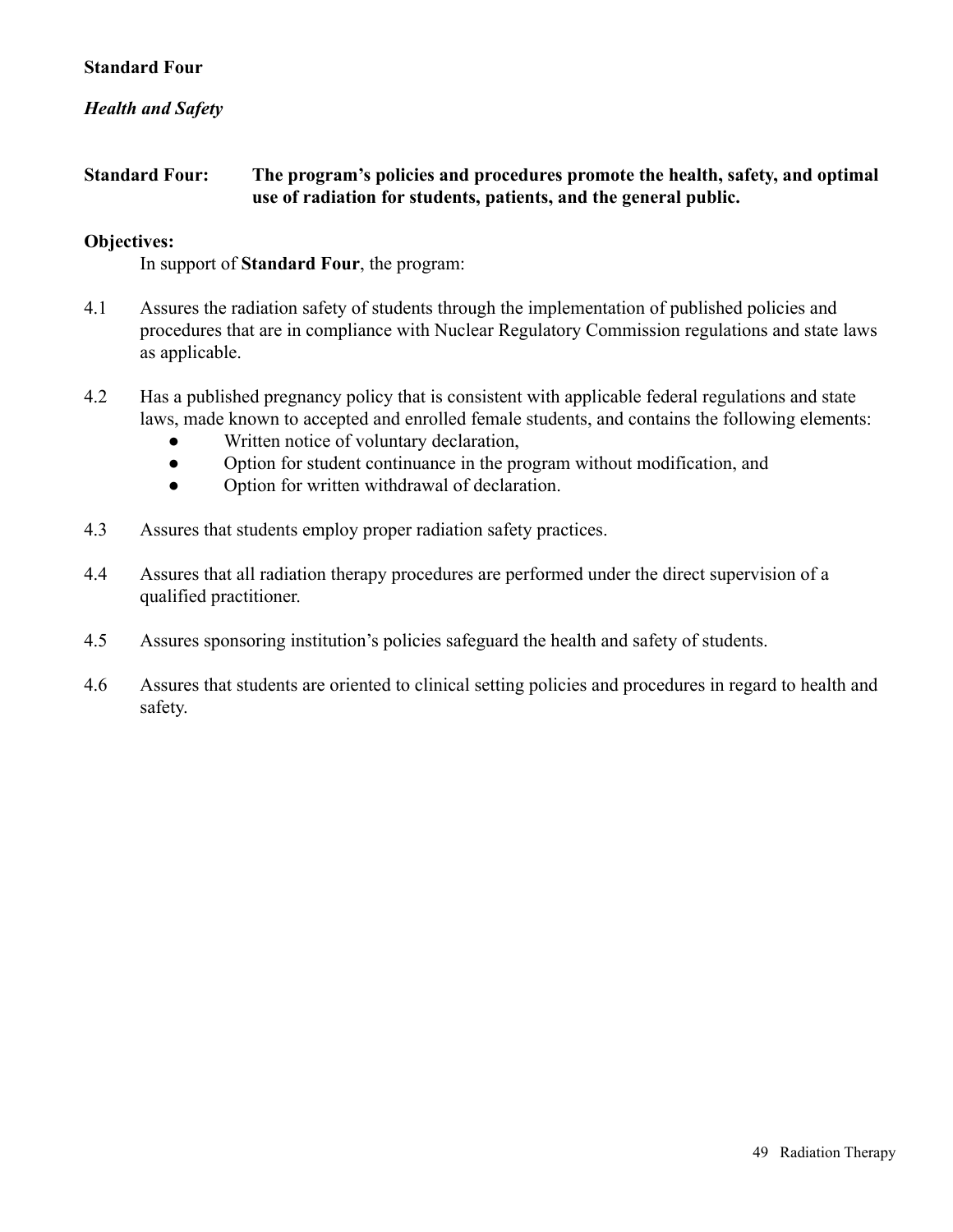# **4.1 Assures the radiation safety of students through the implementation of published policies and procedures that are in compliance with Nuclear Regulatory Commission regulations and state laws as applicable.**

### *Explanation:*

Appropriate policies and procedures help assure that student radiation exposure is kept as low as reasonably achievable (ALARA). The program must maintain and monitor student radiation exposure data. This information must be made available to students within thirty (30) school days following receipt of data. The program must have a published protocol that identifies a threshold dose for incidents in which dose limits are exceeded. Programs are encouraged to identify a threshold dose below those identified in NRC regulations.

#### *Required Program Response:*

- Describe how the policies are made known to enrolled students.
- Describe how radiation exposure data is made available to students.
- Provide copies of appropriate policies.

- Review of published program materials
- Review of student records
- Review of student dosimetry reports
- Interviews with faculty
- Interviews with students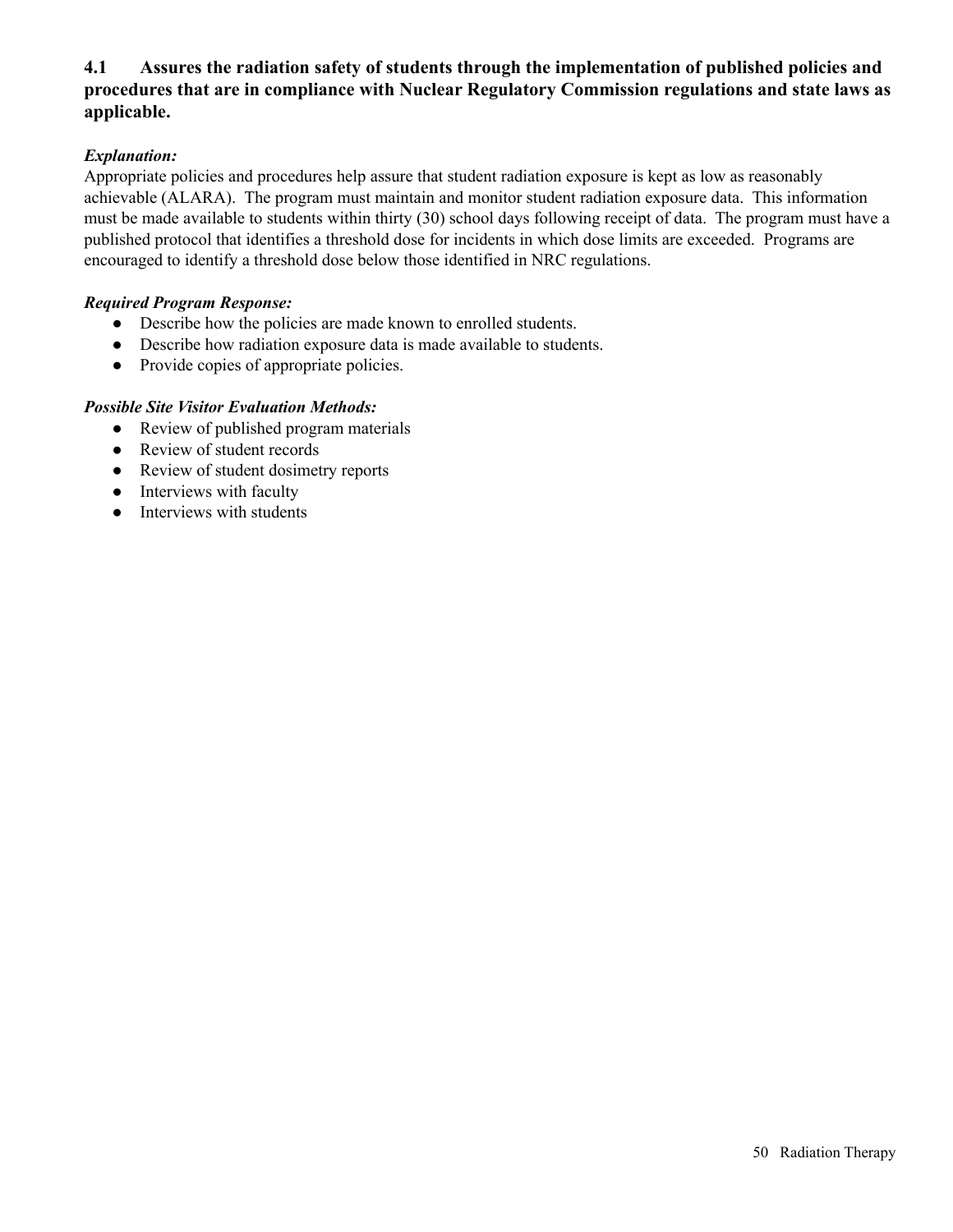**4.2 Has a published pregnancy policy that is consistent with applicable federal regulations and state laws, made known to accepted and enrolled female students, and contains the following elements:**

- **Written notice of voluntary declaration,**
- **Option for student continuance in the program without modification, and**
- **Option for written withdrawal of declaration.**

### *Explanation:*

Appropriate radiation safety practices help assure that radiation exposure to the student and fetus are kept as low as reasonably achievable (ALARA). The policy must include appropriate information regarding radiation safety for the student and fetus. The program must allow for student continuance in the clinical component of the program without modification. The program may offer clinical component options such as: (1) clinical reassignments and/or (2) leave of absence.

## *Required Program Response:*

- Describe how the pregnancy policy is made known to accepted and enrolled female students.
- Provide a copy of the program's pregnancy policy.

- Review of published program materials
- Review of student records
- Interviews with faculty
- $\bullet$  Interviews with clinical supervisor(s)
- Interviews with students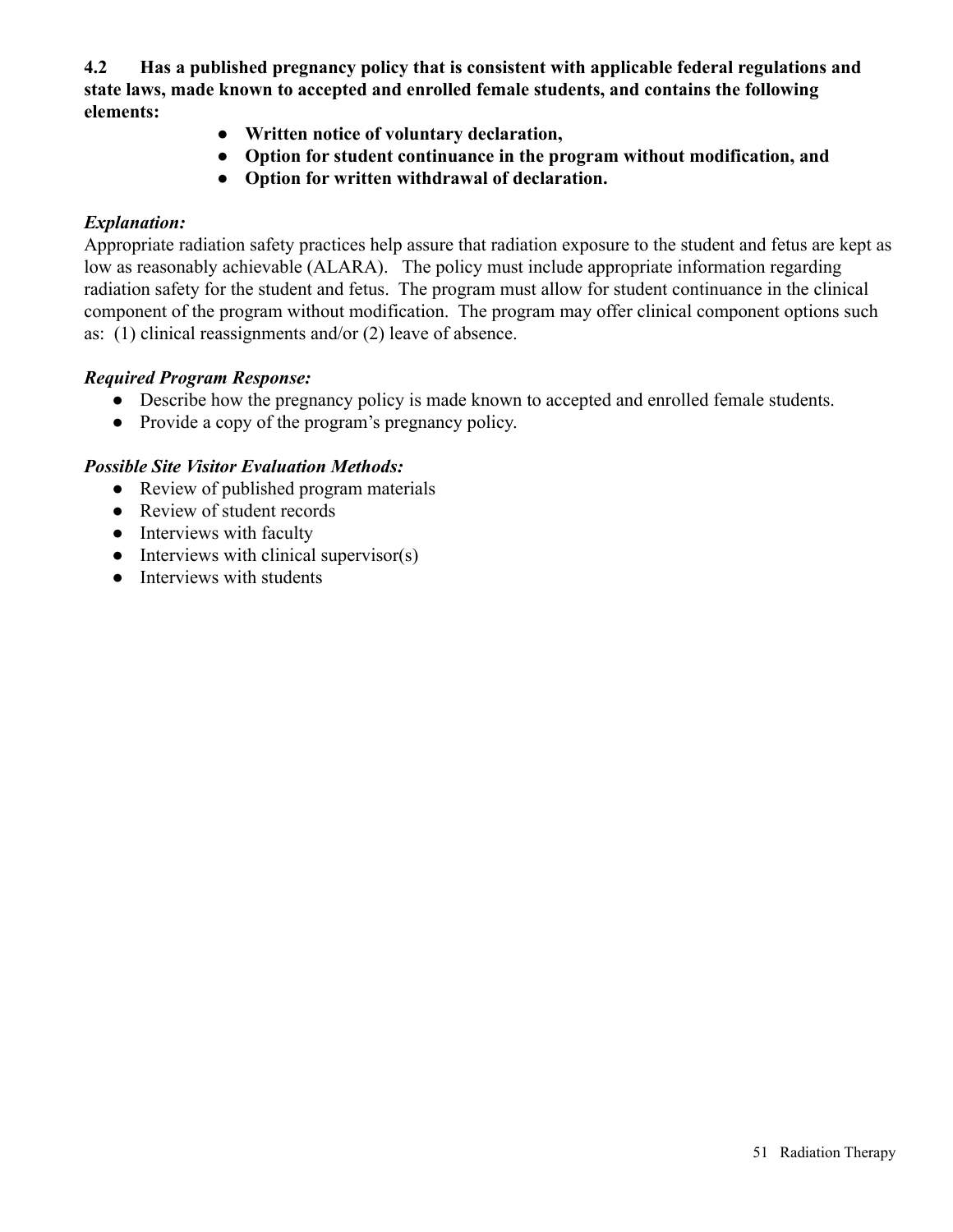# **4.3 Assures that students employ proper radiation safety practices.**

# *Explanation:*

The program must assure that students are instructed in the utilization of therapeutic equipment, accessories, and proper patient positioning to minimize radiation exposure to patients, selves, and others. These practices assure radiation exposures are kept as low as reasonably achievable (ALARA).

Students must understand basic radiation safety practices prior to assignment to clinical settings. As students progress in the program, they must become increasingly proficient in the application of radiation safety practices.

The program must also assure radiation safety in energized laboratories. Student utilization of energized laboratories must be under the supervision of a qualified practitioner who is readily available. Programs are encouraged to develop policies regarding safe and appropriate use of energized laboratories by students.

## *Required Program Response:*

- Describe how the curriculum sequence and content prepares students for safe radiation practices.
- Provide the curriculum sequence.
- Provide policies/procedures regarding radiation safety.

- Review of program curriculum
- Review of radiation safety policies/procedures
- Review of student handbook
- Review of student records
- Review of student dosimetry reports
- Interviews with faculty
- $\bullet$  Interviews with clinical supervisor(s)
- $\bullet$  Interviews with clinical staff
- Interviews with students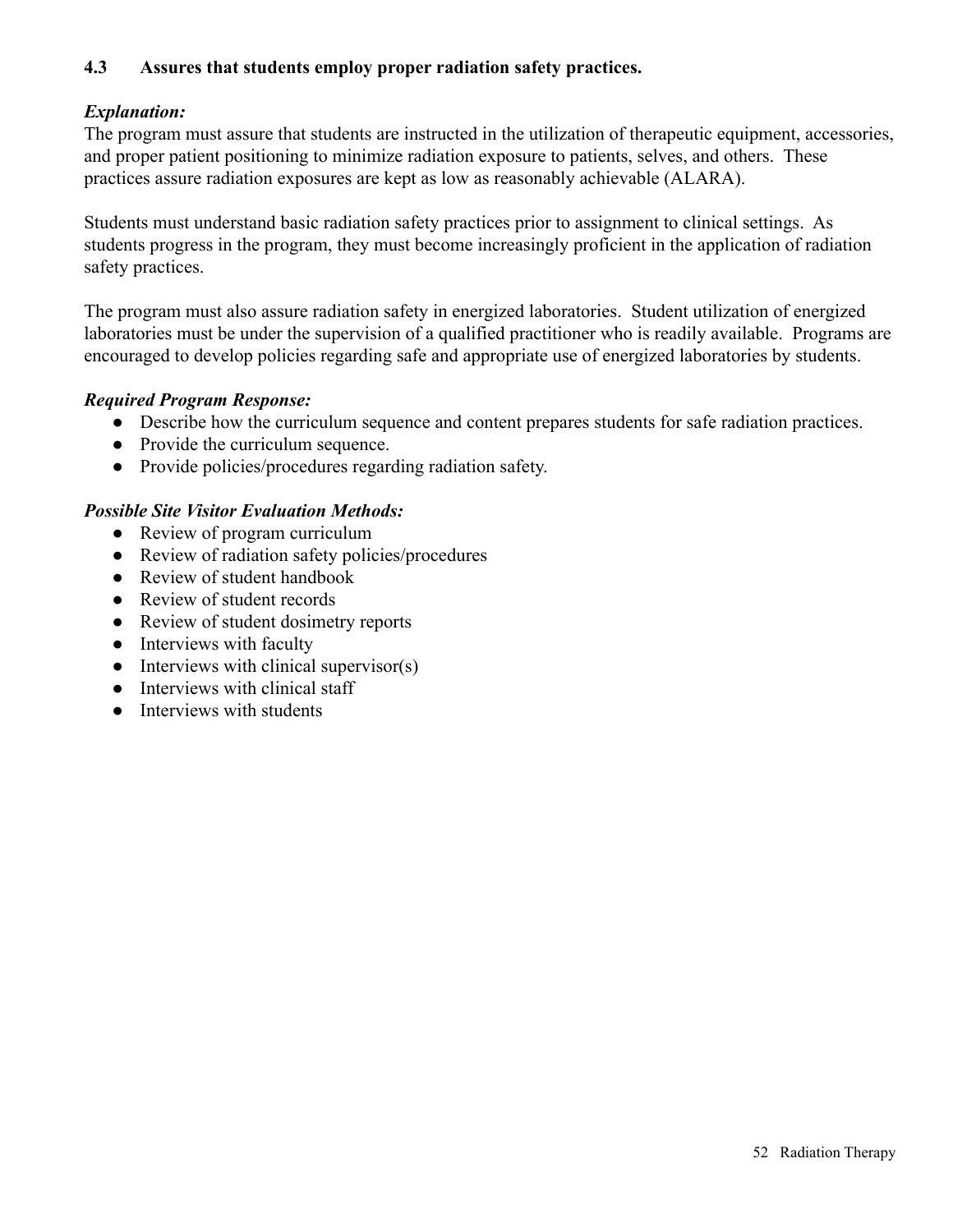# **4.4 Assures that all radiation therapy procedures are performed under the direct supervision of a qualified practitioner.**

#### *Explanation:*

Direct supervision assures patient safety and proper educational practices. All radiation procedures require direct supervision. The JRCERT defines direct supervision as student supervision by a qualified practitioner (e.g., registered radiation therapist, credentialed medical physicist, licensed radiation oncologist) during all aspects of the procedure. Students must always be directly supervised during all patient procedures.

The JRCERT defines direct supervision as student supervision by a qualified practitioner who:

- is physically present during the conduct of the procedure, and
- reviews and approves the procedure and/or image.

Supervision of students over closed-circuit monitor(s) is not acceptable.

#### *Required Program Response:*

- Describe how the direct supervision requirement is enforced and monitored in the clinical setting.
- Provide documentation that the program's direct supervision requirement is made known to students, clinical supervisors, and clinical staff.

- Review of published program materials
- Review of student records
- Review of meeting minutes
- Interviews with faculty
- $\bullet$  Interviews with clinical supervisor(s)
- Interviews with clinical staff
- Interviews with students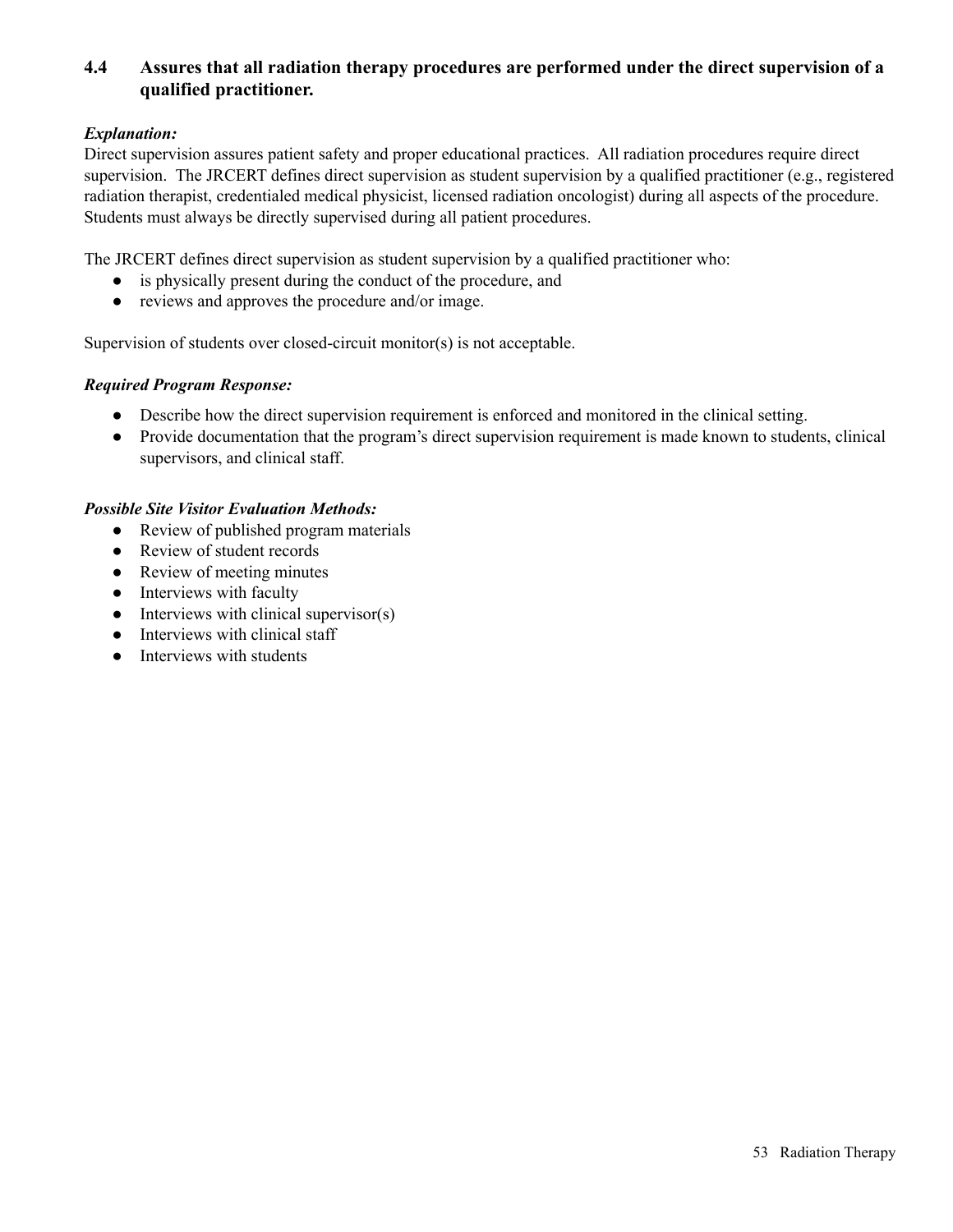# **4.5 Assures sponsoring institution's policies safeguard the health and safety of students.**

# *Explanation:*

Appropriate sponsoring institutional policies and procedures assure that students are protected. These policies must, at a minimum, address emergency preparedness, harassment, communicable diseases, and substance abuse. Policies and procedures must meet federal and/or state requirements as applicable. Enrolled students must be informed of policies and procedures.

## *Required Program Response:*

Provide program policies that safeguard the health and safety of students.

- Review of published program materials
- Review of student records
- Interviews with faculty
- Interviews with students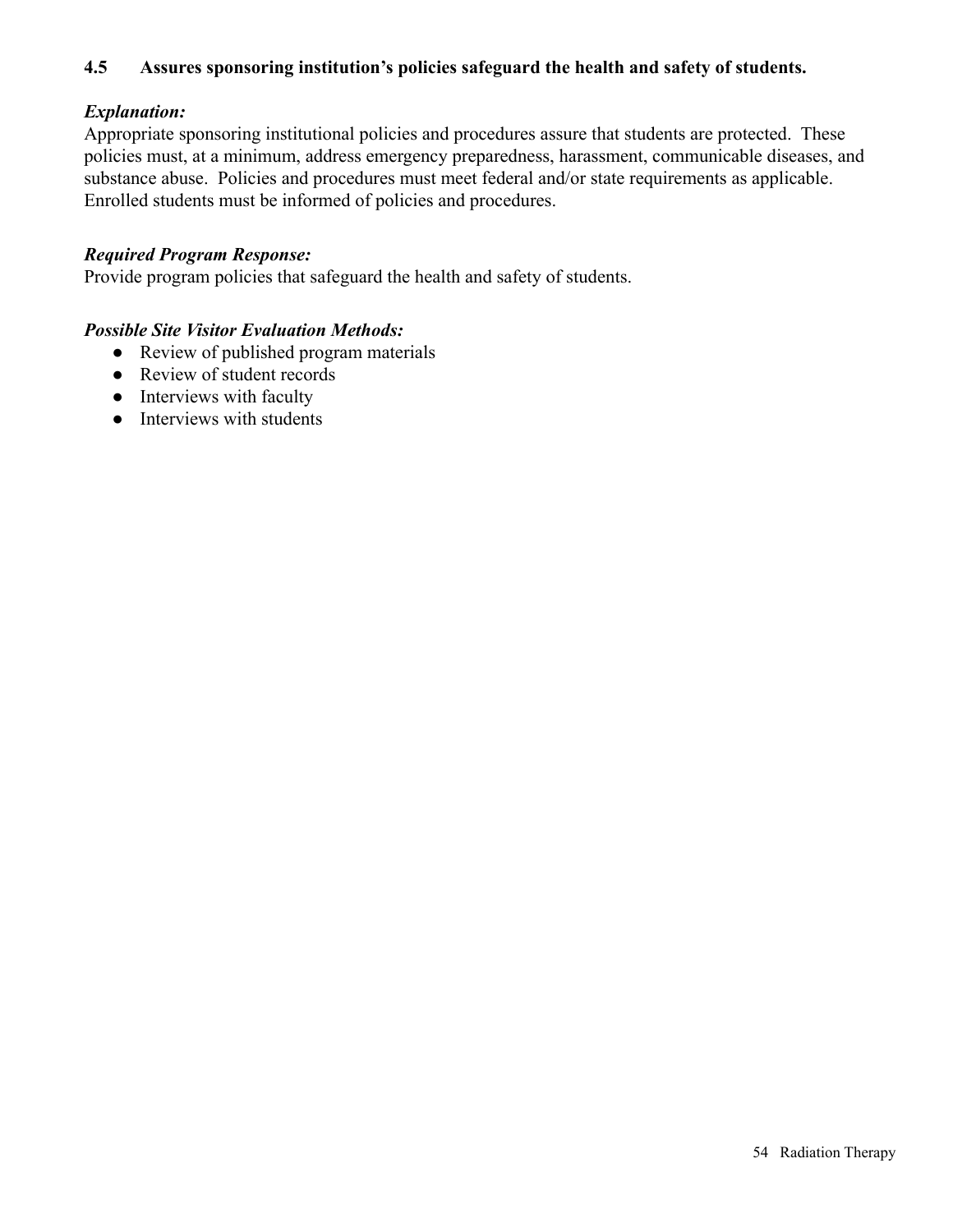# **4.6 Assures that students are oriented to clinical setting policies and procedures in regard to health and safety.**

# *Explanation:*

Appropriate orientation assures that students are cognizant of clinical policies and procedures. The policies and procedures must, at a minimum, address the following: hazards (fire, electrical, chemical), emergency preparedness, medical emergencies, HIPAA, and Standard Precautions.

## *Required Program Response:*

- Describe the process for orienting students to clinical settings.
- Provide documentation that students are apprised of policies and procedures specific to each clinical setting.

- Review of orientation process
- Review of student records
- Interviews with faculty
- $\bullet$  Interviews with clinical supervisor(s)
- Interviews with students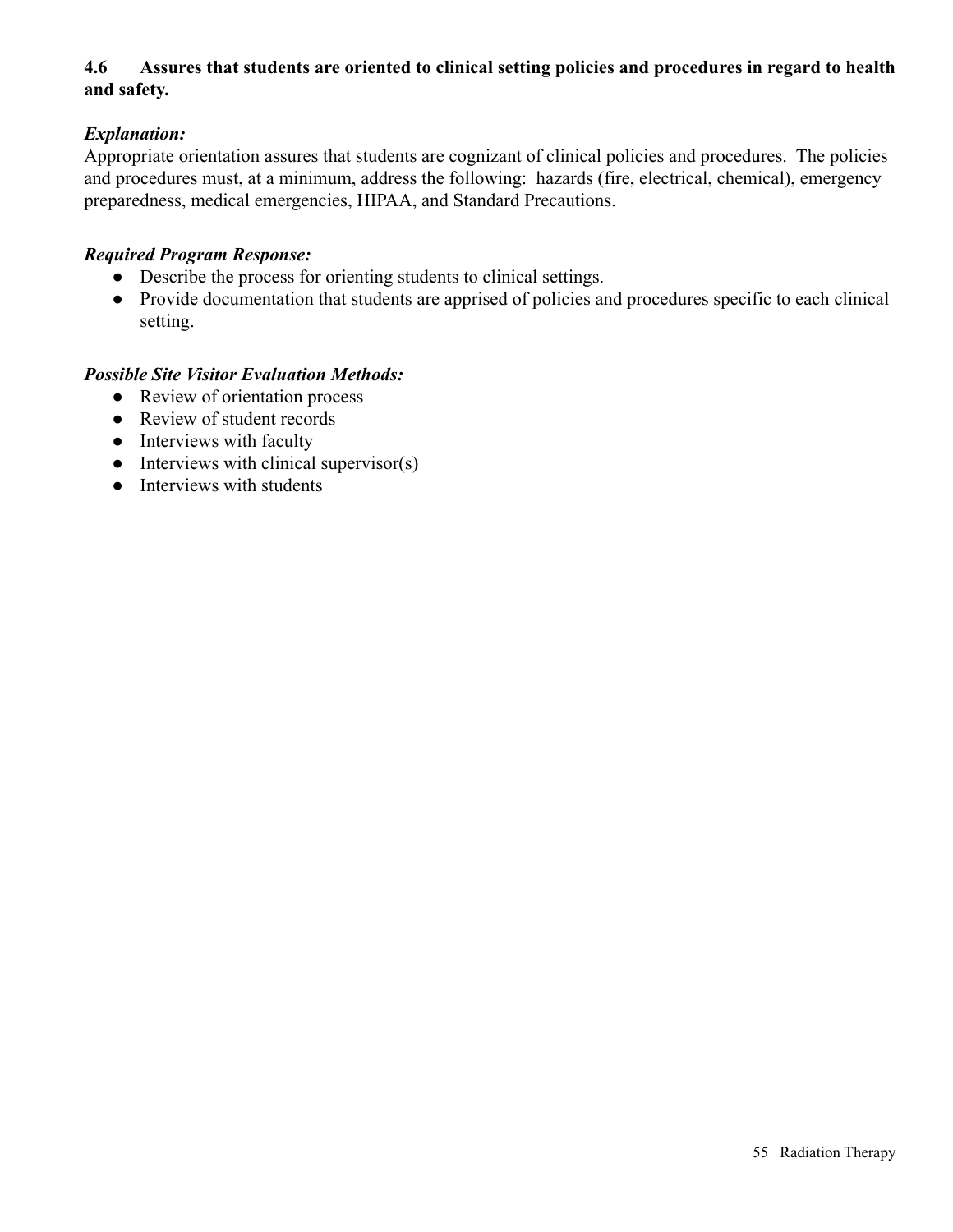1. List the major strengths of **Standard Four**, in order of importance.

2. List the major concerns of **Standard Four**, in order of importance.

3. Provide the program's plan for addressing each concern identified.

4. Describe any progress already achieved in addressing each concern.

5. Describe any constraints in implementing improvements.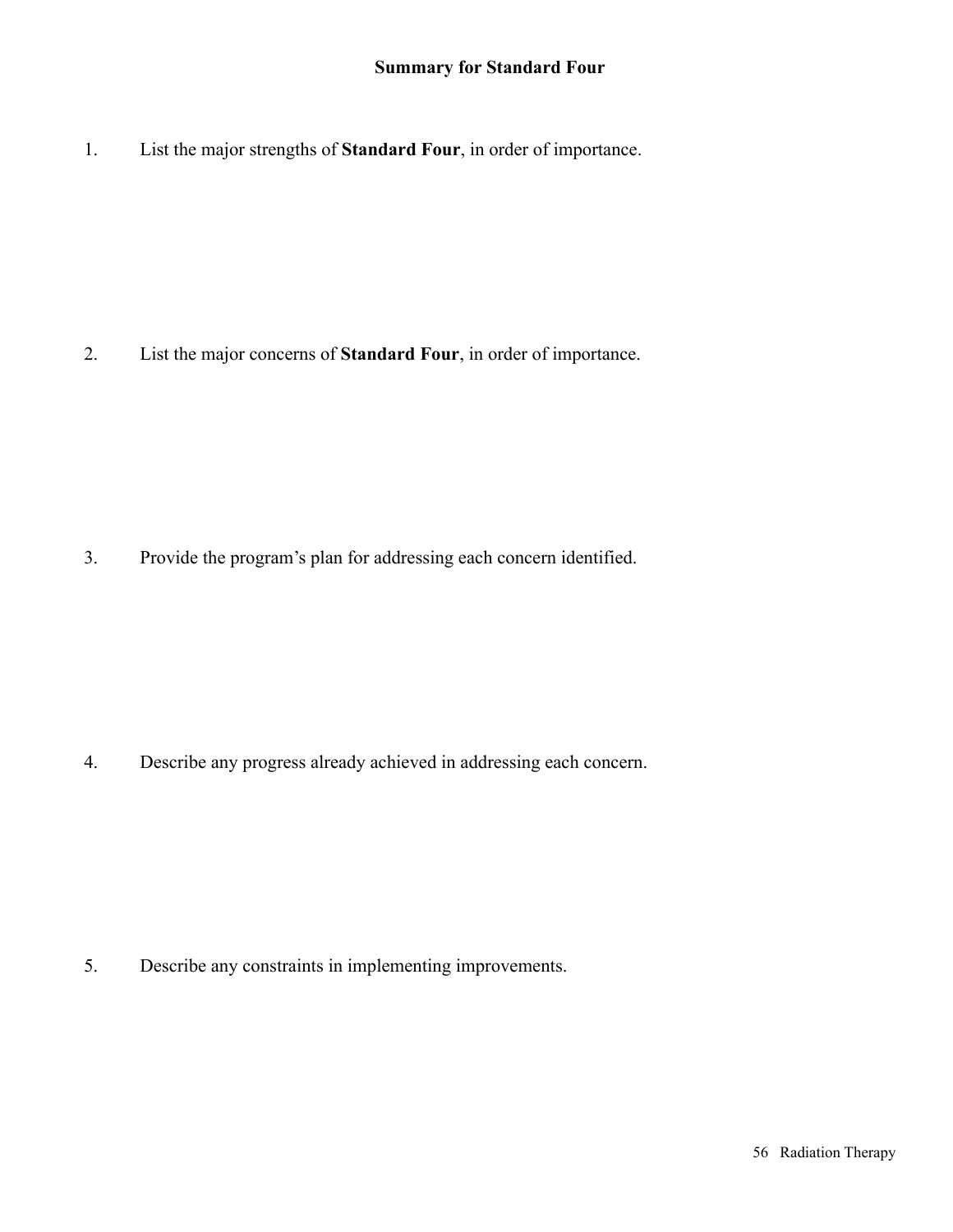# **Standard Five**

#### *Assessment*

# **Standard Five: The program develops and implements a system of planning and evaluation of student learning and program effectiveness outcomes in support of its mission.**

# **Objectives:**

In support of **Standard Five**, the program:

# **Student Learning**

5.1 Develops an assessment plan that, at a minimum, measures the program's student learning outcomes in relation to the following goals: clinical competence, critical thinking, professionalism, and communication skills.

# **Program Effectiveness**

- 5.2 Documents the following program effectiveness data:
	- Five-year average credentialing examination pass rate of not less than 75 percent at first attempt within six months of graduation,
	- Five-year average job placement rate of not less than 75 percent within twelve months of graduation,
	- Program completion rate,
	- Graduate satisfaction, and
	- Employer satisfaction.
- 5.3 Makes available to the general public program effectiveness data (credentialing examination pass rate, job placement rate, and program completion rate) on an annual basis.

# **Analysis and Actions**

5.4 Analyzes and shares student learning outcome data and program effectiveness data to foster continuous program improvement.

5.5 Periodically evaluates its assessment plan to assure continuous program improvement.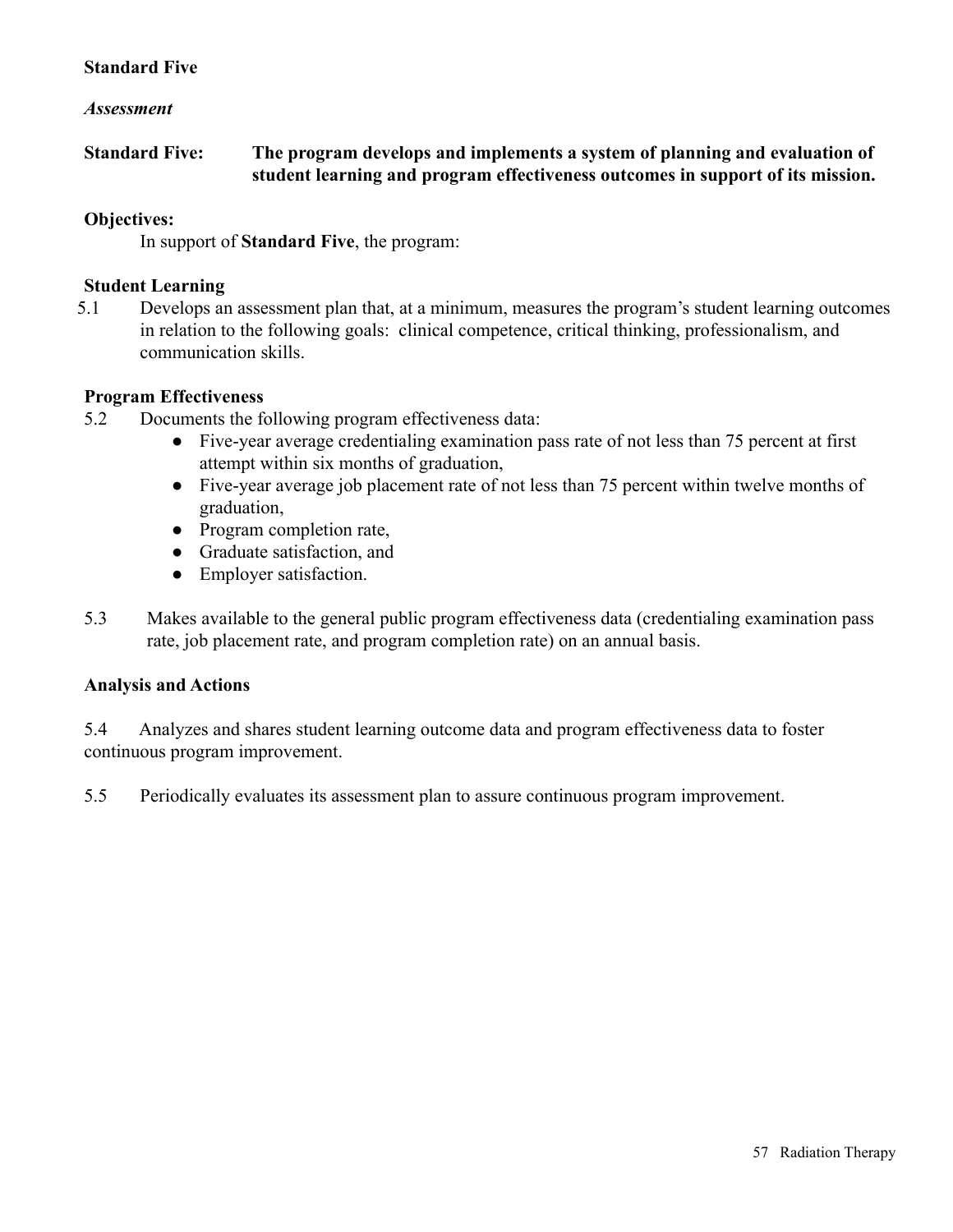# **5.1 Develops an assessment plan that, at a minimum, measures the program's student learning outcomes in relation to the following goals: clinical competence, critical thinking, professionalism, and communication skills.**

## *Explanation:*

Assessment is the systematic collection, review, and use of information to improve student learning and educational quality. An assessment plan helps assure continuous improvement and accountability. Minimally, the plan must include a separate goal in relation to each of the following: clinical competence, critical thinking, professionalism, and communication skills. The plan must include student learning outcomes, measurement tools, benchmarks, and identify timeframes and parties responsible for data collection.

For additional information regarding assessment, please refer to [www.jrcert.org.](http://www.jrcert.org)

## *Required Program Response:*

Provide a copy of the program's current assessment plan.

- Review of assessment plan
- Review of assessment tools
- Interviews with faculty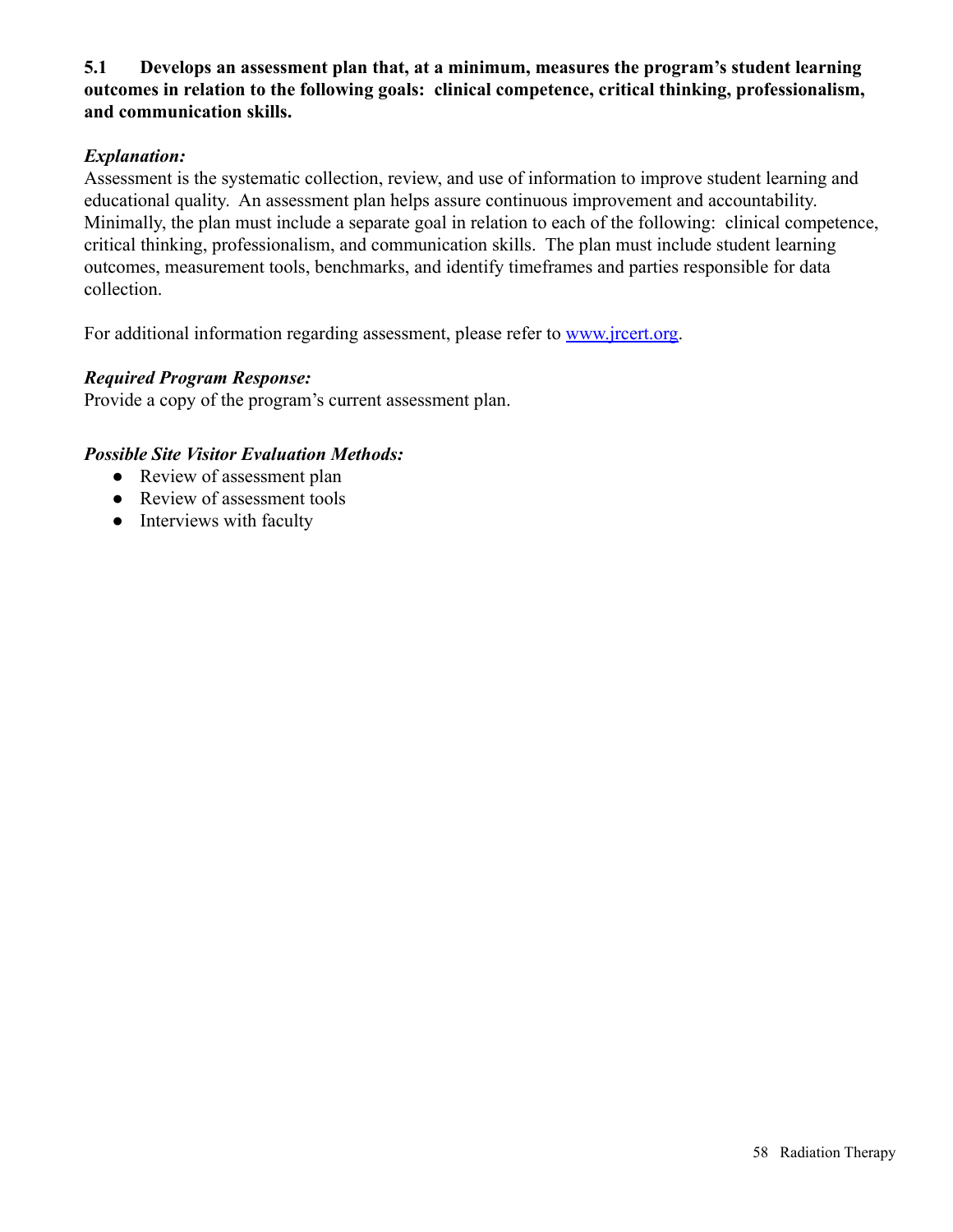- **5.2 Documents the following program effectiveness data:**
	- **Five-year average credentialing examination pass rate of not less than 75 percent at first attempt within six months of graduation,**
	- **Five-year average job placement rate of not less than 75 percent within twelve months of graduation,**
	- **Program completion rate,**
	- **Graduate satisfaction, and**
	- **Employer satisfaction.**

#### *Explanation:*

Credentialing examination, job placement, and program completion data must be reported annually to the JRCERT. Graduate and employer satisfaction data must be collected as part of the program's assessment process.

Credentialing examination pass rate is defined as the number of graduates who pass, on first attempt, the American Registry of Radiologic Technologists certification examination or an unrestricted state licensing examination compared with the number of graduates who take the examination within six months of graduation.

Job placement rate is defined as the number of graduates employed in the radiologic sciences compared to the number of graduates actively seeking employment in radiation therapy. The JRCERT has defined not actively seeking employment as: 1) graduate fails to communicate with program officials regarding employment status after multiple attempts, 2) graduate is unwilling to seek employment that requires relocation, 3) graduate is unwilling to accept employment due to salary or hours, 4) graduate is on active military duty, and/or 5) graduate is continuing education.

Program completion rate is defined as the number of students who complete the program within 150% of the stated program length. The program must establish a benchmark for its program completion rate. The program specifies the entry point (e.g., required orientation date, final drop/add date, final date to drop with 100% tuition refund, official class roster date, etc.) used in calculating program's completion rate.

Graduate and employer satisfaction may be measured through a variety of methods. The methods and timeframes for collection of the graduate and employer satisfaction data are the prerogative of the program.

#### *Required Program Response:*

Provide actual outcome data in relation to program effectiveness.

- Review of program effectiveness data
- Interviews with faculty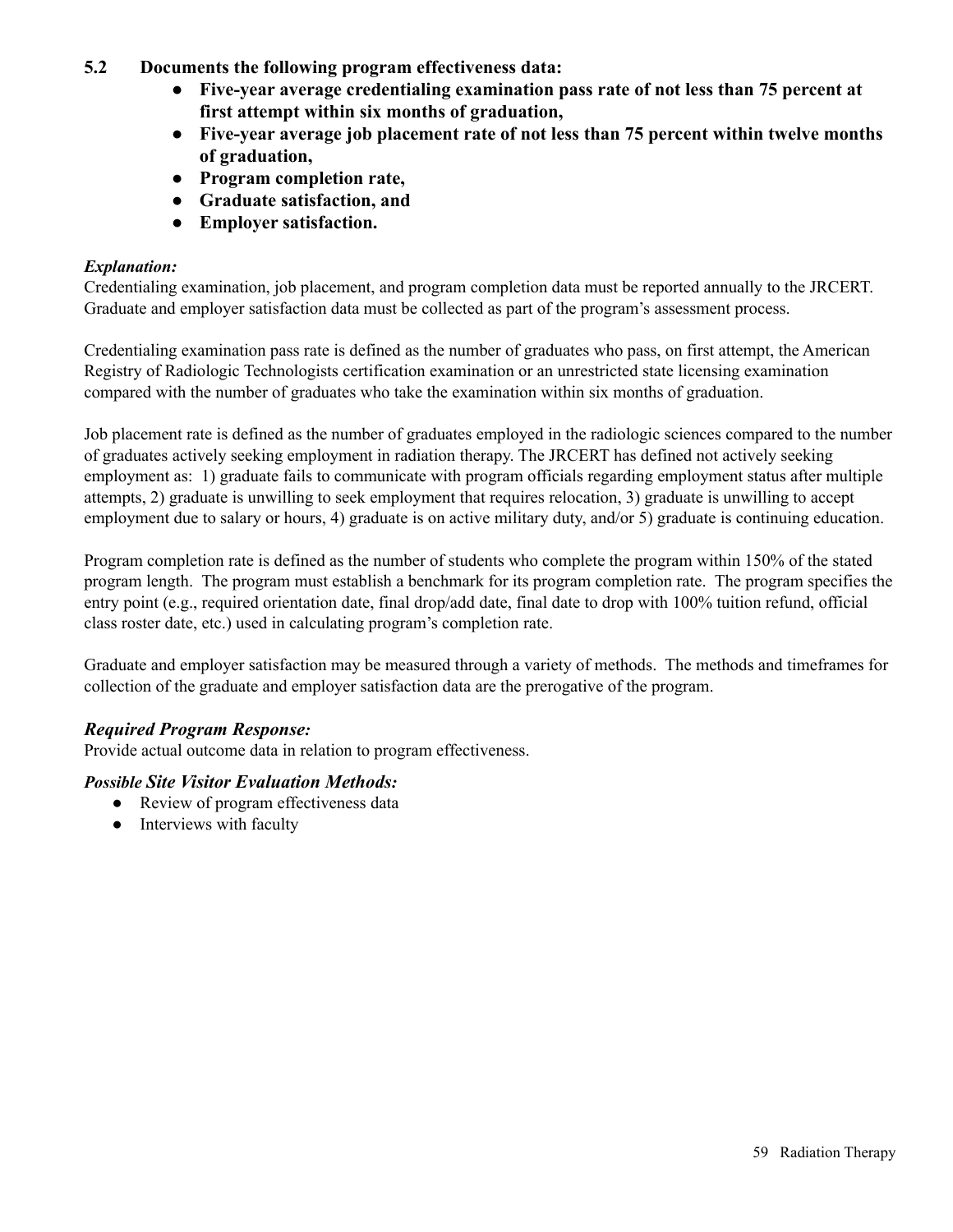# **5.3 Makes available to the general public program effectiveness data (credentialing examination pass rate, job placement rate, and program completion rate) on an annual basis.**

#### *Explanation:*

Program accountability is enhanced by making its effectiveness data available to the program's communities of interest and the general public. In efforts to increase accountability and transparency, the program must publish, at a minimum, its five -year average credentialing examination pass rate, five-year average job placement rate, and program completion rate data on its Web site to allow the public access to this data. The program effectiveness data should clearly identify the sample size associated with each associated measure (i.e., number of first time test takers, number of graduates actively seeking employment, number of graduates).

Additionally, the JRCERT will post five-year average credentialing examination pass rate, five-year average job placement rate, and program completion rate data at [www.jrcert.org.](http://www.jrcert.org) The program must publish the JRCERT URL ([www.jrcert.org\)](http://www.jrcert.org) to allow the public access to this data.

#### *Required Program Response:*

- Provide copies of publications that contain the program's program effectiveness data (credentialing examination pass rate, job placement rate, and program completion rate).
- Provide samples of publications that document the availability of program effectiveness data via the JRCERT URL address from the institution's/program's Web site.

- Review of program publications
- Review of institutional and/or program Web site
- Interviews with faculty
- Interviews with students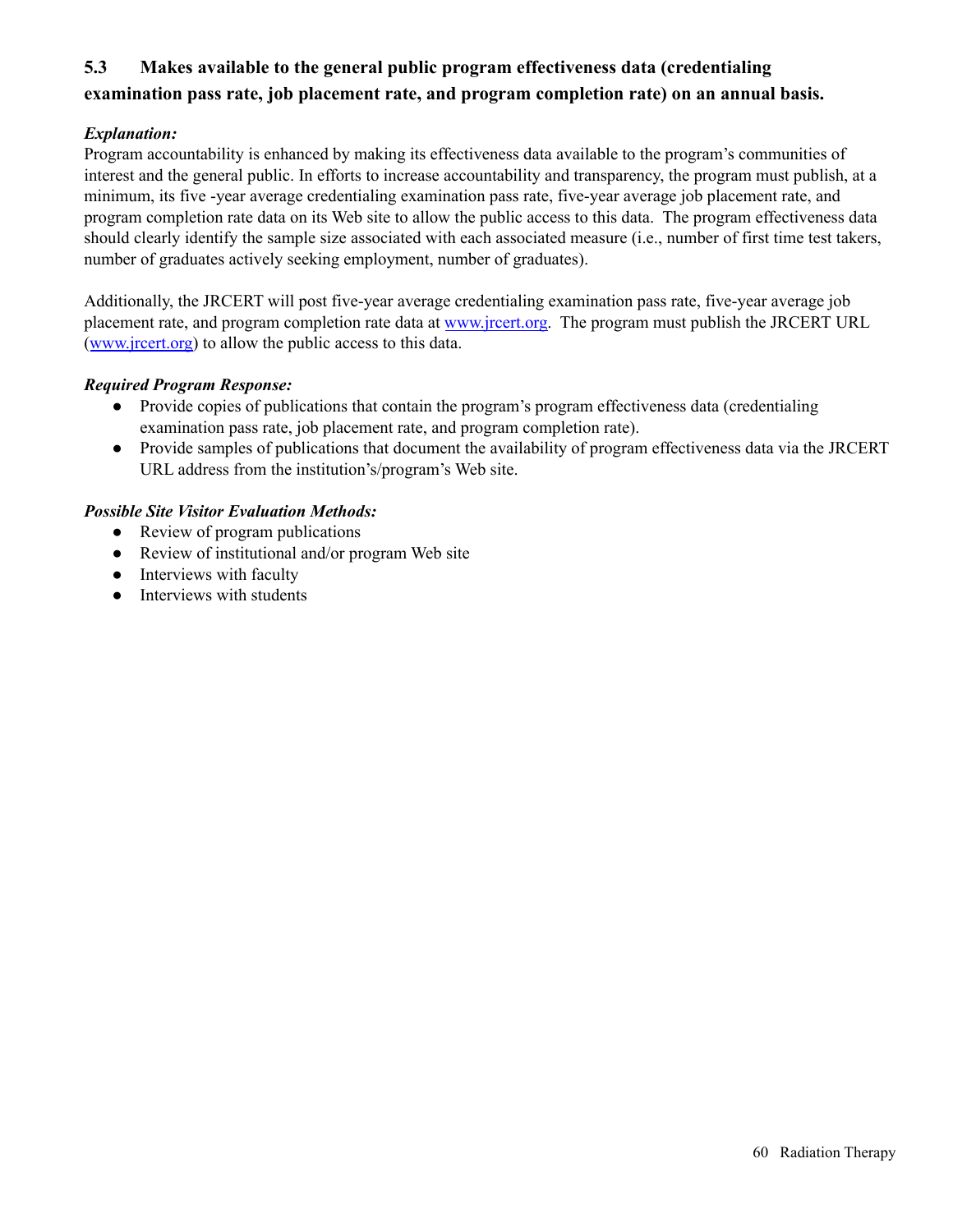# **5.4 Analyzes and shares student learning outcome data and program effectiveness data to foster continuous program improvement.**

# *Explanation:*

Analysis of student learning outcome data and program effectiveness data allows the program to identify strengths and areas for improvement to bring about systematic program improvement. This analysis also provides a means of accountability to communities of interest. It is the program's prerogative to determine its communities of interest.

The analysis must be reviewed with the program's communities of interest. One method to accomplish this would be the development of an assessment committee. The composition of the assessment committee may be the program's advisory committee or a separate committee that focuses on the assessment process. The committee should be used to provide feedback on student achievement and assist the program with strategies for improving its effectiveness. This review should occur at least annually and must be formally documented.

For additional information regarding assessment, please refer to [www.jrcert.org.](http://www.jrcert.org)

## *Required Program Response:*

- Describe how the program analyzes student learning outcome data and program effectiveness data to identify areas for program improvement.
- Describe how the program shares its student learning outcome data and program effectiveness data with its communities of interest.
- Describe examples of changes that have resulted from the analysis of student learning outcome data and program effectiveness data and discuss how these changes have led to program improvement.
- Provide a copy of the program's actual student learning outcome data since the last accreditation award. This data may be documented on previous assessment plans or on a separate document.
- Provide documentation that student learning outcome data and program effectiveness data has been shared with communities of interest.

- Review of student learning outcome data and program effectiveness data to support the assessment plan
- Review of representative samples of measurement tools used for data collection
- Review of aggregate data
- Review of meeting minutes related to the assessment process
- Interviews with faculty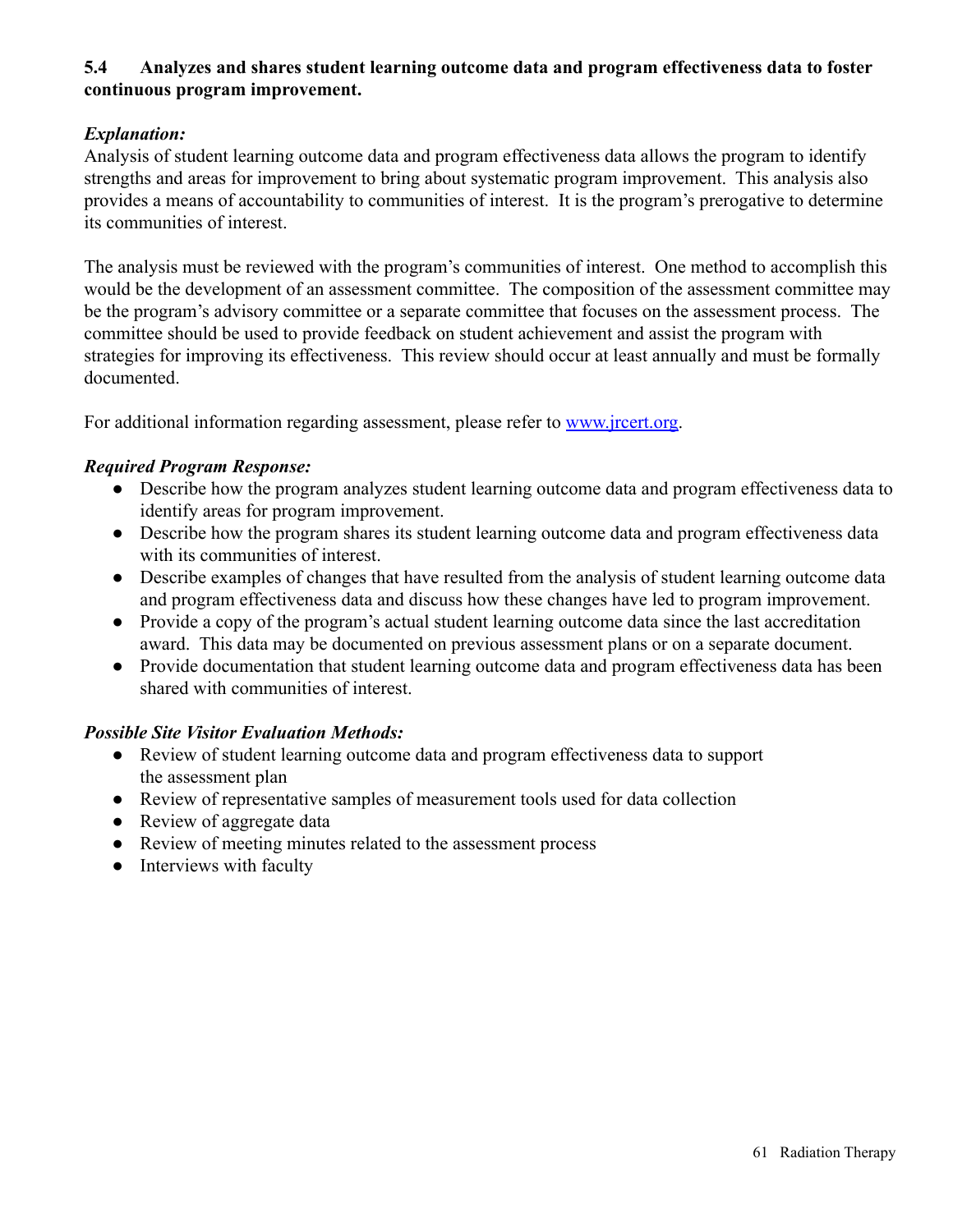## **5.5 Periodically evaluates its assessment plan to assure continuous program improvement.**

# *Explanation:*

Identifying and implementing needed improvements in the assessment plan leads to programmatic improvement and renewal. As part of the assessment cycle, the program should review its assessment plan to assure that assessment measures are adequate and that the assessment process is effective in measuring student learning outcomes. At a minimum, this evaluation must occur at least every two years and be documented in meeting minutes.

For additional information regarding assessment, please refer to [www.jrcert.org.](http://www.jrcert.org)

### *Required Program Response:*

- Describe how this evaluation has occurred.
- Provide documentation that the plan is evaluated at least once every two years.

- Review of meeting minutes related to the assessment process
- Review of assessment committee meeting minutes, if applicable
- Interviews with faculty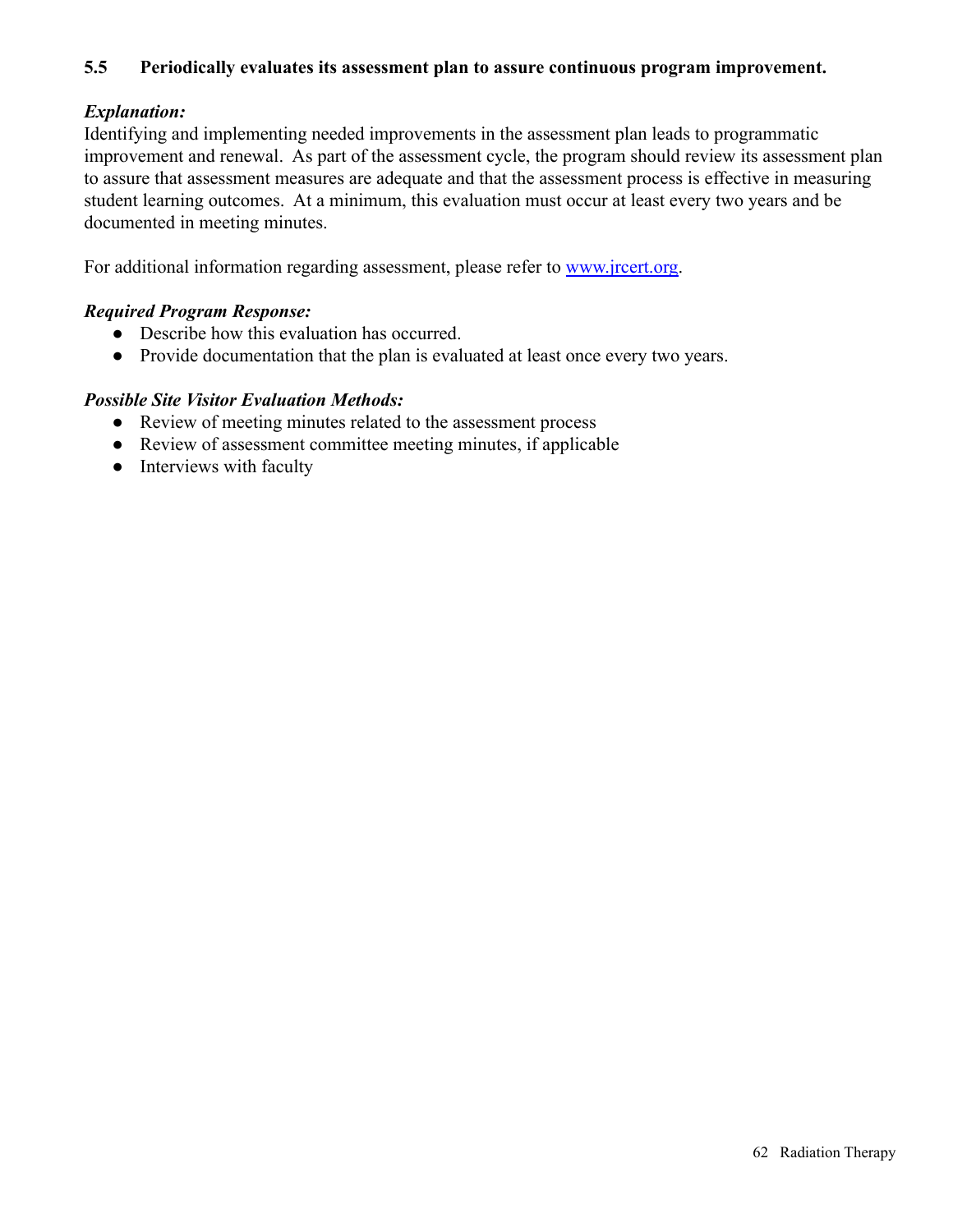1. List the major strengths of **Standard Five**, in order of importance.

2. List the major concerns of **Standard Five**, in order of importance.

3. Provide the program's plan for addressing each concern identified.

4. Describe any progress already achieved in addressing each concern.

5. Describe any constraints in implementing improvements.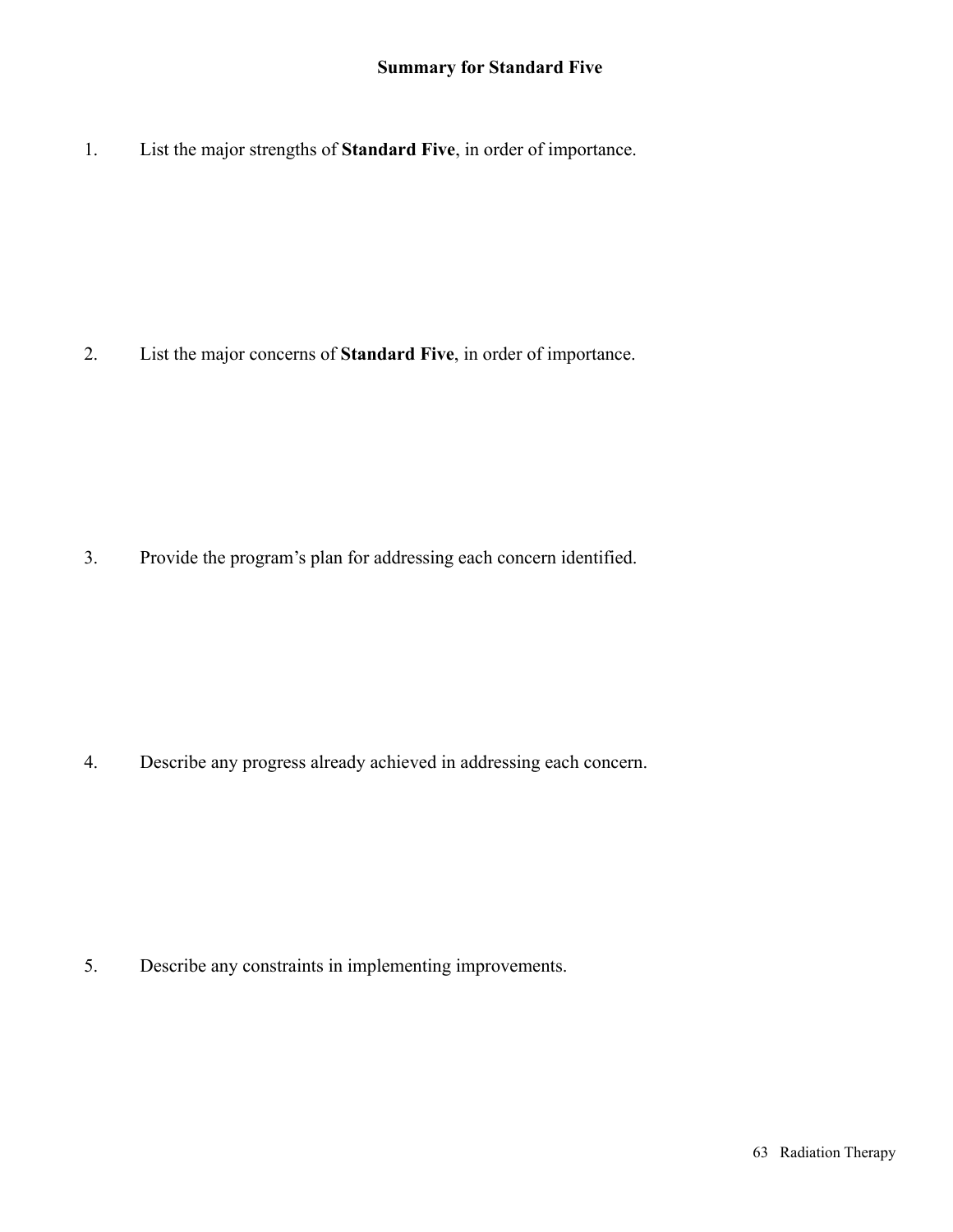## **Standard Six**

#### *Institutional/Programmatic Data*

## **Standard Six: The program complies with JRCERT policies, procedures, and STANDARDS to achieve and maintain specialized accreditation.**

#### **Objectives:**

In support of **Standard Six**, the program:

#### **Sponsoring Institution**

- 6.1 Documents the continuing institutional accreditation of the sponsoring institution.
- 6.2 Documents that the program's energized laboratories are in compliance with applicable state and/or federal radiation safety laws.

#### **Personnel**

6.3 Documents that all faculty and staff possess academic and professional qualifications appropriate for their assignments.

#### **Clinical Settings**

- 6.4 Establishes and maintains affiliation agreements with clinical settings.
- 6.5 Documents that clinical settings are in compliance with applicable state and/or federal radiation safety laws.

#### **Program Sponsorship, Substantive Changes, and Notification of Program Officials**

6.6 Complies with requirements to achieve and maintain JRCERT accreditation.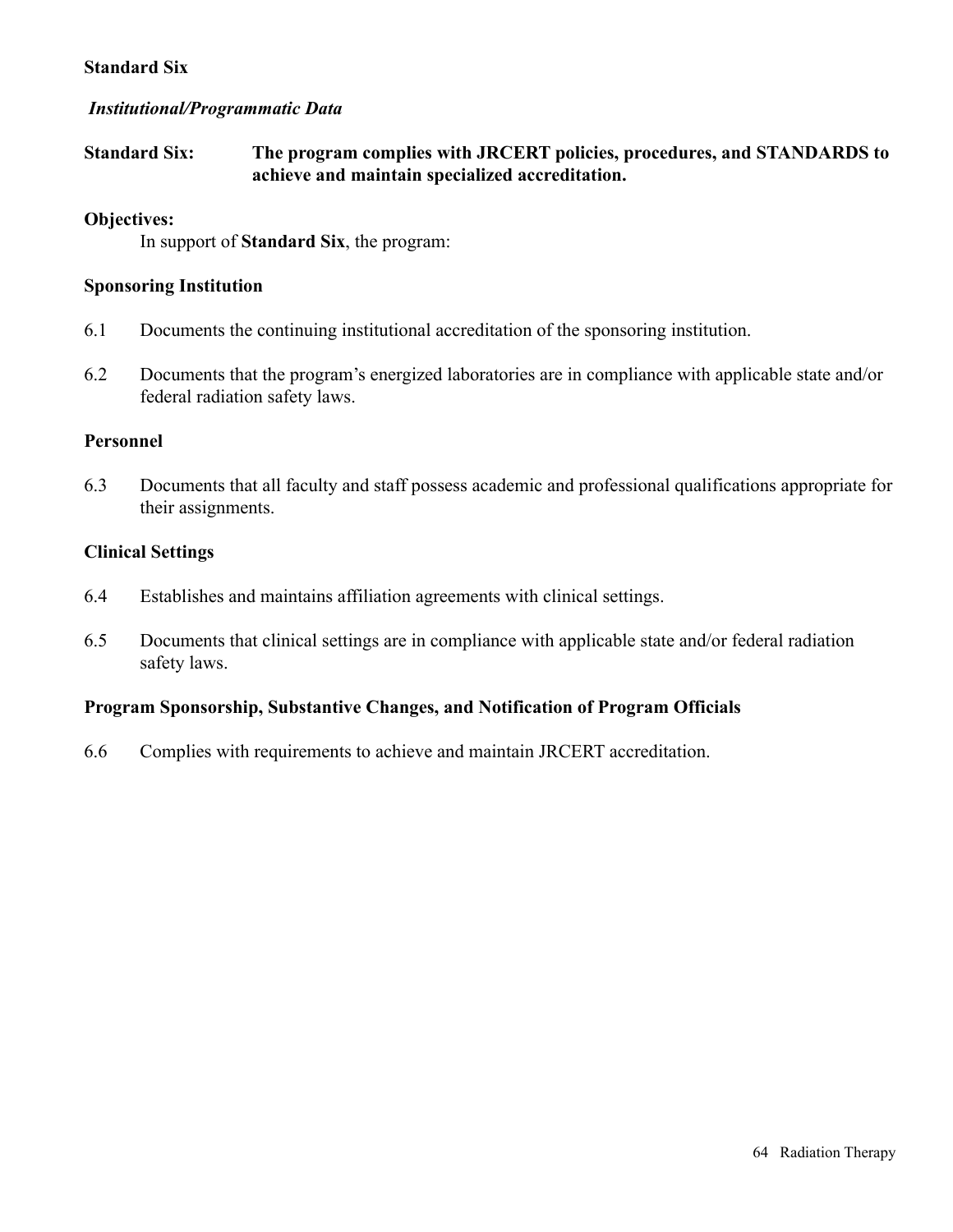# **6.1 Documents the continuing institutional accreditation of the sponsoring institution.**

## *Explanation:*

The goal of accreditation is to ensure that the education provided by institutions meets acceptable levels of quality. The sponsoring institution must be accredited by:

- an agency recognized by the United States Department of Education (USDE) and/or Council for Higher Education Accreditation (CHEA),
- The Joint Commission (TJC), or
- equivalent standards.

### *Required Program Response:*

Provide documentation of current institutional accreditation for the sponsoring institution. This may be a copy of the award letter, certificate, or printout of the institutional accreditor's Web page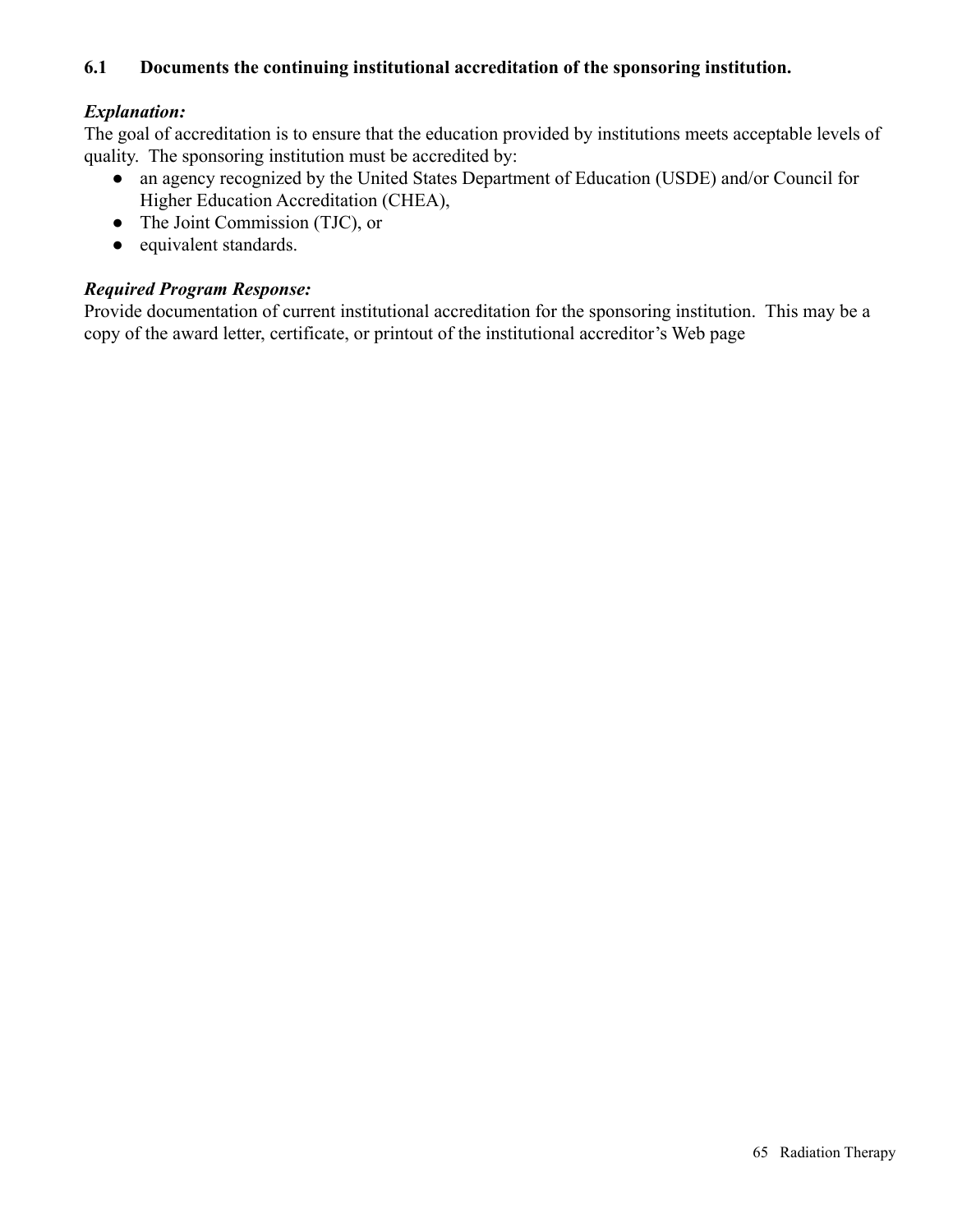# **6.2 Documents that the program's energized laboratories are in compliance with applicable state and/or federal radiation safety laws.**

# *Explanation:*

Compliance with applicable laws promotes a safe environment for students and others. Records of compliance must be maintained for the program's energized laboratories.

## *Required Program Response:*

Provide certificates and/or letters for each energized laboratory documenting compliance with state and/or federal radiation safety laws.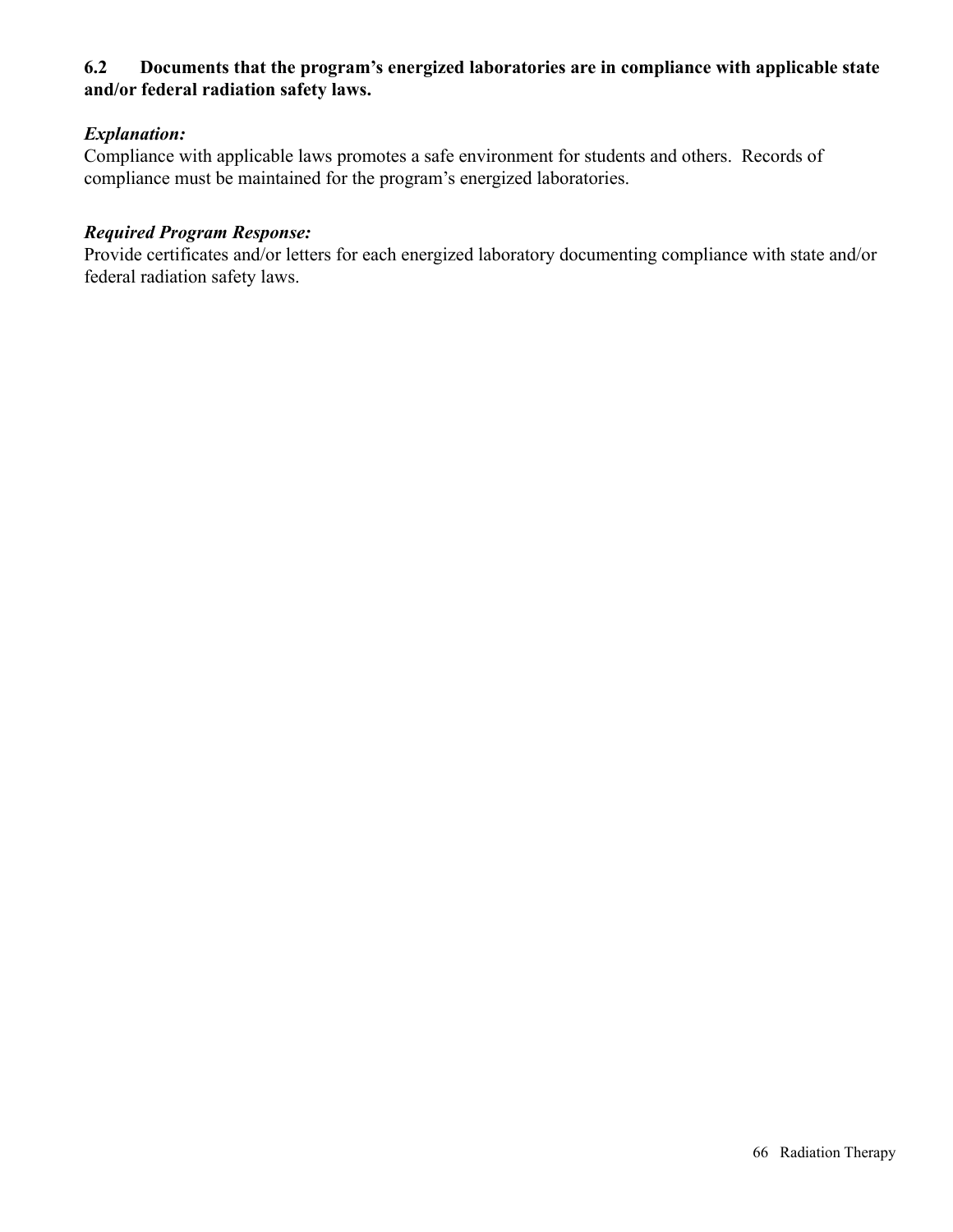# **6.3 Documents that all faculty and staff possess academic and professional qualifications appropriate for their assignments.**

• Full-time Program Director:

Holds, at a minimum, a master's degree,

Is proficient in curriculum design, program administration, evaluation, instruction, and academic advising,

Documents three years clinical experience in the professional discipline,

Documents two years of experience as a supervisor in a JRCERT-accredited program, and

Holds American Registry of Radiologic Technologists current registration in radiation therapy or equivalent (i.e., unrestricted state license for the state in which the program is located).

● Full-time Clinical Coordinator:

Holds, at a minimum, a baccalaureate degree,

Is proficient in curriculum development, supervision, instruction, evaluation, and academic advising,

Documents two years clinical experience in the professional discipline,

Documents a minimum of one year of experience as a supervisor in a JRCERT-accredited program, and

Holds American Registry of Radiologic Technologists current registration in radiation therapy or equivalent i.e., unrestricted state license for the state in which the program is located).

● Full-time Didactic Program Faculty:

Holds, at a minimum, a baccalaureate degree,

Is qualified to teach the subject,

Is knowledgeable of course development, instruction, evaluation, and academic advising,

Documents two years clinical experience in the professional discipline, and

Holds American Registry of Radiologic Technologists current registration in radiation therapy or equivalent (i.e., unrestricted state license for the state in which the program is located).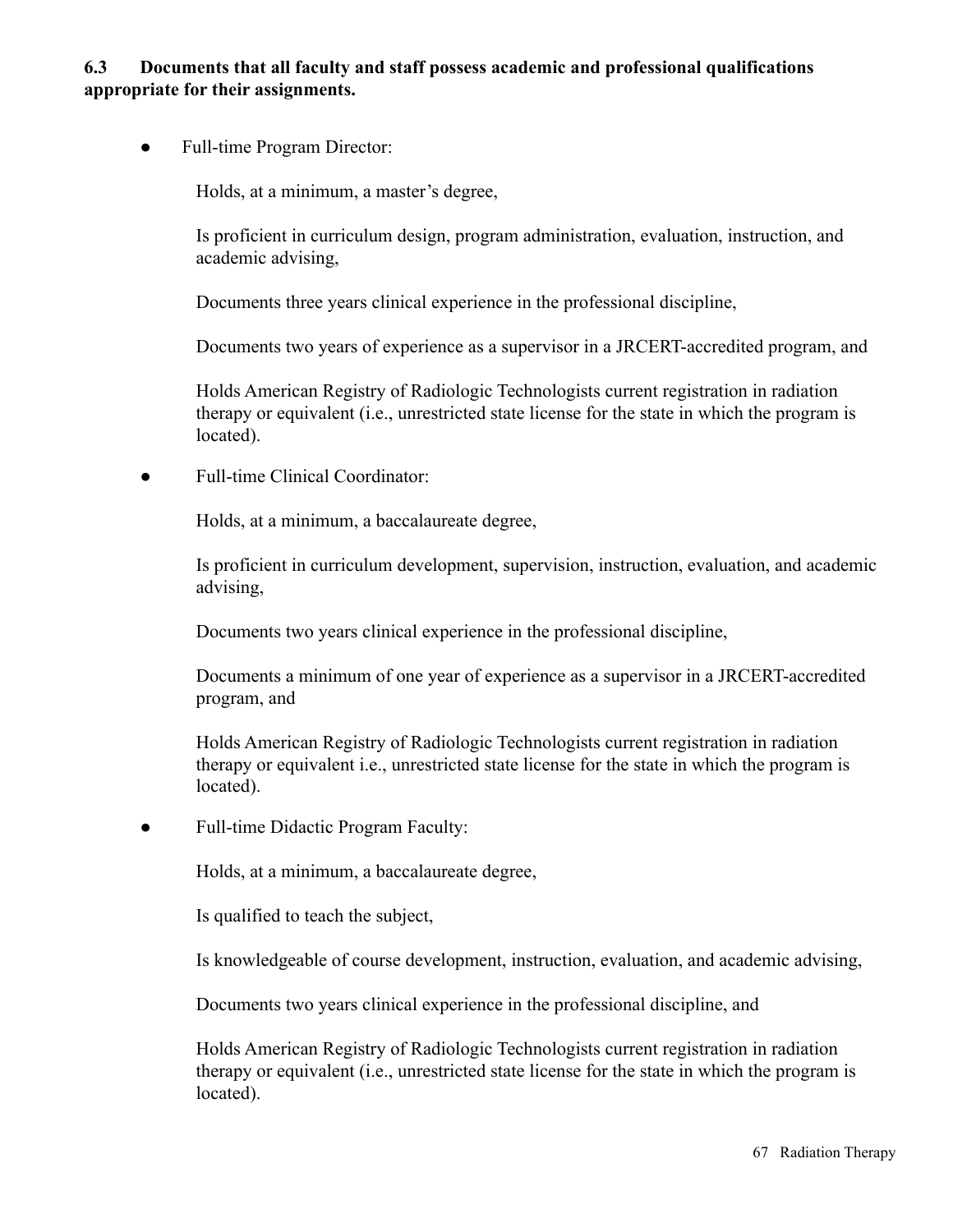Part-time Didactic Program Faculty

Holds academic and/or professional credentials appropriate to the subject content area taught and

Is knowledgeable of course development, instruction, evaluation, and academic advising.

Clinical Supervisor(s):

Is proficient in supervision, instruction, and evaluation,

Documents two years clinical experience in the professional discipline, and

Holds American Registry of Radiologic Technologists current registration in radiation therapy or equivalent (i.e., unrestricted state license for the state in which the clinical setting is located).

● Clinical Staff:

Holds American Registry of Radiologic Technologists current registration in radiation therapy or equivalent (i.e., unrestricted state license for the state in which the clinical setting is located).

#### *Explanation:*

Appropriate knowledge, proficiency, and certification (if appropriate) provide a foundation that promotes a sound educational environment.

Faculty and staff must possess academic and professional qualification(s) appropriate for their assignment. Clinical supervisors and clinical staff supervising students' performance in the clinical component of the program must document ARRT registration (or equivalent) or other appropriate credentials. Appropriate credentials, other than ARRT registration (or equivalent), may be used for qualified health care practitioners supervising students in specialty areas (e.g., registered nurse supervising student performance of patient care skills or certified medical dosimetrist supervising treatment planning activities).

#### *Required Program Response:*

- For all program officials not previously identified on the program's database , submit a request for recognition of program officials including a current curriculum vitae and documentation of current registration by the American Registry of Radiologic Technologists\* or equivalent.
- For all currently recognized program officials [program director, educational coordinator (if applicable), full-time didactic faculty, and all clinical preceptors], submit a current registration by the American Registry of Radiologic Technologists\* or equivalent.

\*These may be copies of current registration cards or "ARRT Identification" page available at [www.arrt.org](http://www.arrt.org).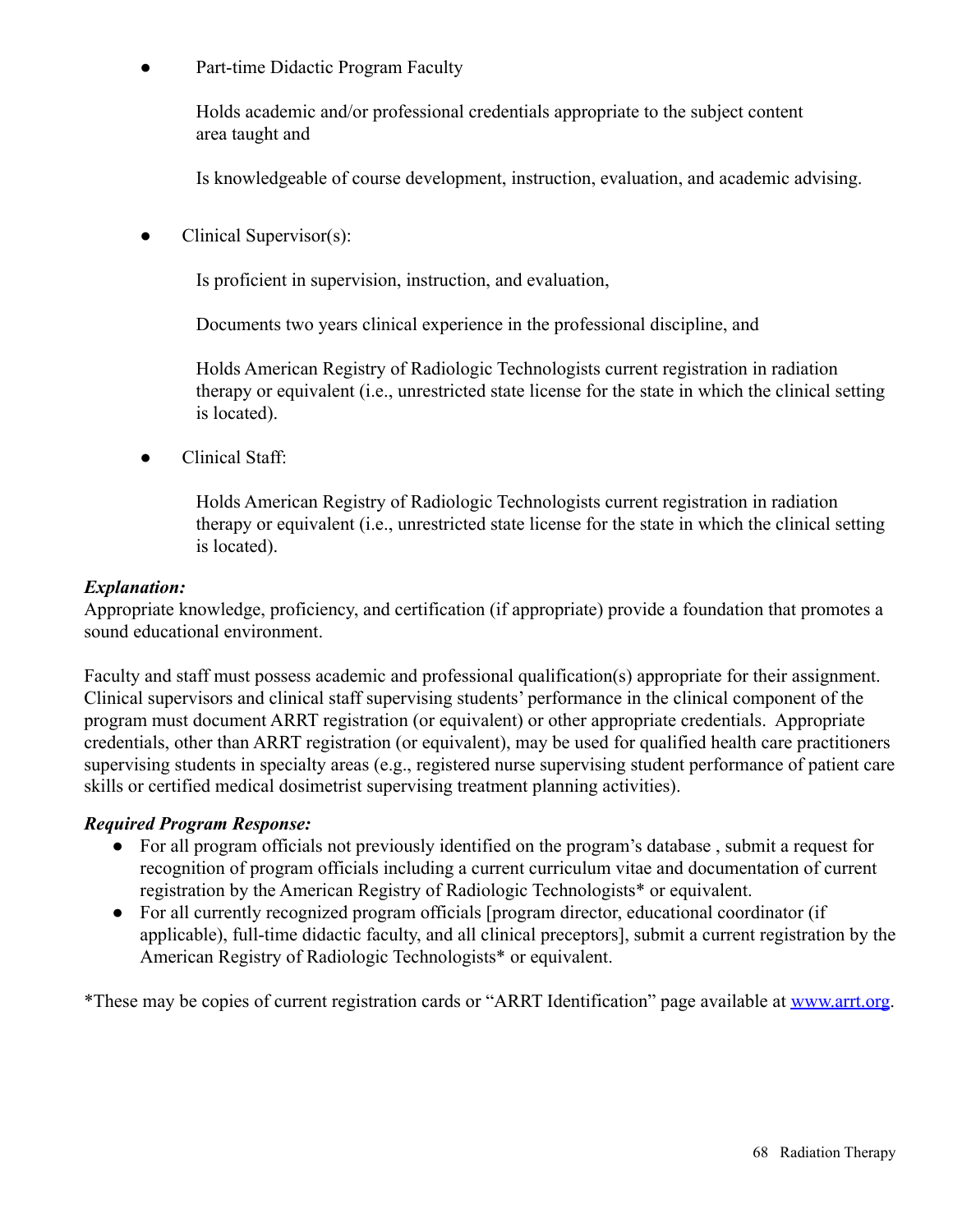# **6.4 Establishes and maintains affiliation agreements with clinical settings.**

# *Explanation:*

Formalizing relations between the program and the clinical setting helps assure the quality of clinical education by delineating appropriate responsibilities of the program and the clinical setting. An appropriate termination clause assures that students will have an opportunity to complete the clinical education component. The JRCERT defines an affiliation agreement as a formal written understanding between an institution sponsoring the program and an independent clinical setting.

An affiliation agreement must identify the responsibilities of all parties and, specifically, must address student supervision, student liability, and provide adequate notice of termination of the agreement. An affiliation agreement is not needed for clinical settings owned by the sponsoring institution; however, a memorandum of understanding between the clinical setting and the sponsoring institution is recommended. At a minimum, the memorandum should address responsibilities of both parties and student supervision.

## *Required Program Response:*

Provide copies of current, signed affiliation agreements with each clinical setting.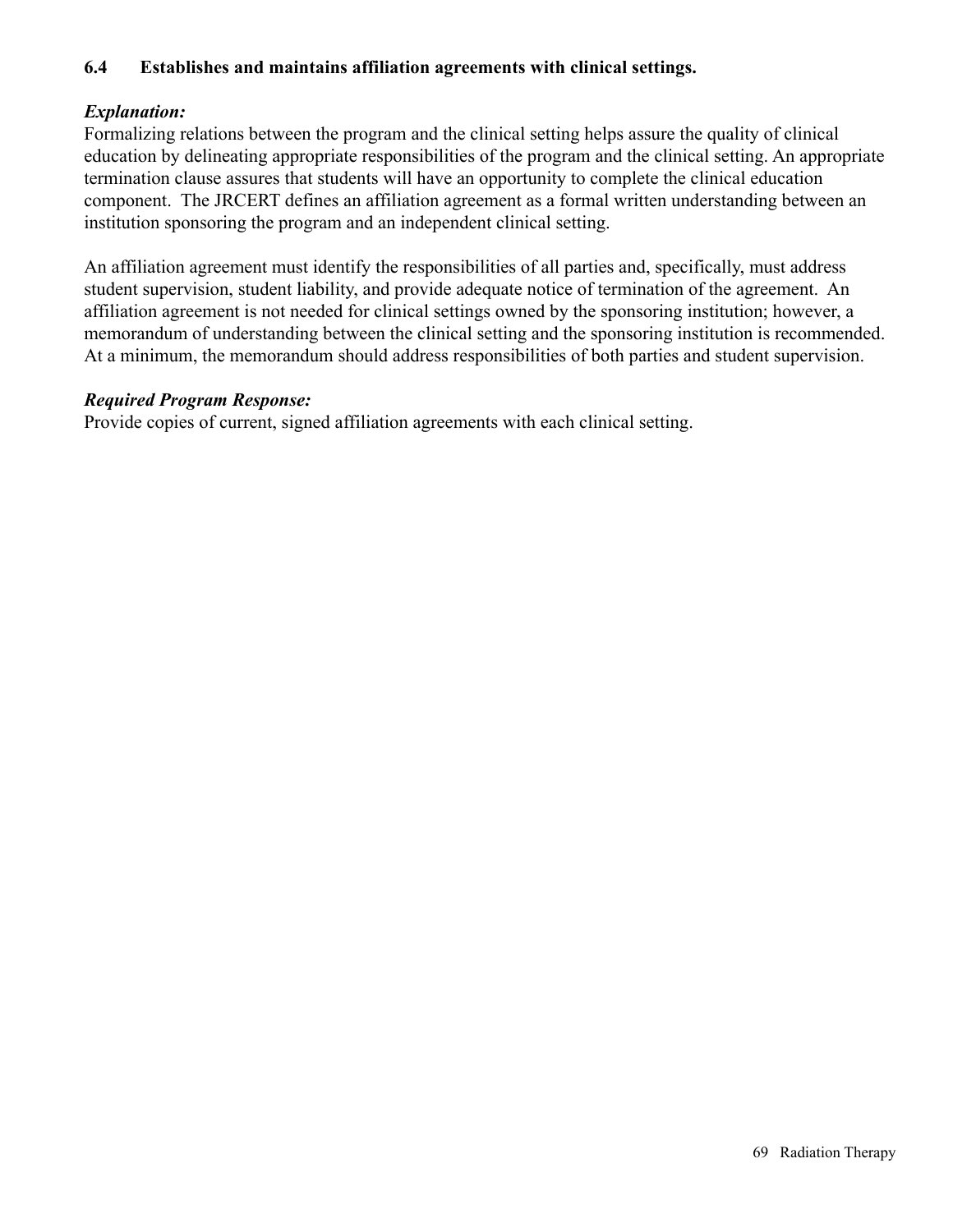# **6.5 Documents that clinical settings are in compliance with applicable state and/or federal radiation safety laws.**

## *Explanation:*

Compliance with applicable laws promotes a safe environment for students and others. Records of compliance must be maintained for each clinical setting. Clinical settings may be recognized by The Joint Commission (TJC), DNV Healthcare, Inc., Healthcare Facilities Accreditation Program (HFAP), or an equivalent agency, or may hold a state-issued license.

# *Required Program Response:*

Provide letters, certificates, or printouts of Web pages demonstrating the current recognition status of each clinical setting.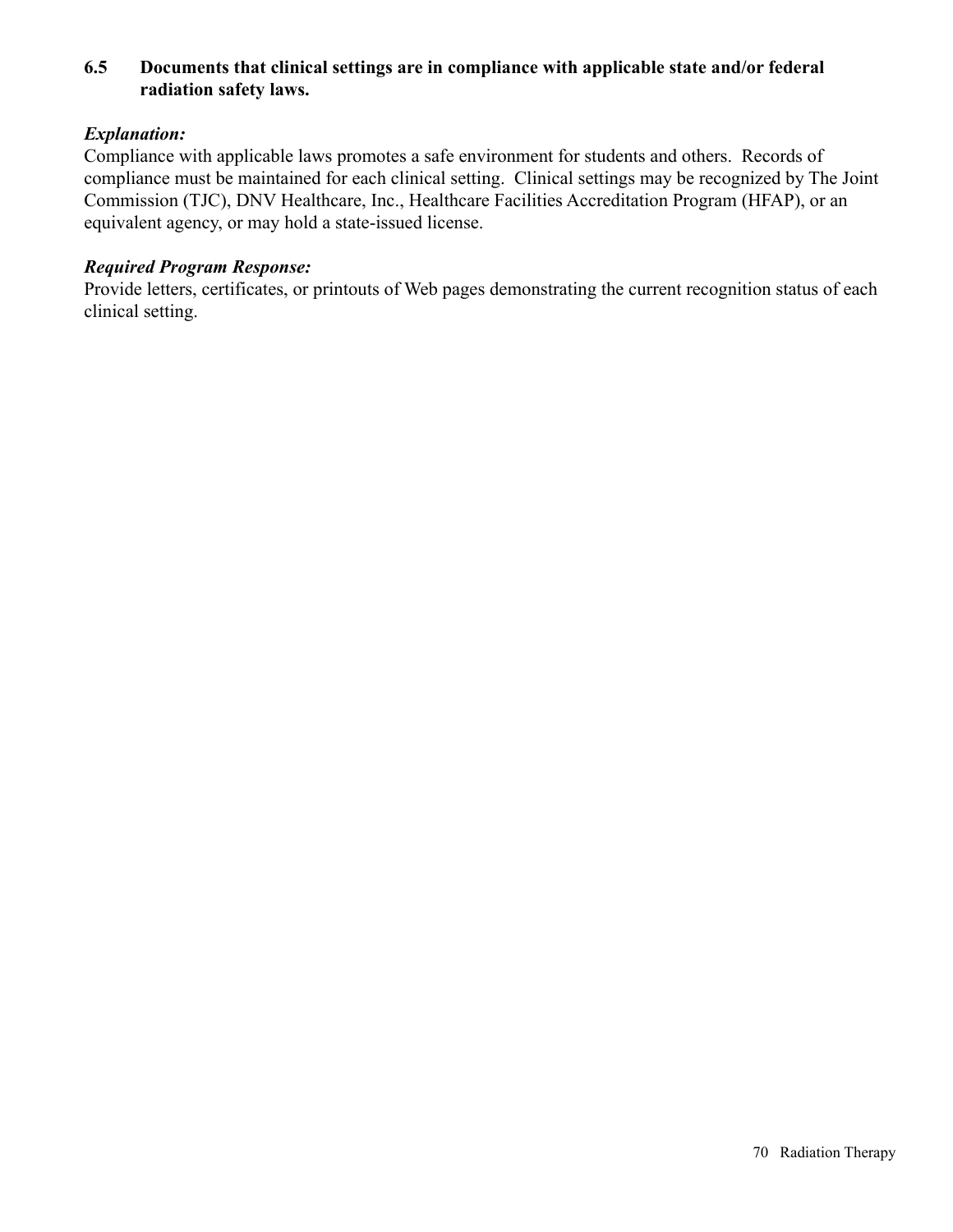# **6.6 Complies with requirements to achieve and maintain JRCERT accreditation.**

# *Explanation:*

Programs must comply with JRCERT policies and procedures to maintain accreditation. JRCERT accreditation requires that the sponsoring institution has primary responsibility for the educational program and grants the terminal award.

Sponsoring institutions may include educational programs established in vocational/technical schools, colleges, universities, hospitals, or military facilities. The JRCERT also recognizes a consortium as an appropriate sponsor of an educational program. A consortium is two or more academic or clinical institutions that have formally agreed to sponsor the development and continuation of an educational program. The consortium must be structured to recognize and perform the responsibilities and functions of a sponsoring institution.

The JRCERT does not recognize branch campuses. The JRCERT requires that each program location have a separate accreditation award.

Additionally, the JRCERT will not recognize a healthcare system as the program sponsor. A healthcare system consists of multiple institutions operating under a common governing body or parent corporation. A specific facility within the healthcare system must be identified as the sponsor.

The JRCERT requires programs to maintain a current and accurate database. Updates should be reflected within thirty (30) days of effective change date. Additionally, the JRCERT requires notification of substantive changes within thirty (30) days of implementation.

# *Required Program Response:*

- Report any database changes.
- Report any substantive change not previously submitted.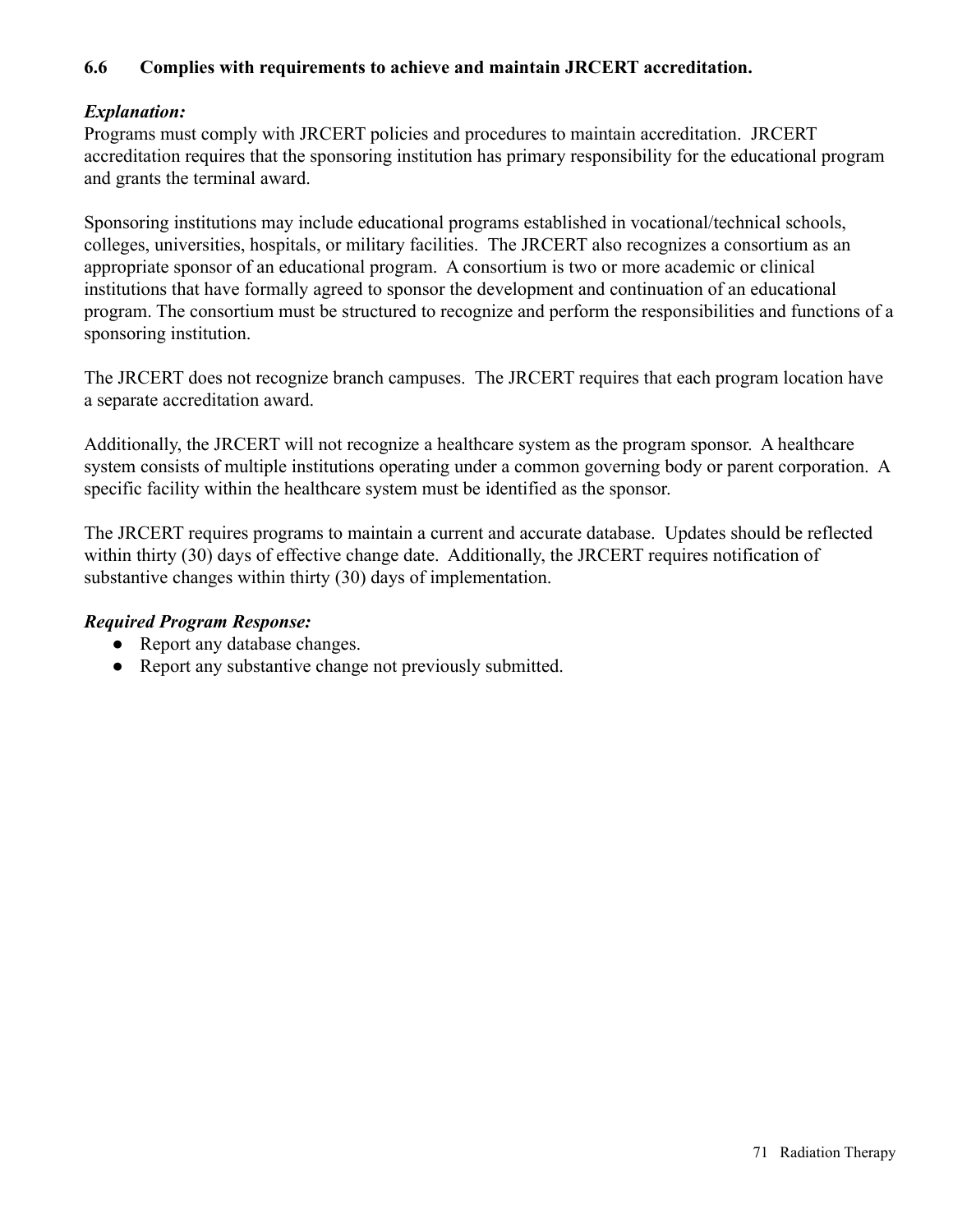1. List the major strengths of **Standard Six**, in order of importance.

2. List the major concerns of **Standard Six**, in order of importance.

3. Provide the program's plan for addressing each concern identified.

4. Describe any progress already achieved in addressing each concern.

5. Describe any constraints in implementing improvements.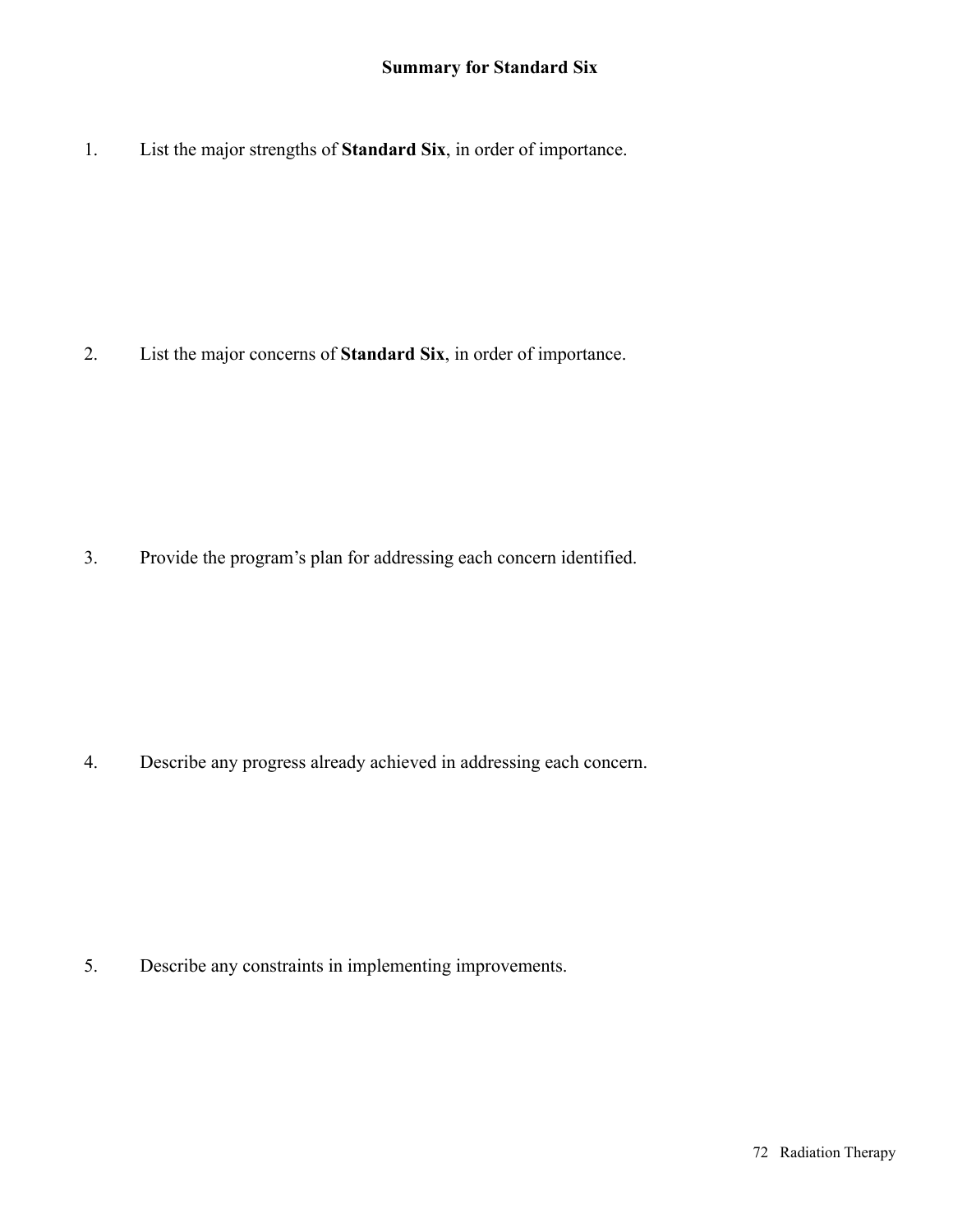## **Awarding, Maintaining, and Administering Accreditation**

## **A. Program/Sponsoring Institution Responsibilities**

1. Applying for Accreditation

The accreditation review process conducted by the Joint Review Committee on Education in Radiologic Technology (JRCERT) can be initiated only at the written request of the chief executive officer or an officially designated representative of the sponsoring institution.

This process is initiated by submitting an application and self-study report, prepared according to JRCERT guidelines, to:

Joint Review Committee on Education in Radiologic Technology 20 North Wacker Drive, Suite 2850 Chicago, IL 60606-3182

- 2. Administrative Requirements for Maintaining Accreditation
	- a. Submitting the self-study report or a required progress report within a reasonable period of time, as determined by the JRCERT.
	- b. Agreeing to a reasonable site visit date before the end of the period for which accreditation was awarded.
	- c. Informing the JRCERT, within a reasonable period of time, of changes in the institutional or program officials, program director, clinical coordinator, full-time didactic faculty, and clinical supervisor(s).
	- d. Paying JRCERT fees within a reasonable period of time.
	- e. Returning, by the established deadline, a completed Annual Report.
	- f. Returning, by the established deadline, any other information requested by the JRCERT.

Programs are required to comply with these and other administrative requirements for maintaining accreditation. Additional information on policies and procedures is available at [www.jrcert.org](http://www.jrcert.org).

Program failure to meet administrative requirements for maintaining accreditation will lead to being placed on Administrative Probationary Accreditation and result in Withdrawal of Accreditation.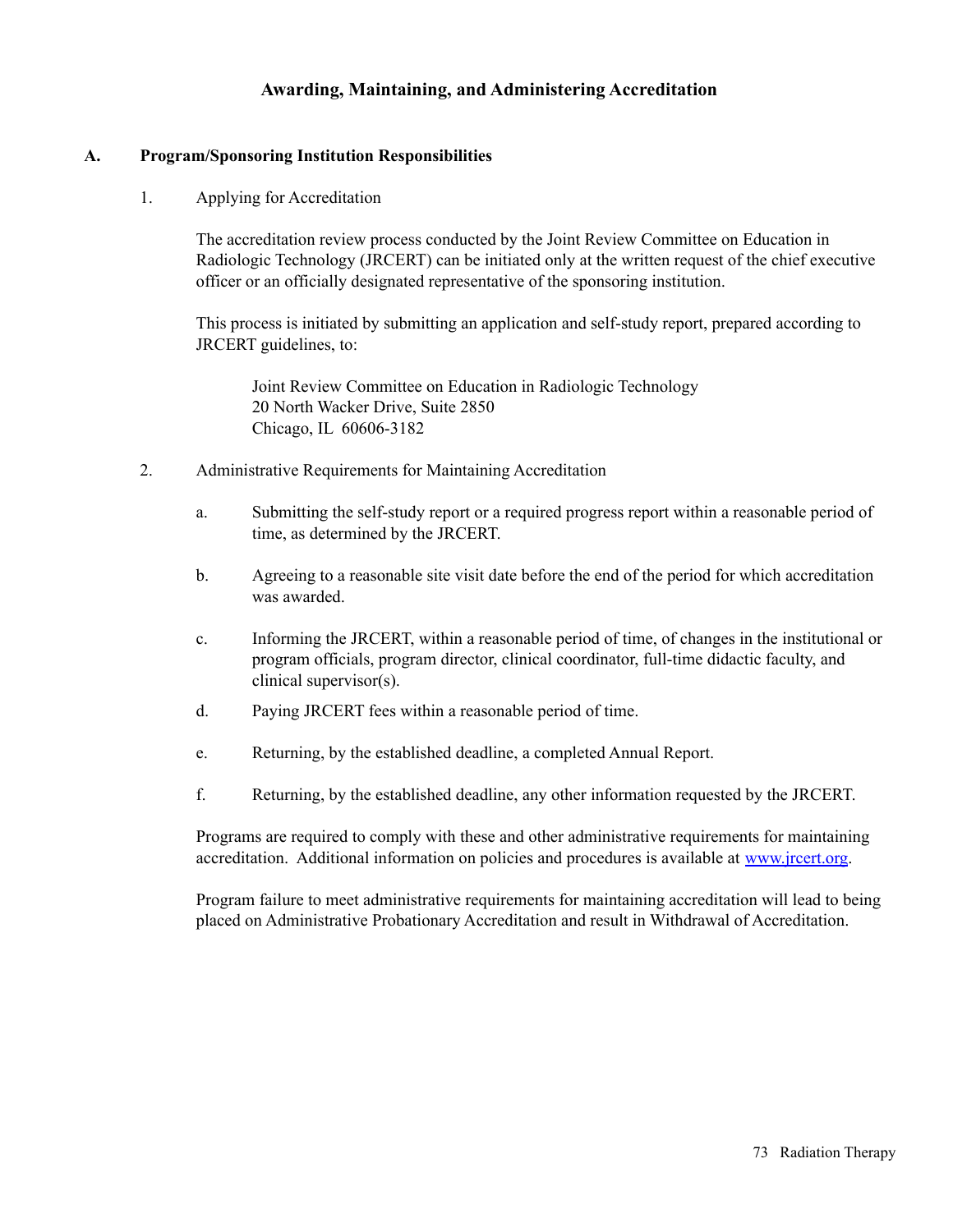## **B. JRCERT Responsibilities**

1. Administering the Accreditation Review Process

The JRCERT reviews educational programs to assess compliance with the **Standards for an Accredited Educational Program in Radiation Therapy**.

The accreditation process includes a site visit.

Before the JRCERT takes accreditation action, the program being reviewed must respond to the report of findings.

The JRCERT is responsible for recognition of clinical settings.

2. Accreditation Actions

JRCERT accreditation actions for Probation may be reconsidered following the established procedure.

JRCERT accreditation actions for Accreditation Withheld or Accreditation Withdrawn may be appealed following the established procedure. Procedures for appeal are available at [www.jrcert.org](http://www.jrcert.org).

All other JRCERT accreditation actions are final.

A program or sponsoring institution may, at any time prior to the final accreditation action, withdraw its request for initial or continuing accreditation.

Educators may wish to contact the following organizations for additional information and materials:

| accreditation: |  |
|----------------|--|

Joint Review Committee on Education in Radiologic Technology 20 North Wacker Drive, Suite 2850 Chicago, IL 60606-3182 (312) 704-5300 [www.jrcert.org](http://www.jrcert.org)

curriculum: American Society of Radiologic Technologists 15000 Central Avenue, S.E. Albuquerque, NM 87123-3909 (505) 298-4500 [www.asrt.org](http://www.asrt.org)

certification: American Registry of Radiologic Technologists 1255 Northland Drive St. Paul, MN 55120-1155 (651) 687-0048 [www.arrt.org](http://www.arrt.org)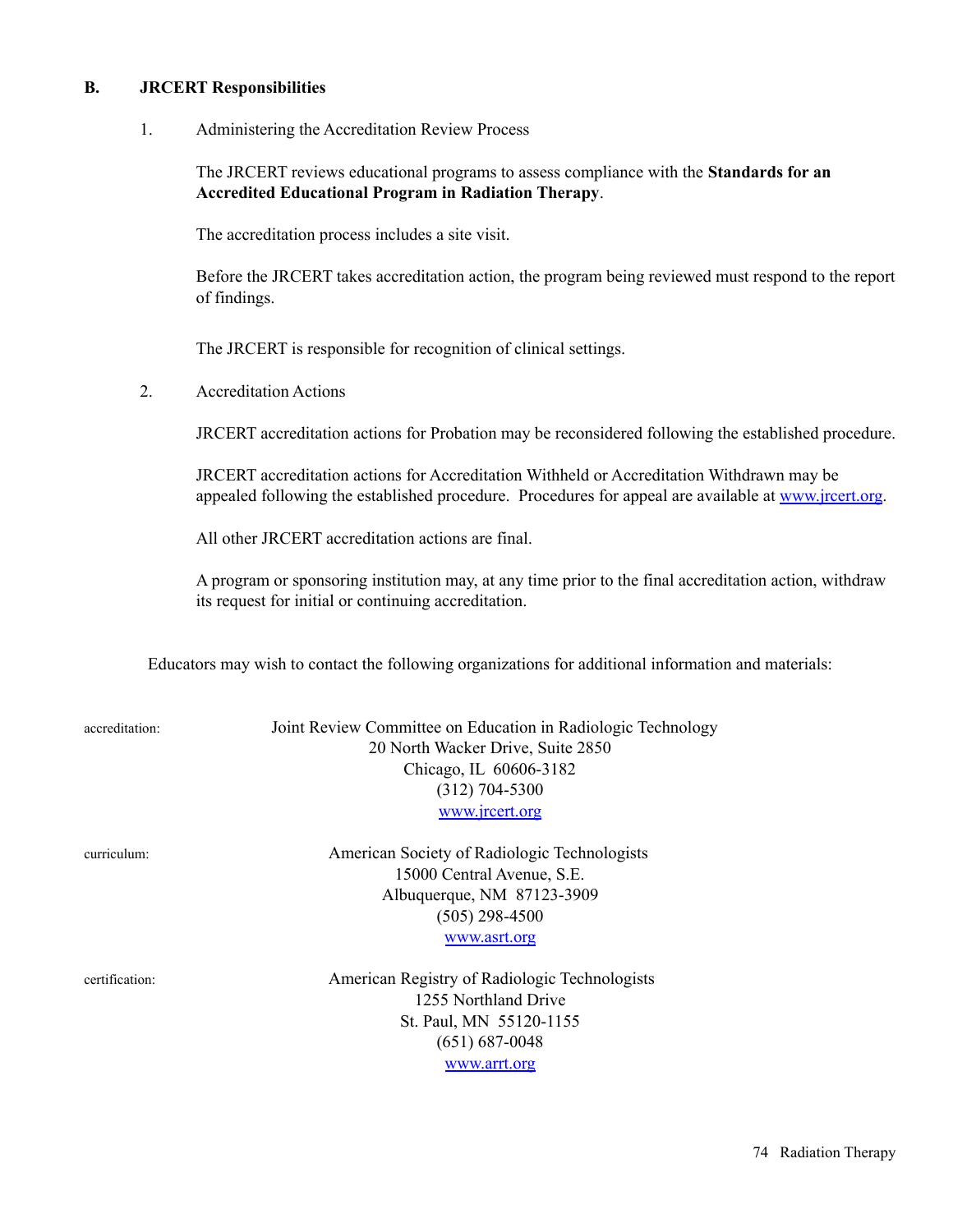Radiation Therapy